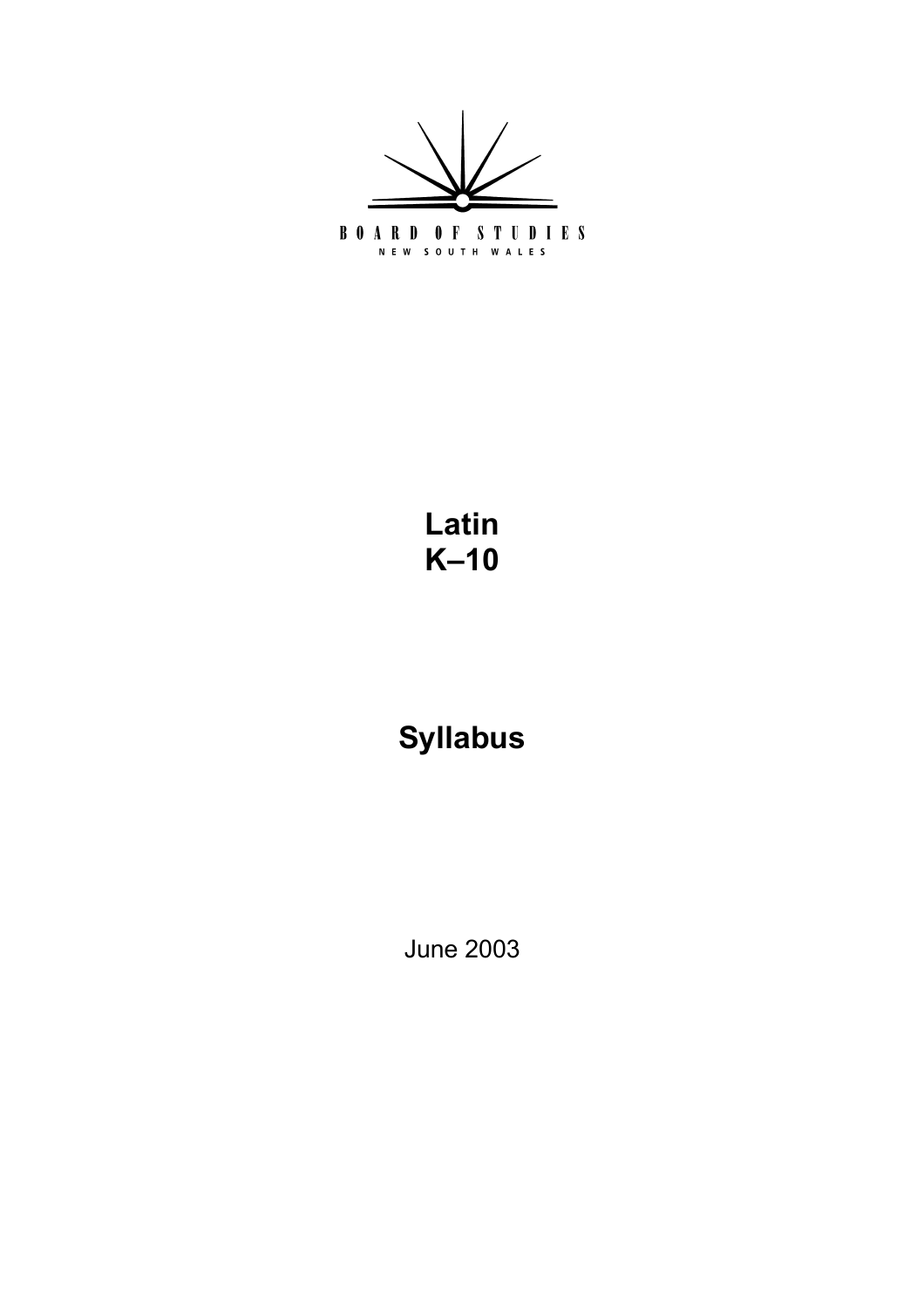© 2003 Copyright Board of Studies NSW for and on behalf of the Crown in right of the State of New South Wales.

This document contains Material prepared by the Board of Studies NSW for and on behalf of the State of New South Wales. The Material is protected by Crown copyright.

All rights reserved. No part of the Material may be reproduced in Australia or in any other country by any process, electronic or otherwise, in any material form or transmitted to any other person or stored electronically in any form without the prior written permission of the Board of Studies NSW, except as permitted by the *Copyright Act 1968*. School students in NSW and teachers in schools in NSW may copy reasonable portions of the Material for the purposes of bona fide research or study.

When you access the Material you agree:

- to use the Material for information purposes only
- to reproduce a single copy for personal bona fide study use only and not to reproduce any major extract or the entire Material without the prior permission of the Board of Studies NSW
- to acknowledge that the Material is provided by the Board of Studies NSW
- not to make any charge for providing the Material or any part of the Material to another person or in any way make commercial use of the Material without the prior written consent of the Board of Studies NSW and payment of the appropriate copyright fee
- to include this copyright notice in any copy made
- not to modify the Material or any part of the Material without the express prior written permission of the Board of Studies NSW.

The Material may contain third party copyright materials such as photos, diagrams, quotations, cartoons and artworks. These materials are protected by Australian and international copyright laws and may not be reproduced or transmitted in any format without the copyright owner's specific permission. Unauthorised reproduction, transmission or commercial use of such copyright materials may result in prosecution.

The Board of Studies has made all reasonable attempts to locate owners of third party copyright material and invites anyone from whom permission has not been sought to contact the Copyright Officer, ph (02) 9367 8289, fax (02) 9279 1482.

Published by Board of Studies NSW GPO Box 5300 Sydney NSW 2001 Australia

Tel: (02) 9367 8111 Fax: (02) 9367 8484 Internet: www.boardofstudies.nsw.edu.au

June 2003

ISBN 1 7409 9336 5

*2003373*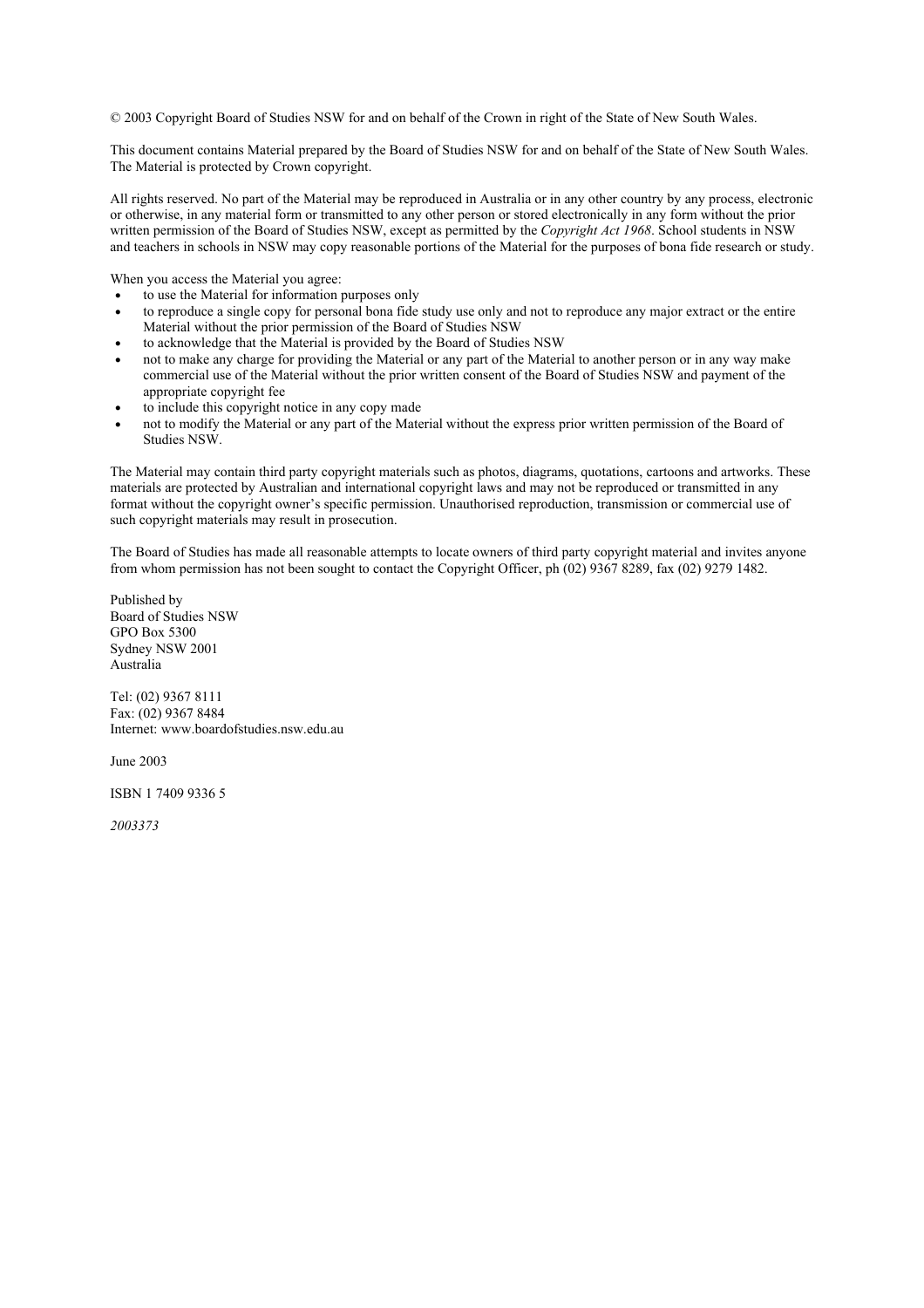## **Contents**

| $\mathbf{1}$   |      |                                                                         |  |
|----------------|------|-------------------------------------------------------------------------|--|
|                | 1.1  |                                                                         |  |
|                | 1.2  |                                                                         |  |
| $\overline{2}$ |      |                                                                         |  |
| 3              |      | The Place of the Latin K-10 Syllabus in the Languages K-12 Curriculum 9 |  |
| $\overline{4}$ |      |                                                                         |  |
| 5              |      |                                                                         |  |
| 6              |      |                                                                         |  |
| 7              |      |                                                                         |  |
|                | 7.1  |                                                                         |  |
|                | 7.2  |                                                                         |  |
|                | 7.3  |                                                                         |  |
|                | 7.4  |                                                                         |  |
|                | 7.5  |                                                                         |  |
|                | 7.6  |                                                                         |  |
|                | 7.7  |                                                                         |  |
|                | 7.8  |                                                                         |  |
|                | 7.9  |                                                                         |  |
| 8              |      |                                                                         |  |
|                | 8.1  |                                                                         |  |
|                | 8.2  |                                                                         |  |
| 9              |      |                                                                         |  |
|                | 9.1  |                                                                         |  |
| 10             |      |                                                                         |  |
|                | 10.1 |                                                                         |  |
|                | 10.2 |                                                                         |  |
|                | 10.3 |                                                                         |  |
|                | 10.4 |                                                                         |  |
| 11             |      |                                                                         |  |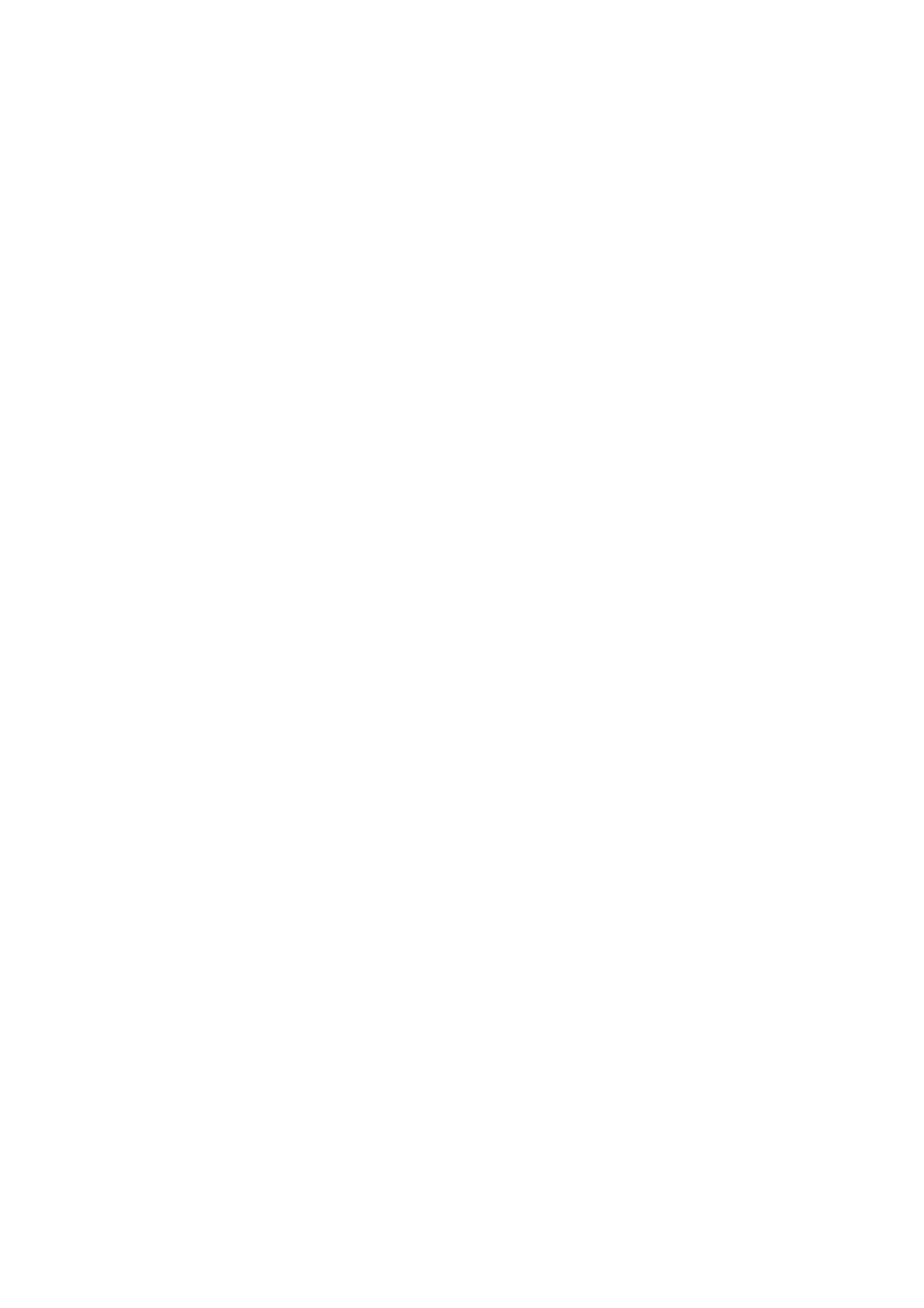## **1 Introduction**

## **1.1 The K–10 Curriculum**

This syllabus has been developed within the parameters set by the Board of Studies NSW in its *K–10 Curriculum Framework.* This framework ensures that K–10 syllabuses and curriculum requirements are designed to provide educational opportunities that:

- engage and challenge all students to maximise their individual talents and capabilities for lifelong learning
- enable all students to develop positive self-concepts and their capacity to establish and maintain safe, healthy and rewarding lives
- prepare all students for effective and responsible participation in their society, taking account of moral, ethical and spiritual considerations
- encourage and enable all students to enjoy learning, and to be self-motivated, reflective, competent learners who will be able to take part in further study, work or training
- promote a fair and just society that values diversity
- promote continuity and coherence of learning, and facilitate the transition between primary and secondary schooling.

The framework also provides a set of broad learning outcomes that summarise the knowledge, understanding, skills, values and attitudes essential for all students to succeed in and beyond their schooling. These broad learning outcomes indicate that students will:

- understand, develop and communicate ideas and information
- access, analyse, evaluate and use information from a variety of sources
- work collaboratively to achieve individual and collective goals
- possess the knowledge and skills necessary to maintain a safe and healthy lifestyle
- understand and appreciate the physical, biological and technological world and make responsible and informed decisions in relation to their world
- understand and appreciate social, cultural, geographical and historical contexts, and participate as active and informed citizens
- express themselves through creative activity and engage with the artistic, cultural and intellectual work of others
- understand and apply a variety of analytical and creative techniques to solve problems
- understand, interpret and apply concepts related to numerical and spatial patterns, structures and relationships
- be productive, creative and confident in the use of technology and understand the impact of technology on society
- understand the work environment and be equipped with the knowledge, understanding and skills to evaluate potential career options and pathways
- develop a system of personal values based on their understanding of moral, ethical and spiritual matters.

The ways in which learning in the *Latin K–10 Syllabus* contributes to the curriculum and to the student's achievement of the broad learning outcomes are outlined in the syllabus rationale.

In accordance with the *K–10 Curriculum Framework*, the *Latin K–10 Syllabus* takes into account the diverse needs of all students. It identifies essential knowledge, understanding, skills, values and attitudes. It enunciates clear standards of what students are expected to know and be able to do in K–10. It provides structures and processes by which teachers can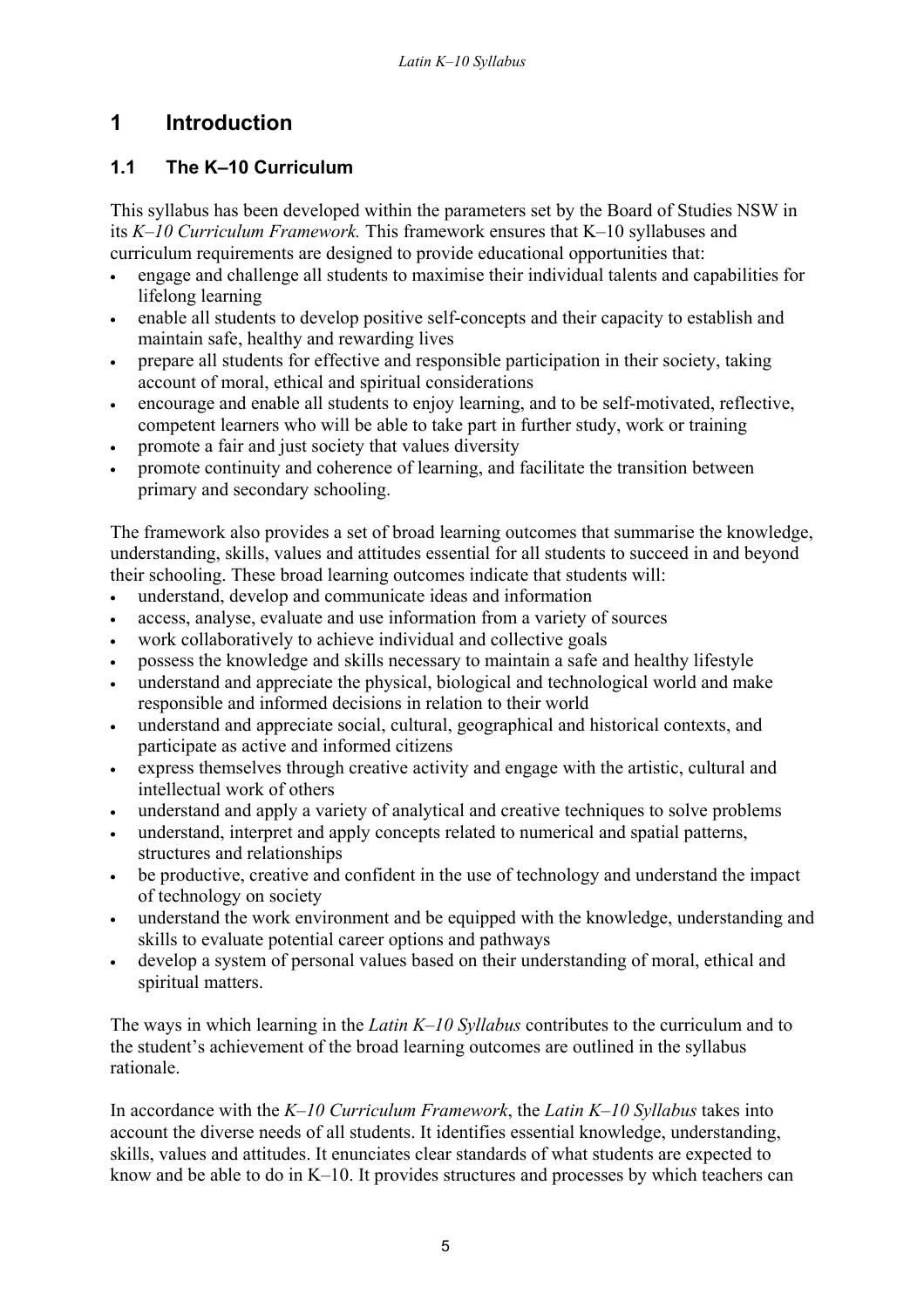provide continuity of study for all students, particularly to ensure successful transition through Years 5 to 8 and from Years 10 to 11.

The syllabus also assists students to maximise their achievement in Latin through the acquisition of additional knowledge, understanding, skills, values and attitudes. It contains advice to assist teachers to program learning for those students who have gone beyond achieving the outcomes through their study of the essential content.

## **1.2 Students with Special Education Needs**

In the K–6 curriculum, students with special education needs are provided for in the following ways:

- through the inclusion of outcomes and content in syllabuses which provide for the full range of students
- through the development of additional advice and programming support for teachers to assist students to access the outcomes of the syllabus
- through the development of specific support documents for students with special education needs
- through teachers and parents planning together to ensure that syllabus outcomes and content reflect the learning needs and priorities of students.

Students with special education needs build on their achievements in K–6 as they progress through their secondary study and undertake courses to meet the requirements for the School Certificate.

It is necessary to continue focusing on the needs, interests and abilities of each student when planning a program for secondary schooling. The program will comprise the most appropriate combination of courses, outcomes and content available.

### **Life Skills**

For most students with special education needs, the outcomes and content in sections 6 and 7 of this syllabus will be appropriate but for a small percentage of these students, particularly those with an intellectual disability, it may be determined that these outcomes and content are not appropriate. For these students the Life Skills outcomes and content in section 8 and the Life Skills assessment advice below can provide the basis for developing a relevant and meaningful program.

#### **Access to Life Skills outcomes and content in Years 7–10**

A decision to allow a student to access the Latin Years 7–10 Life Skills outcomes and content should include parents/carers and be based on careful consideration of the student's competencies and learning needs.

The decision should establish that the outcomes and content in sections 6 and 7 of the *Latin K–10 Syllabus* are not appropriate to meet the needs of the student. Consideration should be given to whether modifications to programs and to teaching, including adjustments to learning activities and assessment, would enable the student to access the syllabus outcomes and content.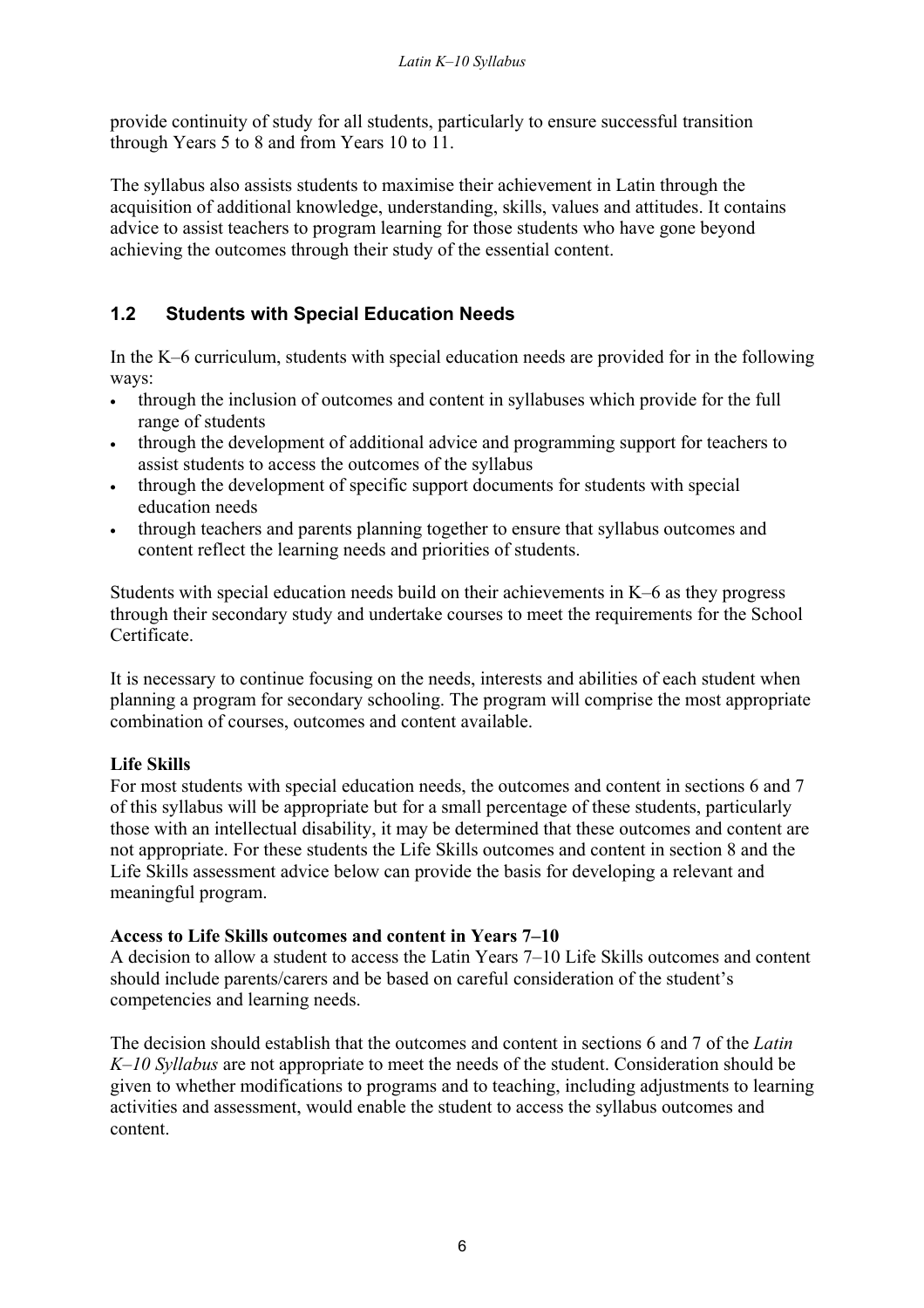As part of the decision to allow a student to access the Latin Years 7–10 Life Skills outcomes and content, it is important to identify strategies and resource requirements that will assist in the learning process. Clear time frames and strategies for monitoring progress, relevant to the age of the student, need to be identified and collaborative plans should be made for future needs.

It is not necessary to seek permission of the Office of the Board of Studies for students to undertake the Latin Years 7–10 Life Skills outcomes and content, nor is it necessary to submit planning documentation.

#### **Life Skills assessment**

Each student undertaking a Latin Years 7–10 Life Skills course will have specified outcomes and content to be studied. The syllabus content listed for each outcome forms the basis of learning opportunities for students.

Assessment should provide opportunities for students to demonstrate achievement in relation to the outcomes and to generalise their knowledge, understanding and skills across a range of situations or environments including the school and the wider community.

Students may demonstrate achievement in relation to Latin Years 7–10 Life Skills outcomes independently or with support. The type of support will vary according to the particular needs of the student and the requirements of the activity. Examples of support may include:

- the provision of extra time
- physical and/or verbal assistance from others
- the provision of technological aids.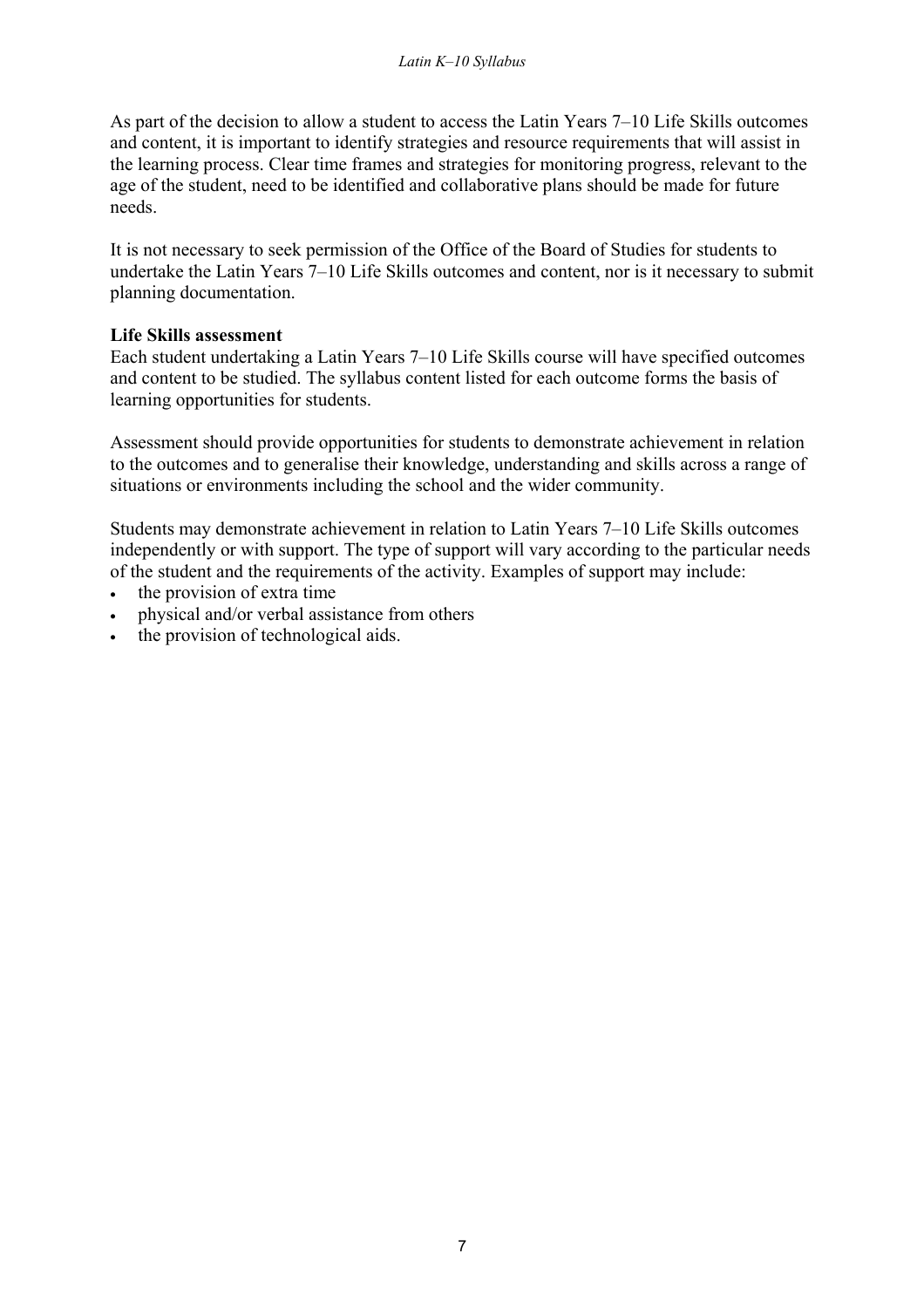## **2 Rationale**

'… achieving proficiency in other languages is one of the great learning experiences in the human condition … the compelling reasons for learning languages reside in the intellectual enrichment of the individual learner – a better understanding of the world, Australia's place in it, and the many communities within Australia.' (Australian Language and Literacy Council, 1996, *Language Teachers: The Pivot of Policy,*  Australian Government Publishing Service*,* Canberra, p 3)

The study of languages provides opportunities for students to become more accepting of diversity, more respectful of others and more aware of their place in the international community.

Contemporary research and practice have established a clear link between the learning of languages and improved literacy skills. Even limited experience of language learning is shown to increase metalinguistic awareness and enhance general cognitive development.

The process of teaching and learning languages focuses on linguistic systems and patterns. The need to move between linguistic systems assists students to develop enhanced mental dexterity. The study of an inflected language enables students to demonstrate precision of thought and clarity of expression and to develop skills in critical and analytical thinking. The satisfaction of engaging with the study of Latin will contribute to a student's intellectual enrichment.

Students' knowledge of the development of language and literature, and their appreciation of ancient and modern cultures and civilisations, are enhanced by the study of classical languages.

The language of this syllabus is the Latin spoken and written by the Roman people who established an empire that encompassed the Mediterranean region, Europe and the Middle East from about 100 BC. This language has had a profound impact on the vocabulary and grammar of European languages, as well as on the culture, literature and institutions of communities around the world.

Latin can be seen as the key to the Romance languages – French, Italian, Portuguese, Romanian and Spanish – which derive most of their vocabulary and many grammatical features from Latin. Latin also underlies much of the formal and technical vocabulary used in modern English. In addition, the study of Latin allows students to appreciate the subtleties of a highly inflected language.

By studying Latin, students become familiar with ancient Roman culture and literature, more familiar than would be possible through studying translations alone. Students can also gain a unique understanding of Ancient History texts in Stage 6.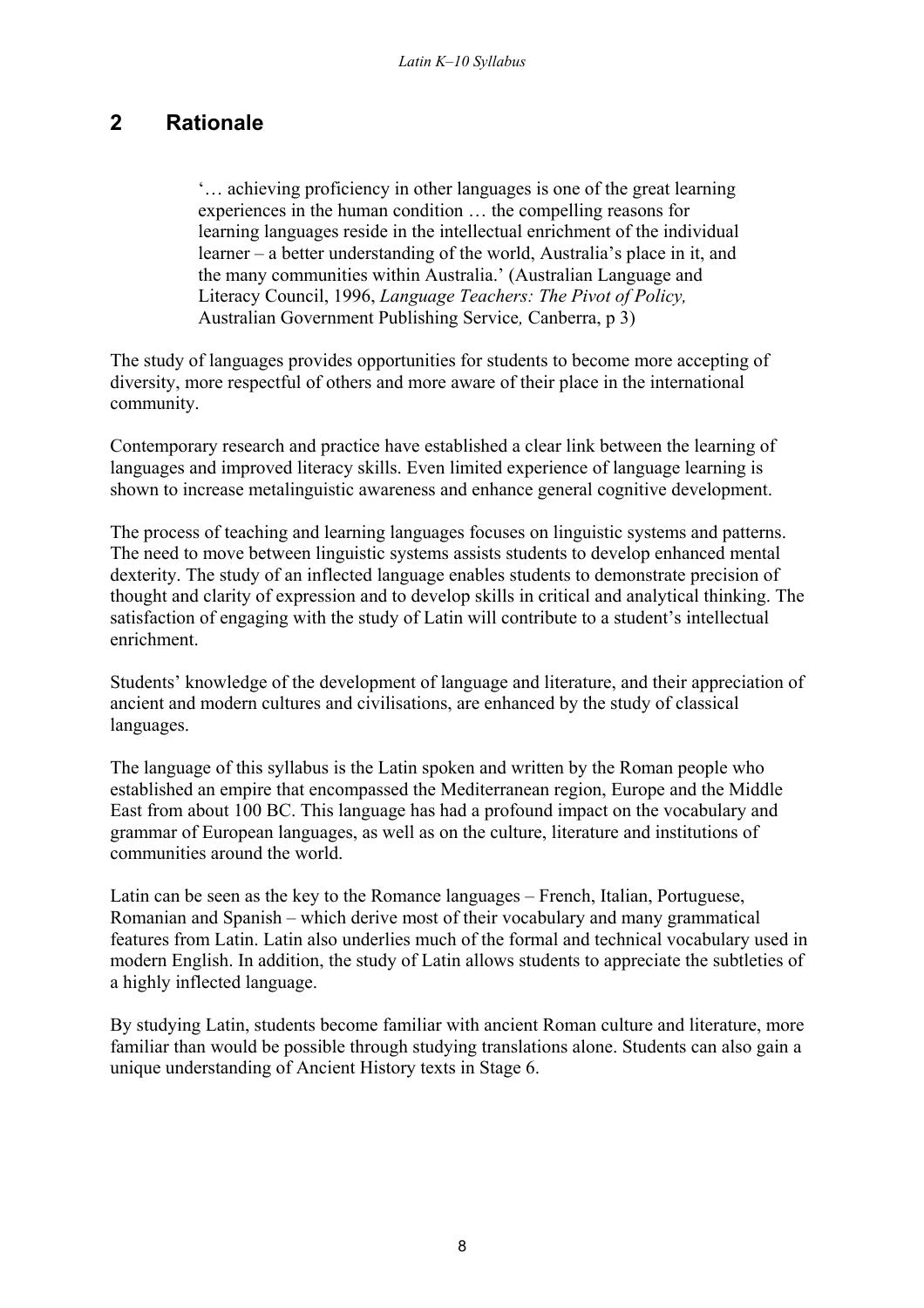## **3 The Place of the Latin K–10 Syllabus in the Languages K–12 Curriculum**

#### **Pathways of Learning**

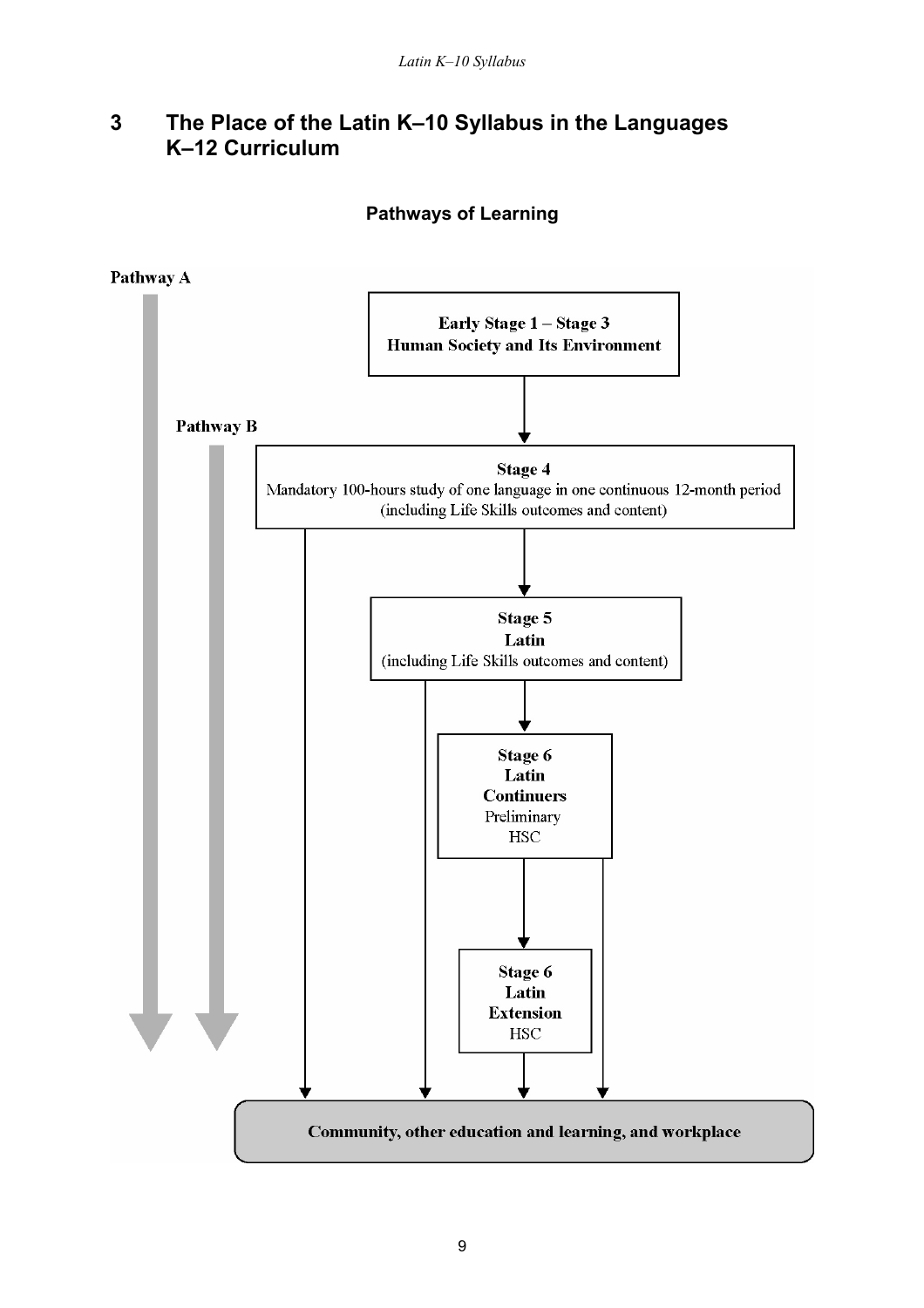### **Pathways**

At each stage languages teachers are often required to cater for a diverse range of learners. The two pathways provide a basis on which schools and teachers can design educational programs that reflect their particular circumstances.

An analysis of contemporary research and practice relevant to the teaching and learning of languages shows that the most effective delivery of languages courses is characterised by continuous, sequenced, high quality instruction. Systems, schools and teachers should consider the following factors when programming from this syllabus:

- the relationship between primary  $(K-6)$  and secondary schools
- the availability of appropriate teachers and resources
- philosophical and practical support for languages within the whole school curriculum
- consultation and ongoing relationships with the wider community
- application of contemporary pedagogical approaches
- identification of examples of best practice.

#### **Parameters of the pathways**

Two pathways are identified for students in K–10. Students in either pathway must achieve some or all of the Stage 4 outcomes to meet the mandatory School Certificate requirements in the Languages key learning area.

The pathways are based on the assumptions that:

- students will benefit most from access to courses that are continuous, sequenced and of the highest quality
- stages of learning are not necessarily connected to the age of students. The cumulative nature of language learning makes it essential for students to have achieved the outcomes described for earlier stages, before progressing to the next stage.

#### **Pathway A**

Pathway A reflects the learning that will take place for students who begin the study of a language in Early Stage 1–Stage 3 and continue that language through to Stages 4–5. It identifies a developmental sequence of learning that takes place as knowledge, understanding and skills in other areas of the K–10 curriculum are developed.

Students in this pathway bring knowledge and understanding of, and skills in, the language to their secondary studies which differentiate them from students who commence the study of the language in Pathway B. Through sustained experience of the language in Stages  $1-\overline{5}$ students develop an understanding of the nature of the language and how to learn it with increasing independence.

### **Pathway B**

Pathway B reflects the learning that will take place for students who have established many of the general learning strategies that are needed to ensure progress in the compulsory years of schooling. This pathway may be regarded as a more compact version of Pathway A and presumes 200–300 hours of study in the language in Stages 4–5. Schools and teachers should ensure that programming for students at this level takes account of any prior experience, including the study of languages other than the one being studied in this pathway. The outcomes described for Stages 1–3 should be regarded as the basis for the development of knowledge, understanding and skills in Latin in subsequent stages. The professional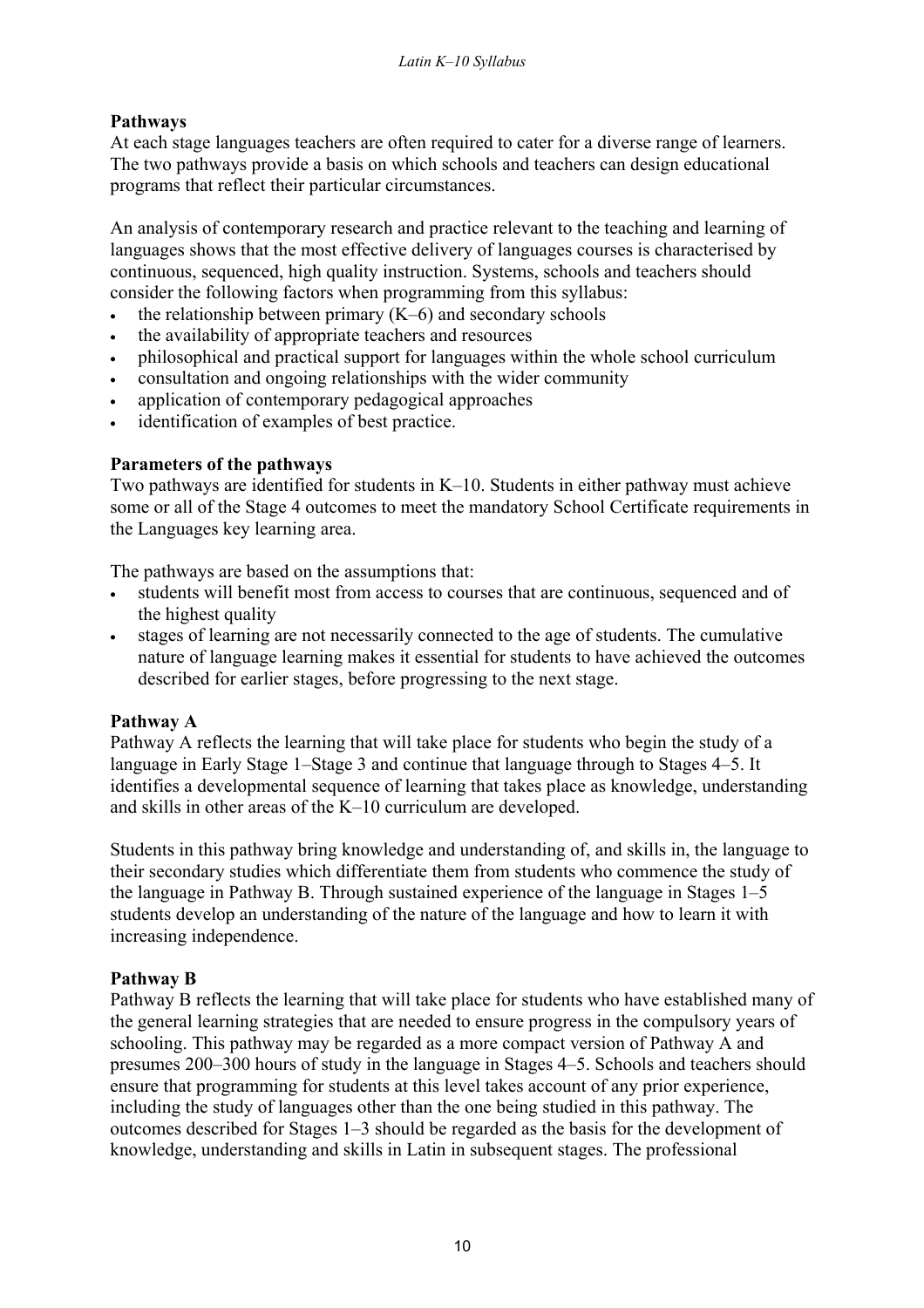judgement of teachers is crucial in determining the learning opportunities that should be provided in order to enable students to achieve outcomes described for later stages.

Pathway B is an opportunity to build language programs that encourage students to develop an interest in learning languages and that extend and refine the level of their knowledge and the skills of reading, analysing and translating in Latin.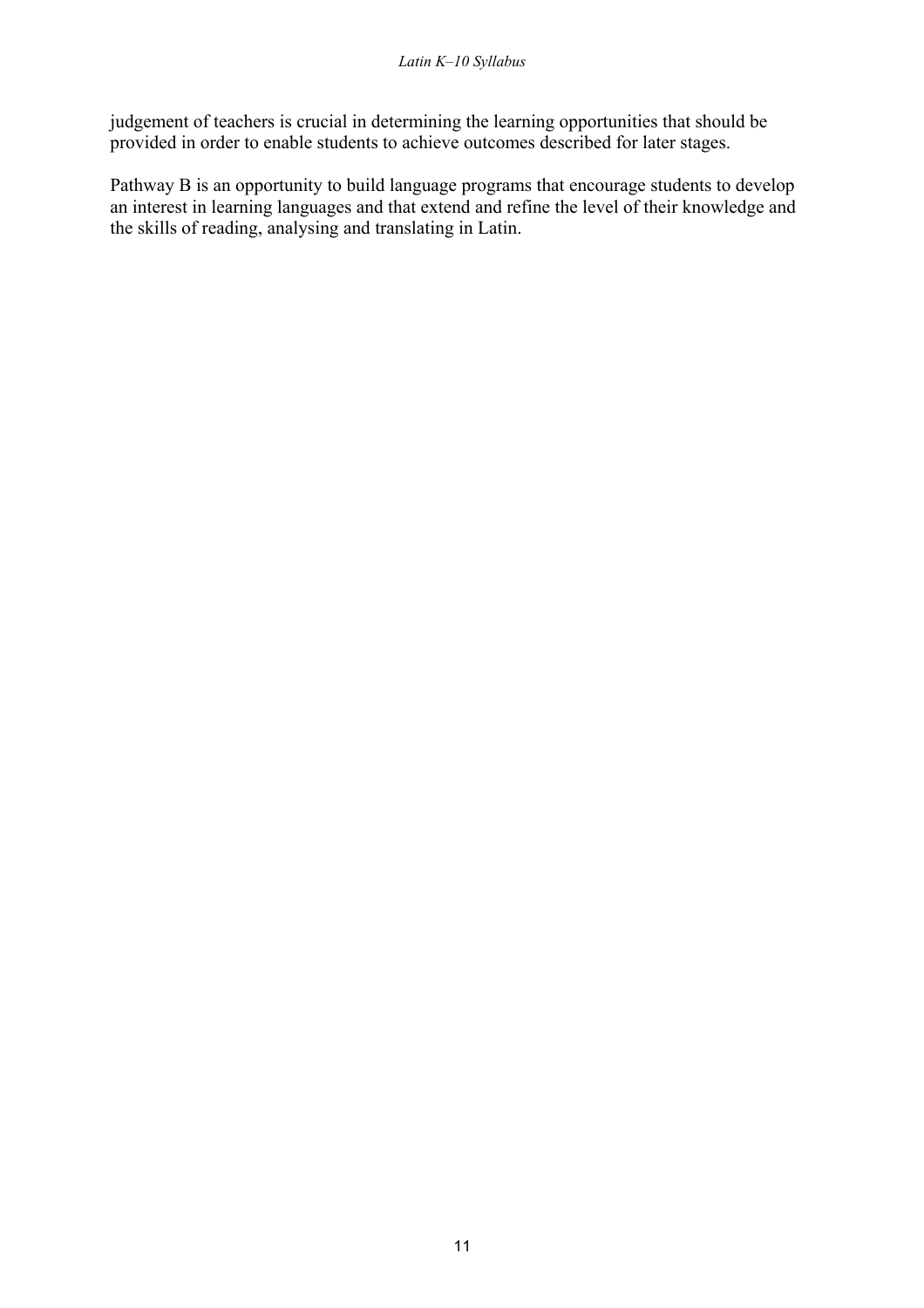## **4 Aim**

The aim of the *Latin K–10 Syllabus* is to enable students to develop skills in reading, analysing and translating, focus on languages as systems and gain insights into the relationship between language and culture, leading to lifelong personal, educational and vocational benefits.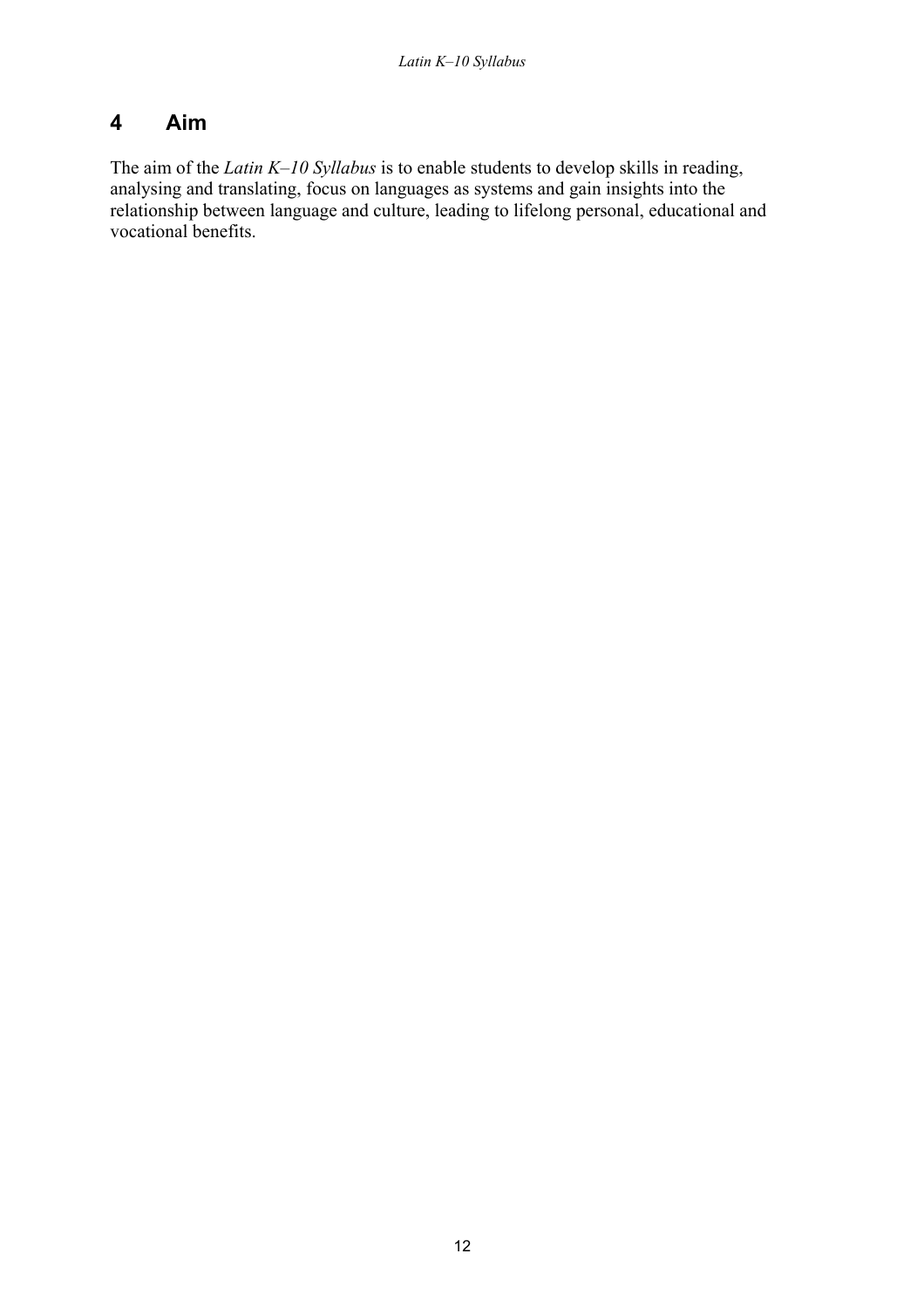## **5 Objectives**



Each objective describes the active commitment students will make to the acquisition of skills in reading, analysing and translating Latin, and to the development of knowledge and understanding of the language and culture of the ancient Roman world. The effective delivery of Latin will emphasise the equal significance and interdependence of all objectives. However, depending on the stage of learning, one or other of the objectives may be emphasised at any given time.

#### **Objective – Using Language**

Students will develop knowledge, understanding and skills in reading, analysing and translating Latin.

### **Objective – Making Linguistic Connections**

Students will explore the nature of languages as systems by making comparisons between Latin and English, developing an understanding of the correct application of linguistic structures and vocabulary.

### **Objective – Moving Between Cultures**

Students will develop knowledge of the culture of ancient civilisations and an understanding of the relationship of language and culture, thereby encouraging reflection upon their own cultural heritage and the influence of the classical world on the modern world.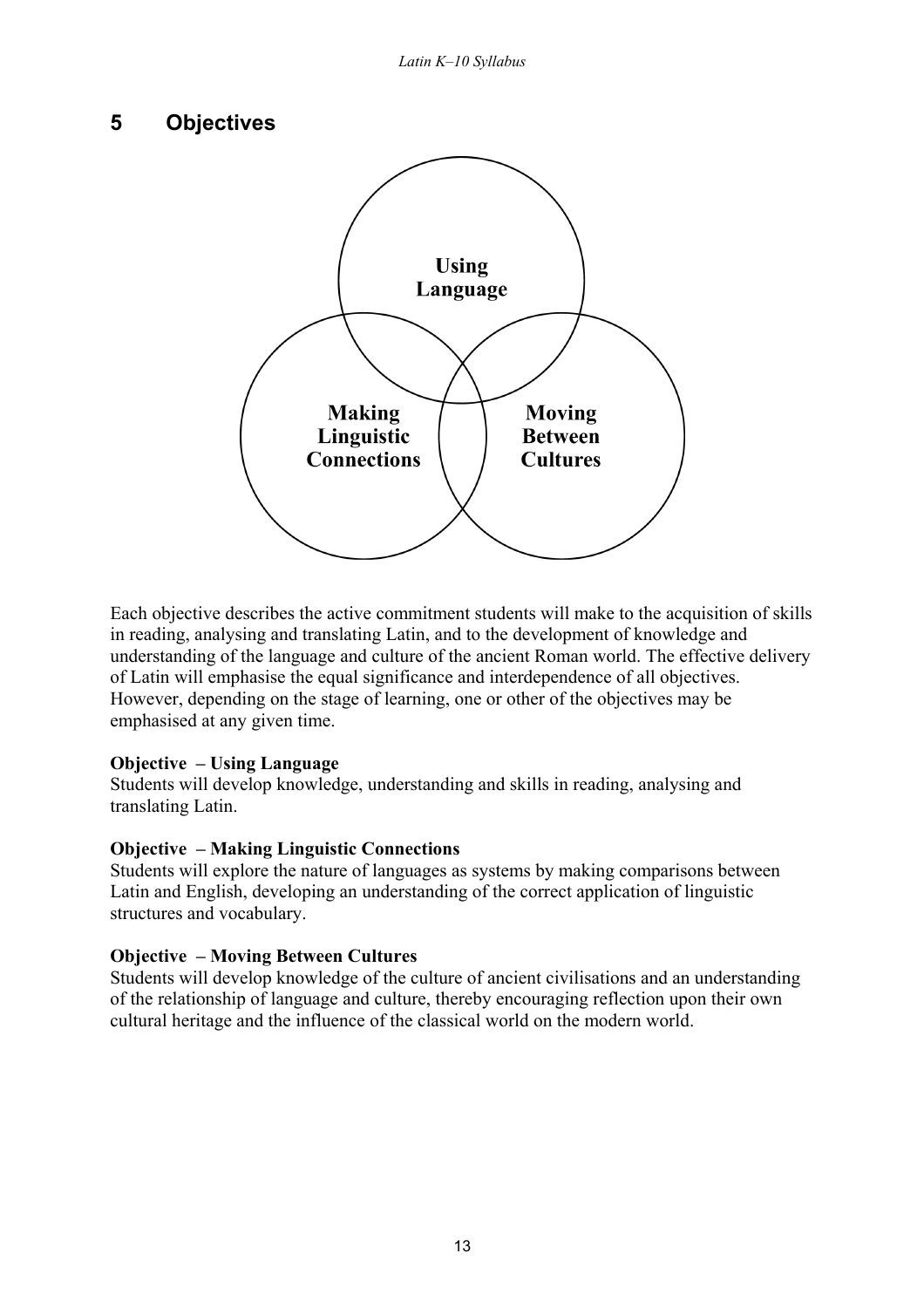## **6 Outcomes**

#### **Stage 1 (including Early Stage 1)**

The outcomes described for Stage 1 should be regarded as setting the basis for the further development of knowledge, understanding and skills in Latin in subsequent stages.

| <b>Using Language</b>          |         | A student:                                                   |  |  |
|--------------------------------|---------|--------------------------------------------------------------|--|--|
| Reading and Responding         | 1.UL.1  | reads aloud words in Latin                                   |  |  |
| Analysing                      | 1.UL.2  | recognises and responds to words and phrases in Latin in a   |  |  |
|                                |         | familiar situation                                           |  |  |
| Translating                    | 1.UL.3  | demonstrates developing skills in translation by recognising |  |  |
|                                |         | and copying words in Latin                                   |  |  |
| <b>Making Linguistic</b>       | 1.MLC.1 | recognises the variety of language systems                   |  |  |
| <b>Connections</b>             | 1.MLC.2 | explores ways in which meaning is conveyed in Latin          |  |  |
| <b>Moving Between Cultures</b> | 1.MBC.1 | demonstrates awareness of cultural diversity                 |  |  |
|                                | 1.MBC.2 | identifies cultural practices in the ancient Roman world.    |  |  |

#### **Stage 2**

The outcomes described for Stage 2 should be regarded as the basis for the further development of knowledge, understanding and skills in Latin in subsequent stages. The outcomes for Stage 1 should be incorporated into the teaching and learning programs for students commencing their language study in Stage 2.

| <b>Using Language</b>          |         | A student:                                                                         |  |  |
|--------------------------------|---------|------------------------------------------------------------------------------------|--|--|
| Reading and Responding         | 2.UL.1  | reads well-rehearsed language patterns of Latin in familiar<br>learning situations |  |  |
| Analysing                      | 2.UL.2  | identifies and responds to Latin words and phrases in context                      |  |  |
| Translating                    | 2.UL.3  | recognises and translates, from Latin into English, words and                      |  |  |
|                                |         | phrases linked to familiar contexts                                                |  |  |
| <b>Making Linguistic</b>       | 2.MLC.1 | explores relationships between languages                                           |  |  |
| <b>Connections</b>             | 2.MLC.2 | identifies ways in which meaning is conveyed in Latin                              |  |  |
| <b>Moving Between Cultures</b> | 2.MBC.1 | recognises the link between culture and a sense of identity                        |  |  |
|                                | 2.MBC.2 | identifies connections between ancient Roman culture and                           |  |  |
|                                |         | language use.                                                                      |  |  |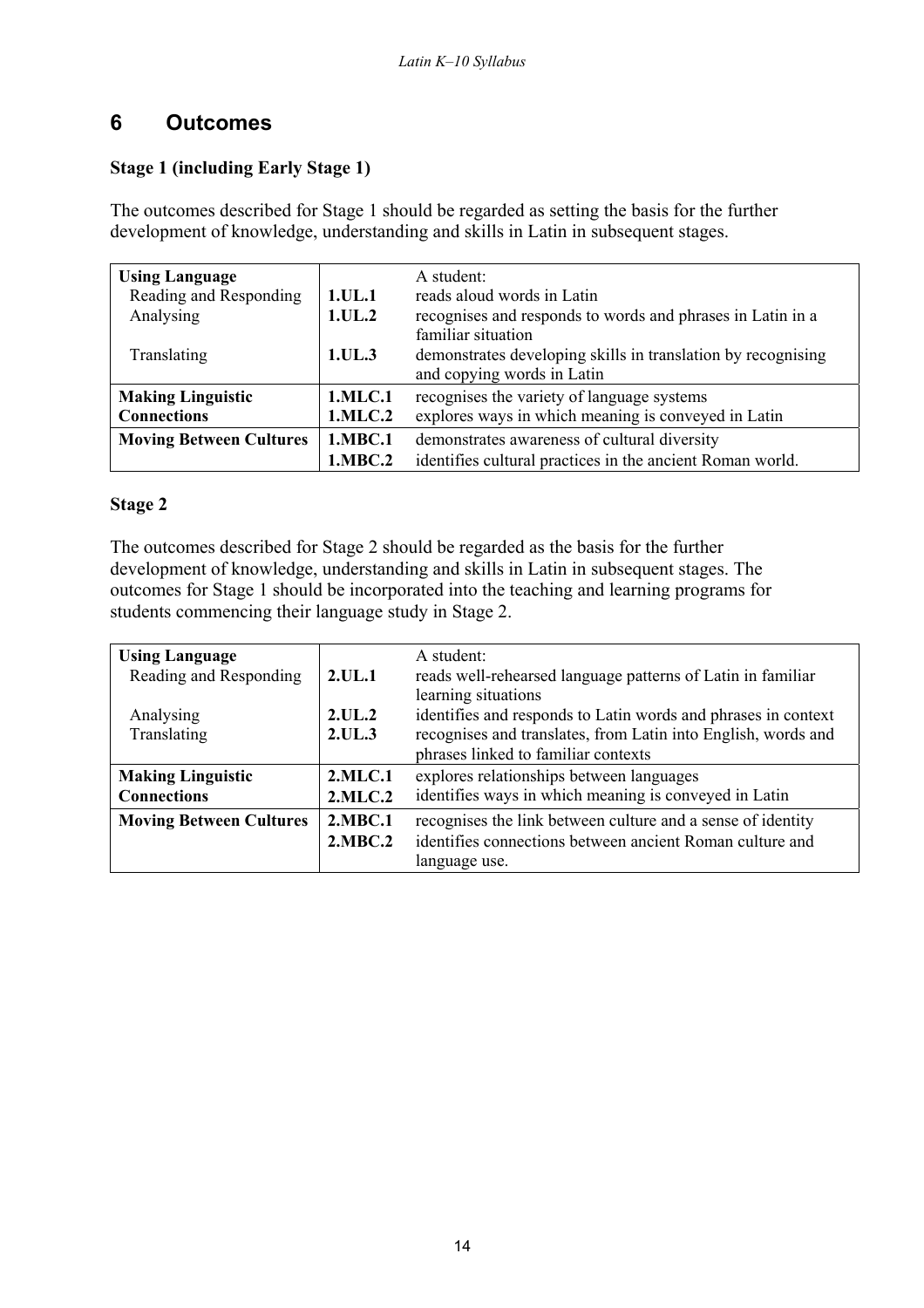### **Stage 3**

The outcomes described for Stage 3 should be regarded as the basis for the further development of knowledge, understanding and skills in Latin in subsequent stages. The outcomes for Stages 1–2 should be incorporated into the teaching and learning programs for students commencing their language study in Stage 3.

| <b>Using Language</b>          |         | A student:                                                      |
|--------------------------------|---------|-----------------------------------------------------------------|
| Reading and Responding         | 3.UL.1  | reads short passages, recognising words and phrases in Latin    |
| Analysing                      | 3.UL.2  | identifies words, their inflections, and language structures of |
|                                |         | simple Latin sentences                                          |
| Translating                    | 3.UL.3  | translates short passages of Latin, containing familiar         |
|                                |         | vocabulary, into clear English                                  |
| <b>Making Linguistic</b>       | 3.MLC.1 | recognises the function of the relationship between words in    |
| <b>Connections</b>             |         | a simple sentence                                               |
|                                | 3.MLC.2 | identifies patterns and features of language by making          |
|                                |         | comparisons with Latin                                          |
| <b>Moving Between Cultures</b> | 3.MBC.1 | demonstrates awareness of cross-cultural influences on          |
|                                |         | language and culture                                            |
|                                | 3.MBC.2 | demonstrates understanding of significant cultural practices    |
|                                |         | in the ancient Roman world.                                     |

#### **Stage 4**

The outcomes described for Stage 4 should be regarded as the basis for the further development of knowledge, understanding and skills in Latin in subsequent stages. The outcomes for Stages 1–3 should be incorporated into the teaching and learning programs for students commencing their language study in Stage 4.

| <b>Using Language</b>          |                | A student:                                                     |  |
|--------------------------------|----------------|----------------------------------------------------------------|--|
| Reading and Responding         | 4.UL.1         | reads passages of Latin, recognising language structures       |  |
| Analysing                      | 4.UL.2         | analyses grammatical structures used in simple sentences in    |  |
|                                |                | extended passages of Latin                                     |  |
| Translating                    | 4.UL.3         | translates sentences in extended passages from Latin to fluent |  |
|                                |                | English                                                        |  |
| <b>Making Linguistic</b>       | <b>4.MLC.1</b> | recognises the function of the relationship between words and  |  |
| <b>Connections</b>             |                | structures                                                     |  |
|                                | <b>4.MLC.2</b> | explains the way in which meaning is conveyed by               |  |
|                                |                | comparing and describing structures of Latin                   |  |
| <b>Moving Between Cultures</b> | <b>4.MBC.1</b> | demonstrates understanding of the interdependence of           |  |
|                                |                | language and culture                                           |  |
|                                | <b>4.MBC.2</b> | demonstrates knowledge of key features of the culture of the   |  |
|                                |                | ancient Roman world.                                           |  |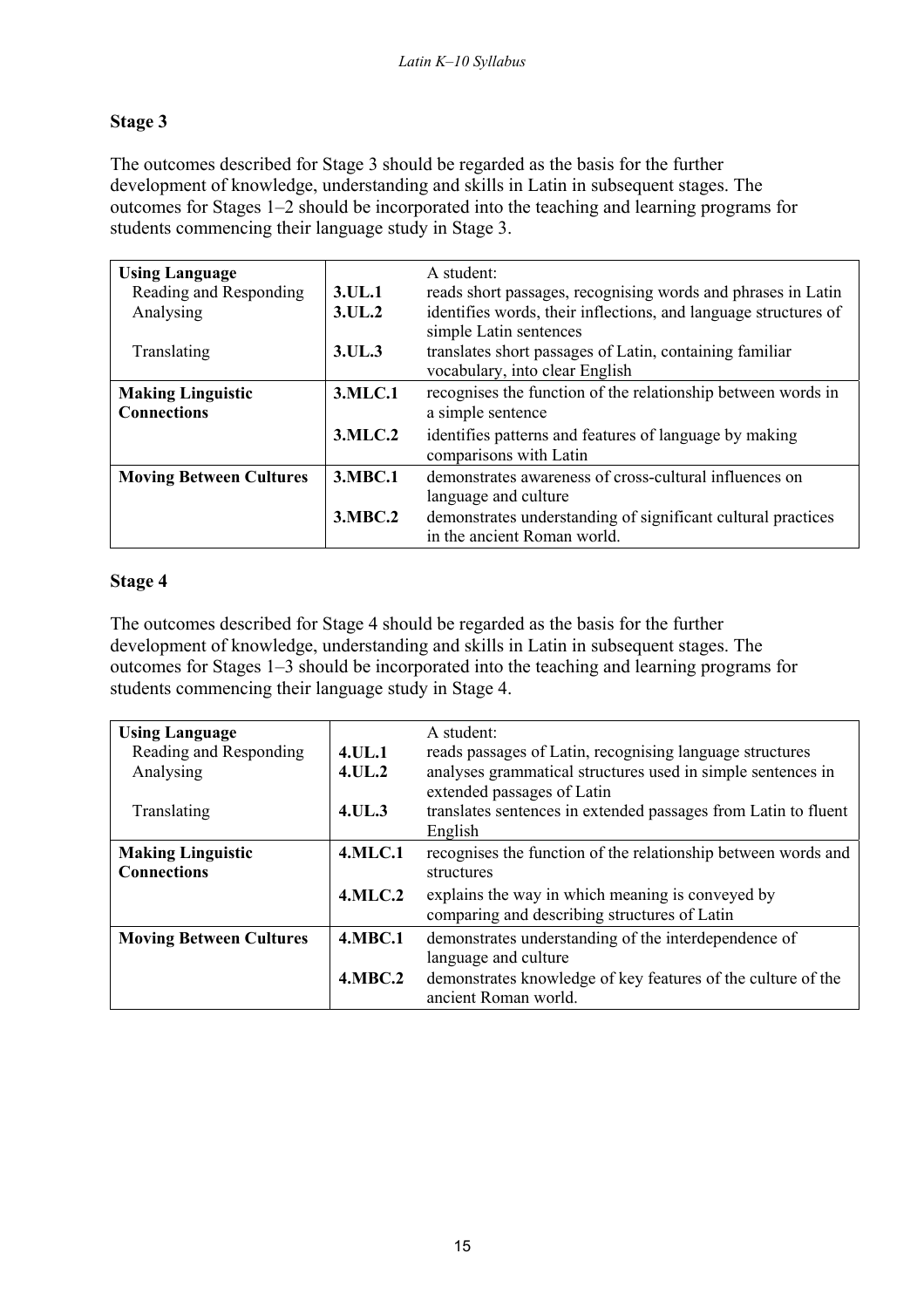### **Stage 5**

The outcomes described for Stage 5 should be regarded as the basis for the further development of knowledge, understanding and skills in Latin in Stage 6. The outcomes for Stages 1–4 should be incorporated into the teaching and learning programs for students commencing their language study in Stage 5.

| <b>Using Language</b>          |                | A student:                                                        |  |
|--------------------------------|----------------|-------------------------------------------------------------------|--|
| Reading and Responding         | 5.UL.1         | reads extended passages of Latin, recognising language            |  |
|                                |                | structures and overall meaning                                    |  |
| Analysing                      | 5.01.2         | analyses familiar grammatical structures of complex               |  |
|                                |                | sentences in extended passages of Latin                           |  |
| Translating                    | 5.UL.3         | translates passages of Latin into fluent and idiomatic English    |  |
| <b>Making Linguistic</b>       | 5.MLC.1        | demonstrates understanding of the nature of languages as          |  |
| <b>Connections</b>             |                | systems by describing linguistic features                         |  |
|                                | <b>5.MLC.2</b> | demonstrates the ways in which meaning is conveyed by             |  |
|                                |                | exploring features and structures of Latin                        |  |
| <b>Moving Between Cultures</b> | 5.MBC.1        | explores the relationship of language and culture, as             |  |
|                                |                | manifested in a range of texts and contexts                       |  |
|                                | 5.MBC.2        | identifies, explains and discusses references to cultural, social |  |
|                                |                | and historical features of the ancient Roman world.               |  |

#### **Life Skills**

For some students with special education needs, particularly those students with an intellectual disability, it may be determined that the Stage 4 and Stage 5 outcomes are not appropriate. For these students, Life Skills outcomes and content can provide the basis for the development of a relevant and meaningful program – see section 8.

#### **Stage 5 Extension**

The outcomes described for Stage 5 Extension are for students who are able to achieve beyond Stage 5 outcomes.

| <b>Using Language</b>          |         | A student:                                                    |  |
|--------------------------------|---------|---------------------------------------------------------------|--|
| Reading and Responding         | 5.UL.4  | reads, analyses and evaluates extracts of original Latin      |  |
| Translating                    | 5.UL.5  | demonstrates advanced skills in translating                   |  |
| <b>Making Linguistic</b>       | 5.MLC.3 | engages in discussion about linguistic issues                 |  |
| <b>Connections</b>             | 5.MLC.4 | analyses ways in which the structures and features of written |  |
|                                |         | Latin can be manipulated by authors for particular effect     |  |
| <b>Moving Between Cultures</b> | 5.MBC.3 | evaluates and demonstrates the importance of moving           |  |
|                                |         | between cultures                                              |  |
|                                | 5.MBC.4 | evaluates expressions and representations of cultural, social |  |
|                                |         | and historical features of the ancient Roman world in a range |  |
|                                |         | of texts.                                                     |  |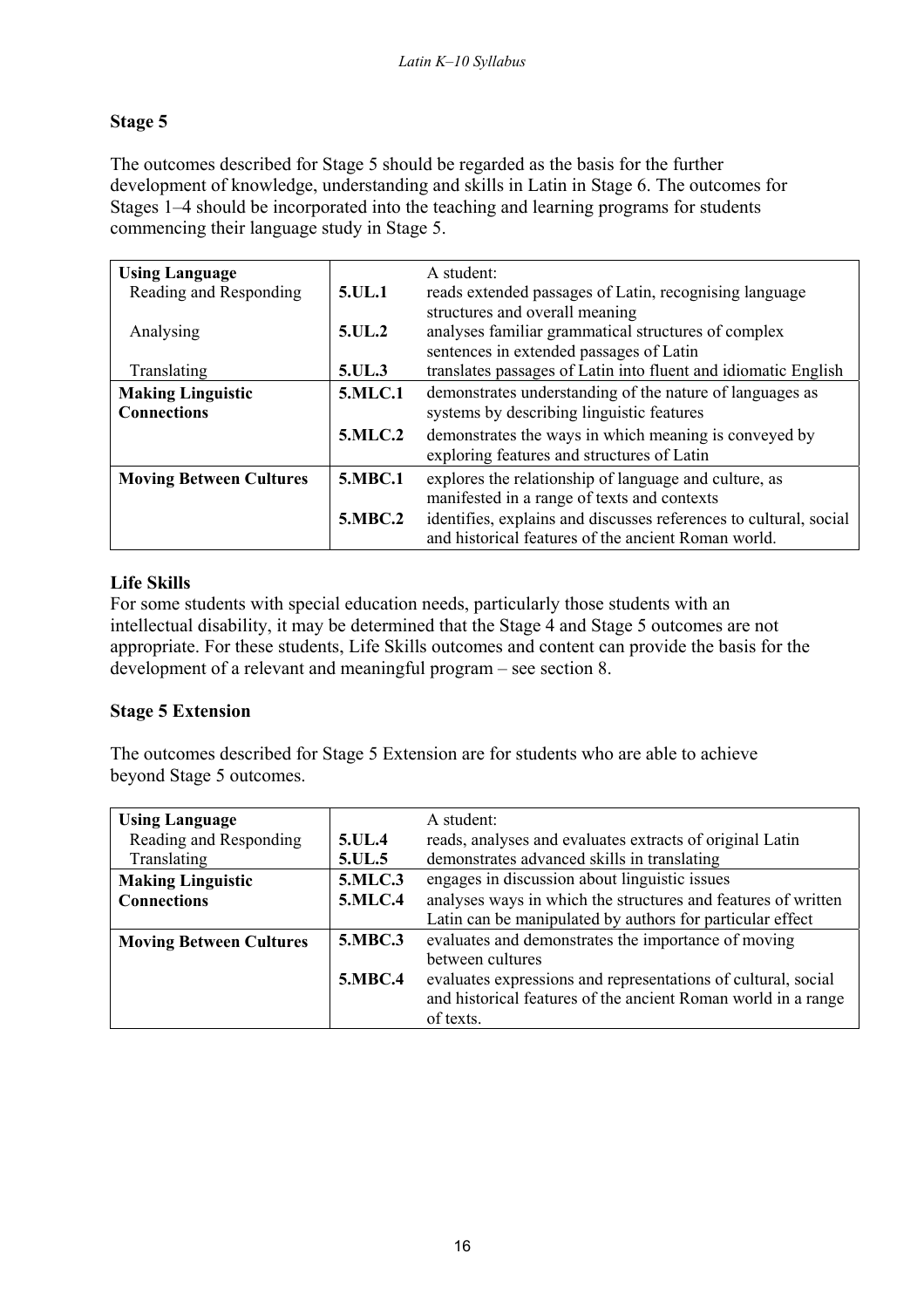## **7 Content**

## **7.1 Organisation of Content**

The *Latin K–10 Syllabus* provides for a continuum of learning from Kindergarten to Year 10.

### **Content in K–6**

The study of languages in K–6 is a component of the K–6 HSIE key learning area (KLA) and consists of a core element and an optional element. The core element is embedded in the cultures outcomes in the K–6 HSIE syllabus and focuses on learning *about* languages and learning about the world *through* languages. The optional element focuses on *learning to use a language to communicate*. The study of languages in K–6 can be used to enrich student learning and also to contribute to the achievement of the K–6 HSIE cultures outcomes.

The content of the optional elements of the study of Latin in K–6 is described in the *learn about* and *learn to* statements in sections 7.2, 7.3 and 7.4.

### **Essential Content in Stage 4 and Stage 5**

The content is expressed in the form of *learn about* and *learn to* statements connected to the course outcomes listed in section 6. These statements form the basis for planning programs of study and units of work that will enable students to maximise their learning in Latin and demonstrate the outcomes. Programming that integrates the essential content across a variety of outcomes within different units of work will enable teachers to cover the scope of the content within the indicative hours.

The essential content consists of a mandatory 100-hours study of one language over one continuous 12-month period between Years 7 and 10, but preferably in Years 7–8. The mandatory course, consisting of Stage 4 outcomes and content (see section 7.5), is a requirement for the award of the School Certificate.

Latin may also be studied as an elective course for the School Certificate. The essential content described for Stage 5 Latin has been designed to be addressed by a typical student within an indicative time of 200 hours. The School Certificate will report on student achievement judged against Stage 5 outcomes and content (see section 7.6).

The syllabus outcomes can be demonstrated through a range of contexts determined by the classroom teacher to take account of the needs, resources and facilities of the school and its community.

### **Additional Content**

The acquisition of a language is a cumulative process. At each stage of learning, students develop greater breadth and depth of knowledge, understanding, skills, values and attitudes. Students may be encouraged to progress beyond the essential content described in sections 7.5 and 7.6 in order to broaden and deepen their knowledge, understanding and skills and to extend their interest in the language.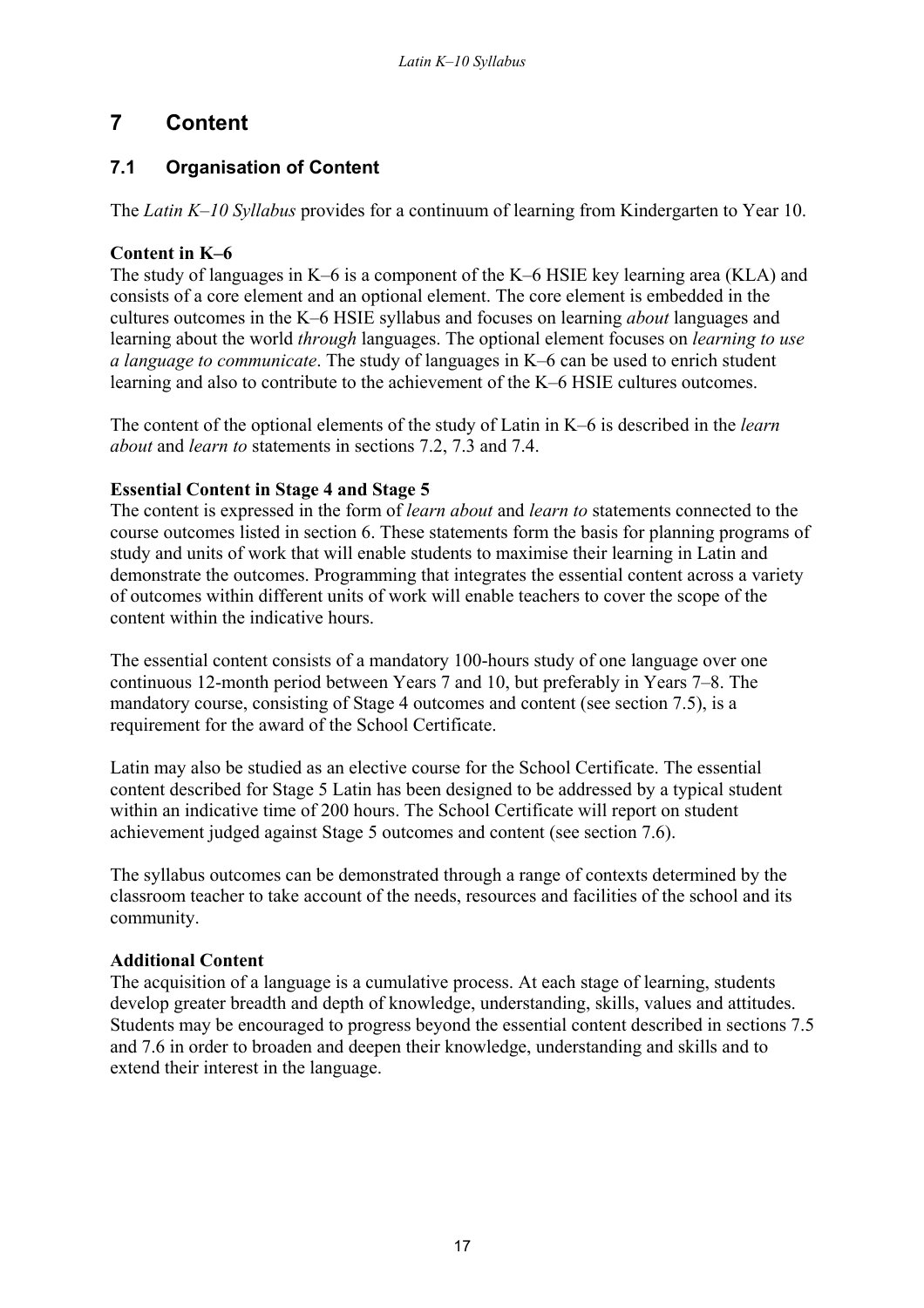Additional content may be provided by teachers to cater for the individual learning needs of students. It may also be provided by schools that offer a course of Latin study in excess of the mandatory 100 hours in Stage 4. Additional content may be addressed by providing students with:

- access to a wider range of vocabulary and grammatical structures
- increased opportunities to develop more advanced translation skills
- a deeper knowledge and understanding of languages as systems
- enhanced insights into the relationship between language and culture.

Additional content is neither essential nor a prerequisite for further study.

#### **Extension Outcomes and Content**

Extension outcomes and content (see section 7.7) provide further opportunities for very able students to progress beyond the Stage 5 content. Stage 5 Extension is intended to cater for the individual learning needs of students who are gifted and talented in Latin. Extension outcomes and content are designed to broaden and deepen students' knowledge, understanding and skills and to extend their interest in the language.

Extension outcomes and content are neither essential nor a prerequisite for further study.

#### **Life Skills**

Life Skills outcomes and content are in section 8.

#### **Cross-curriculum Content**

Cross-curriculum content assists students to achieve the broad learning outcomes defined in the Board of Studies *K–10 Curriculum Framework*. Cross-curriculum content is incorporated in the content of the *Latin K–10 Syllabus* in the ways described below. Students' experience in the mandatory course may be further enriched by the cross-curriculum content provided for the K–6 and elective sections of the syllabus.

#### **Information and Communication Technologies (ICT)**

The learning of languages is enriched through access to a variety of multimedia resources. When students can access diverse authentic contexts with ease and speed, the boundaries of the classroom are extended.

In K–6, ICT skills to be learnt and developed are:

- using word-processing skills to produce texts
- using software packages to cater for individual learning needs.

In the 100-hours mandatory study of a language, specific ICT skills to be learnt and developed are:

- collecting and interpreting electronic information
- demonstrating knowledge of ethics in regard to the use of technology to communicate information.

In the elective course, the ICT skill to be learnt and developed is:

• accessing up-to-date information about the ancient Roman world to enhance classroom learning.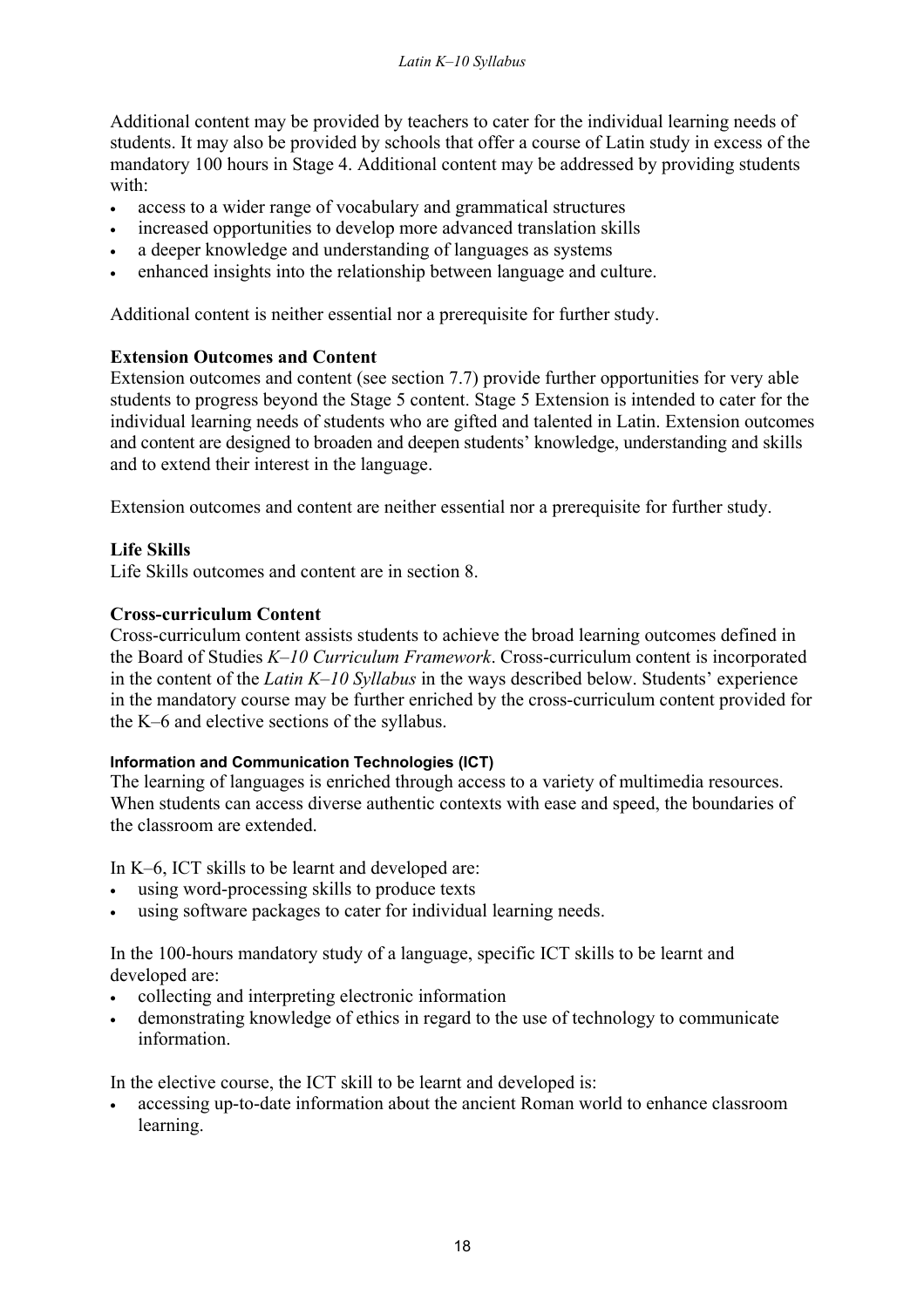#### *Latin K–10 Syllabus*

#### **Work, Employment and Enterprise**

Young people need to be prepared for living and learning in a world that is more technologically focused, globally connected and internationally competitive. Through their study of Latin, young people develop skills that equip them for participation in a range of work settings.

In K–6, the skill to be learnt and developed is:

working in teams to communicate effectively with others.

In the 100-hours mandatory study, skills to be learnt and developed are:

- recognising and identifying the contributions of Latin to the language of the world of work
- clear thinking and expression and the ability to analyse and solve problems in the workplace.

In the elective course, the skill to be learnt and developed is:

• applying their knowledge of Latin to a variety of work environments.

#### **Civics and Citizenship**

Through the study of Latin, students gain skills, knowledge and understanding that will equip them to participate in the global community. They learn about what it means to have a sense of identity within the environment of multicultural Australia.

In K–6, skills to be learnt and developed are:

- recognising the importance of symbols to create a sense of identity
- understanding the evolution of social practices.

In the 100-hours mandatory study of Latin, skills to be learnt and developed are:

- understanding the importance of tradition to a sense of cultural identity
- identifying and reflecting on representations of culture in the ancient Roman world
- identifying ways in which the culture and achievements of the ancient Romans have influenced the modern world.

In the elective course, skills to be learnt and developed are:

- demonstrating ways to show respect for others by participating in activities associated with the customs and practices of the ancient Roman world
- recognising differences in cultural behaviour.

#### **Difference and Diversity**

Through the study of Latin, students develop awareness, understanding and acceptance of difference and diversity in their personal lives, and within the local and global community. Students learn about the different viewpoints, customs and traditions of the ancient Roman world, as well as characteristics that are common to all people.

In K–6, skills to be learnt and developed are:

- identifying similarities and appreciating differences in daily life in diverse communities
- exploring the significance of particular cultural values and practices.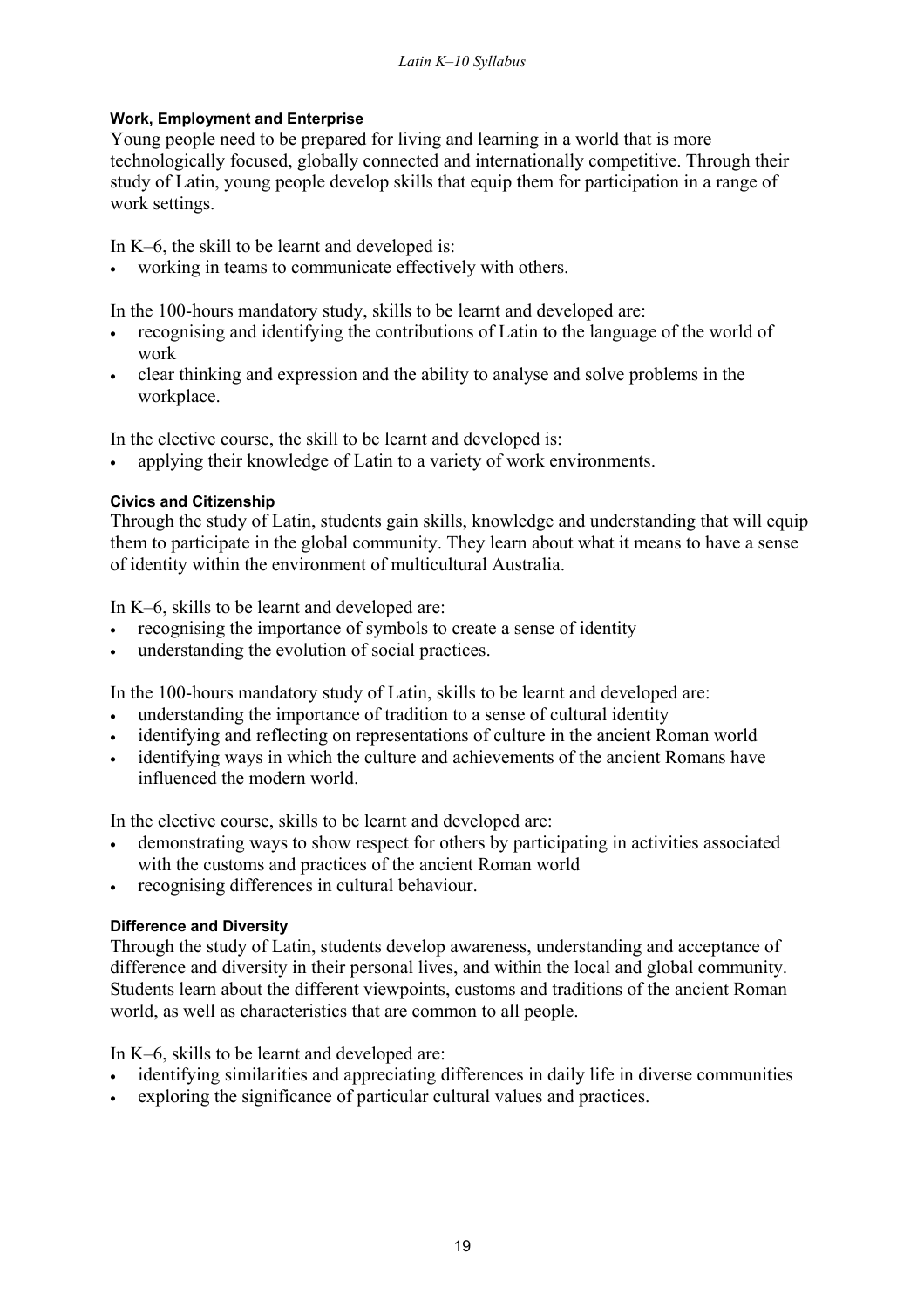In the 100-hours mandatory study, skills to be learnt and developed are:

- recognising the importance of culture and cultural awareness
- recognising how culturally appropriate behaviour and language are used in diverse contexts.

In the elective course, skills to be learnt and developed are:

- discussing and comparing the values and beliefs of diverse cultures
- developing appreciation of attitudes and practices of diverse cultures.

#### **Gender**

Through the study of Latin, students learn about the roles and contributions of women and men in the ancient Roman world.

In K–6, the skill to be learnt and developed is:

• comparing aspects of traditional and contemporary lifestyles including gender roles.

In the 100-hours mandatory study of Latin, skills to be learnt and developed are:

- identifying generalisations about women and men in the ancient Roman world
- identifying and explaining features of traditional and contemporary lifestyles in relation to gender including the roles and contributions of women and men.

In the elective course, the skill to be learnt and developed is:

• explaining cultural references regarding the roles of women and men in texts such as fiction and film.

#### **Key Competencies**

Key competencies are embedded in Latin K–10, to enhance students' learning and the continuing development of the effective thinking skills necessary for further education, work and everyday life. The key competencies reflect core processes of learning Latin and are explicit in the objectives, outcomes and content of the syllabus in the following ways:

- *collecting, analysing and organising information* through identifying the purpose in written texts and distinguishing between main ideas and supporting detail
- *communicating ideas and information* through developing the skills necessary for translation
- *planning and organising activities* through acknowledging the organisation of patterns and structures to convey information and express ideas
- *working with others and in teams* through interaction between students for the acquisition of knowledge, understanding, skills, values and attitudes
- *solving problems* through analysing and translating texts
- **using technology** through collecting and interpreting electronic information.

#### **Literacy**

Contemporary research has demonstrated explicit links between language learning and improved literacy skills. The study of Latin provides students with another perspective on how languages work as systems, thereby enhancing literacy and language skills in English, as well as Latin.

In K–6, skills to be learnt and developed are:

- recognising features of written language
- comparing and identifying connections between languages, such as word order and sentence construction
- identifying the link between the vocabularies of Latin and other languages.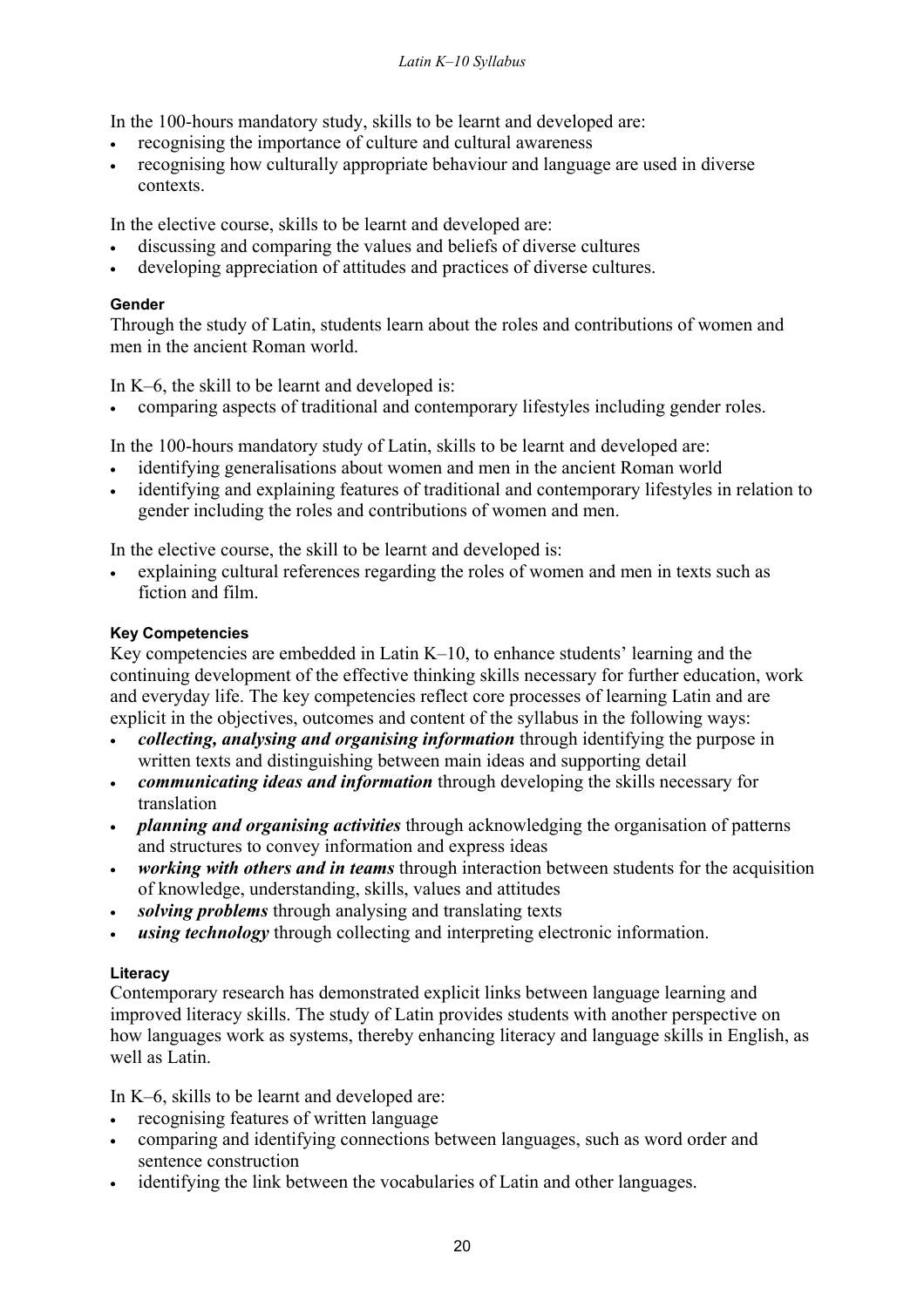In the 100-hours mandatory study, skills to be learnt and developed are:

- using metalanguage to describe structures and features of language
- exploring grammatical systems to appreciate how languages work
- recognising that grammatical concepts serve particular functions and represent part of the system of language
- identifying specific patterns and rules such as word construction, word order and tenses.

In the elective course, the skill to be learnt and developed is:

• analysing aspects of language in order to identify and explain structures and patterns in text.

#### **Multiculturalism**

Through the study of Latin students are encouraged to reflect on their own cultural heritage and on the contributions of ancient civilisations to modern Australian society. Students learn to appreciate people of diverse cultural and linguistic backgrounds.

In K–6, skills to be learnt and developed are:

- engaging directly in cultural activities and re-enactments at school
- recognising ways in which people express their culture such as through music, traditional dress and celebrations
- reflecting on influences in local culture such as restaurants, religions and festivals
- participating in activities associated with the customs and practices of the ancient Roman world.

In the 100-hours mandatory study, skills to be learnt and developed are:

- understanding the evolution of cultural practices
- recognising that language and behaviour reflect important aspects of culture.

In the elective course, the skill to be learnt and developed is:

• identifying and analysing ways in which culture is reflected in language use.

#### **Numeracy**

In their study of Latin students draw on their knowledge of particular contexts and circumstances in deciding when to use mathematics. Students of Latin use their numeracy skills in everyday situations.

In K–6, the skill to be learnt and developed is:

• recognising the meanings of symbols such as number and measurement.

In the 100-hours mandatory study, skills to be learnt and developed are:

- understanding the use of Latin letters in mathematics
- applying logical thinking to the development of ideas.

In the elective course, skills to be learnt and developed are:

- recording, organising and presenting material in different formats such as tables
- using analytical methods to make judgements about the relevance of detail in texts.

Across the K–10 curriculum there are other areas of cross-curriculum content, including Aboriginal and Indigenous, and Environment, that all students will experience through the mandatory curriculum.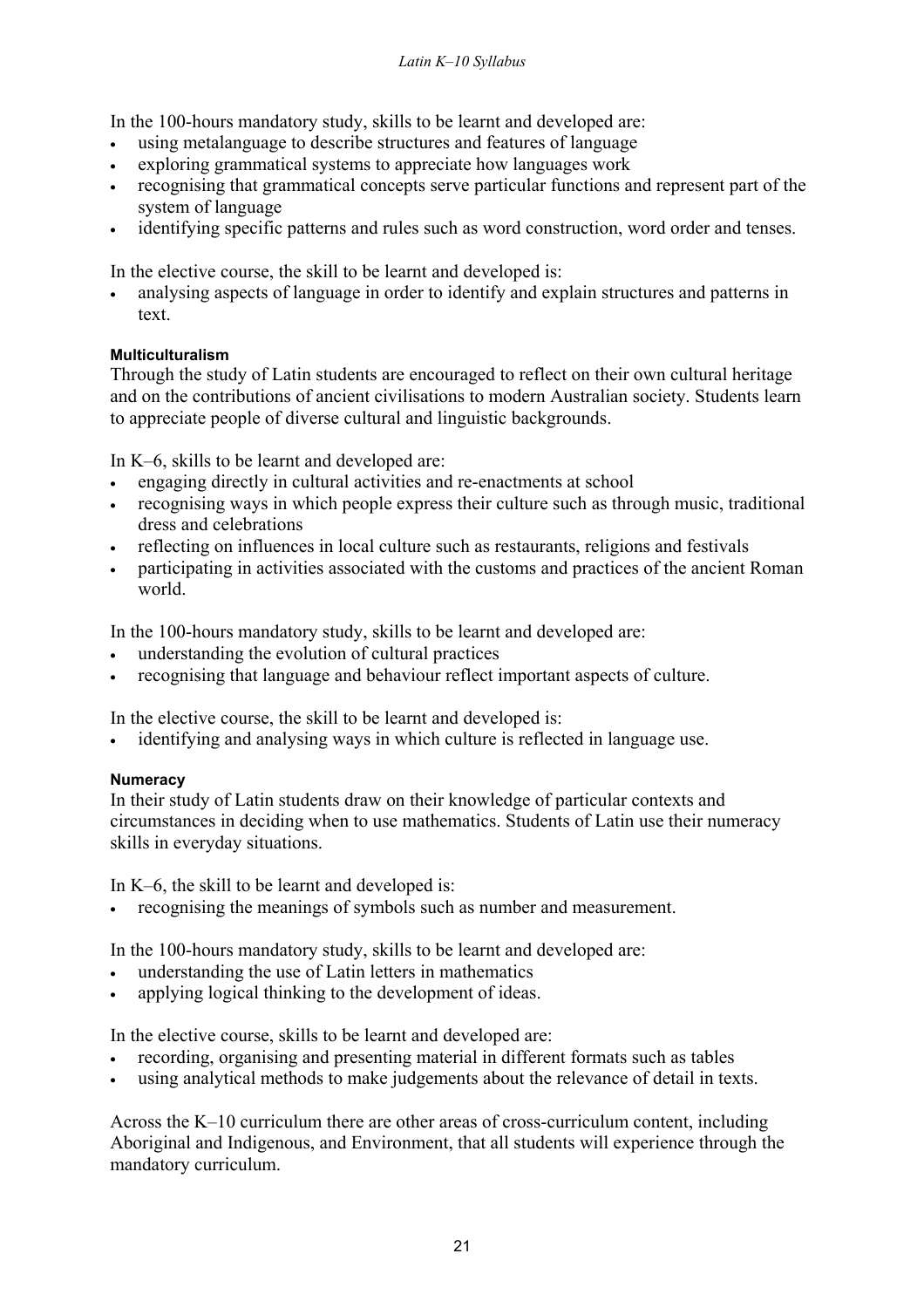## **7.2 Content for Stage 1 (including Early Stage 1)**

## **Stage 1 – Using Language**

Reading and Responding

|                              | A student reads aloud words in Latin.<br><b>Outcome 1.UL.1:</b>                 |                           |                                                                                         |  |
|------------------------------|---------------------------------------------------------------------------------|---------------------------|-----------------------------------------------------------------------------------------|--|
| <b>Students learn about:</b> |                                                                                 | <b>Students learn to:</b> |                                                                                         |  |
|                              | the importance of listening attentively to<br>pronunciation and intonation      |                           | discriminate between sounds and relate them<br>to specific meanings, eg pater, mater    |  |
|                              | the importance of pronunciation of words                                        |                           | develop pronunciation skills, eg by reciting,<br>repeating words and phrases in context |  |
|                              | the relationship between printed text and<br>corresponding sounds and meanings. |                           | recognise symbols, words and phrases of the<br>language in print.                       |  |

## Analysing

| <b>Outcome 1.UL.2:</b><br>situation.                                 |                           | A student recognises and responds to words and phrases in Latin in a familiar                       |  |
|----------------------------------------------------------------------|---------------------------|-----------------------------------------------------------------------------------------------------|--|
| Students learn about:                                                | <b>Students learn to:</b> |                                                                                                     |  |
| the importance of listening                                          | $\bullet$                 | listen actively                                                                                     |  |
| the variety of contexts in which familiar<br>words can be identified | $\bullet$                 | identify and respond to key words and phrases<br>in context, eg rhymes, games                       |  |
| the identification of words and phrases in<br>Latin.                 | $\bullet$                 | associate language with known actions and<br>objects, eg salve, salvete, quid agis?<br>quid agitis? |  |

## Translating

| Outcome 1.UL.3:<br>copying words in Latin.                               |                    | A student demonstrates developing skills in translation by recognising and                                                   |  |
|--------------------------------------------------------------------------|--------------------|------------------------------------------------------------------------------------------------------------------------------|--|
| Students learn about:                                                    | Students learn to: |                                                                                                                              |  |
| symbol formation when copying words                                      |                    | reproduce symbols, by tracing and copying                                                                                    |  |
| ways of recognising words in context                                     |                    | develop recognition skills in context, eg by<br>matching words and pictures, labelling<br>objects, completing speech bubbles |  |
| features and functions of multimedia used to<br>recognise and copy words | $\bullet$          | recognise and copy words using a range of<br>media, eg greeting cards, posters                                               |  |
| the meanings of words.                                                   |                    | translate Latin words in familiar situations,<br>eg exit.                                                                    |  |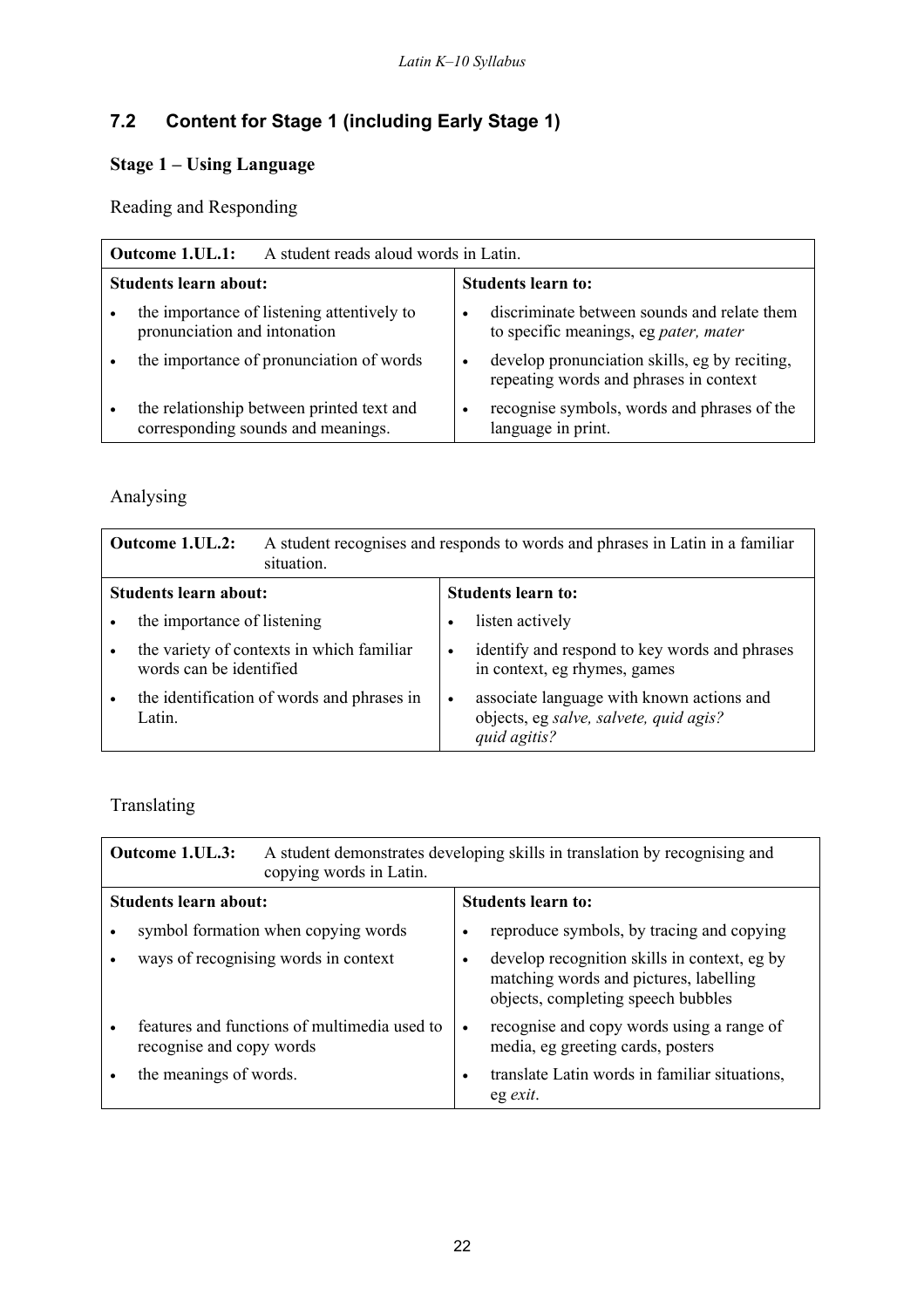## **Stage 1 – Making Linguistic Connections**

| <b>Outcome 1.MLC.1:</b> A student recognises the variety of language systems. |                                                                        |           |                                                                                               |  |  |
|-------------------------------------------------------------------------------|------------------------------------------------------------------------|-----------|-----------------------------------------------------------------------------------------------|--|--|
| <b>Students learn about:</b>                                                  |                                                                        |           | <b>Students learn to:</b>                                                                     |  |  |
|                                                                               | the variety of languages used in the modern<br>world                   | $\bullet$ | be aware of the various sounds and symbols of<br>languages in the community                   |  |  |
|                                                                               | familiar concepts that are expressed across<br>languages and cultures. |           | recognise the various ways in which familiar<br>concepts are expressed, eg speech, greetings. |  |  |

|                              | <b>Outcome 1.MLC.2:</b> A student explores ways in which meaning is conveyed in Latin. |  |                                                                                                           |  |  |
|------------------------------|----------------------------------------------------------------------------------------|--|-----------------------------------------------------------------------------------------------------------|--|--|
| <b>Students learn about:</b> |                                                                                        |  | <b>Students learn to:</b>                                                                                 |  |  |
|                              | principles of the spoken language                                                      |  | recognise and reproduce sounds in Latin                                                                   |  |  |
|                              | features of the written language.                                                      |  | recognise written words in Latin, eg matching<br>pictures to words, listening to simple Latin<br>phrases. |  |  |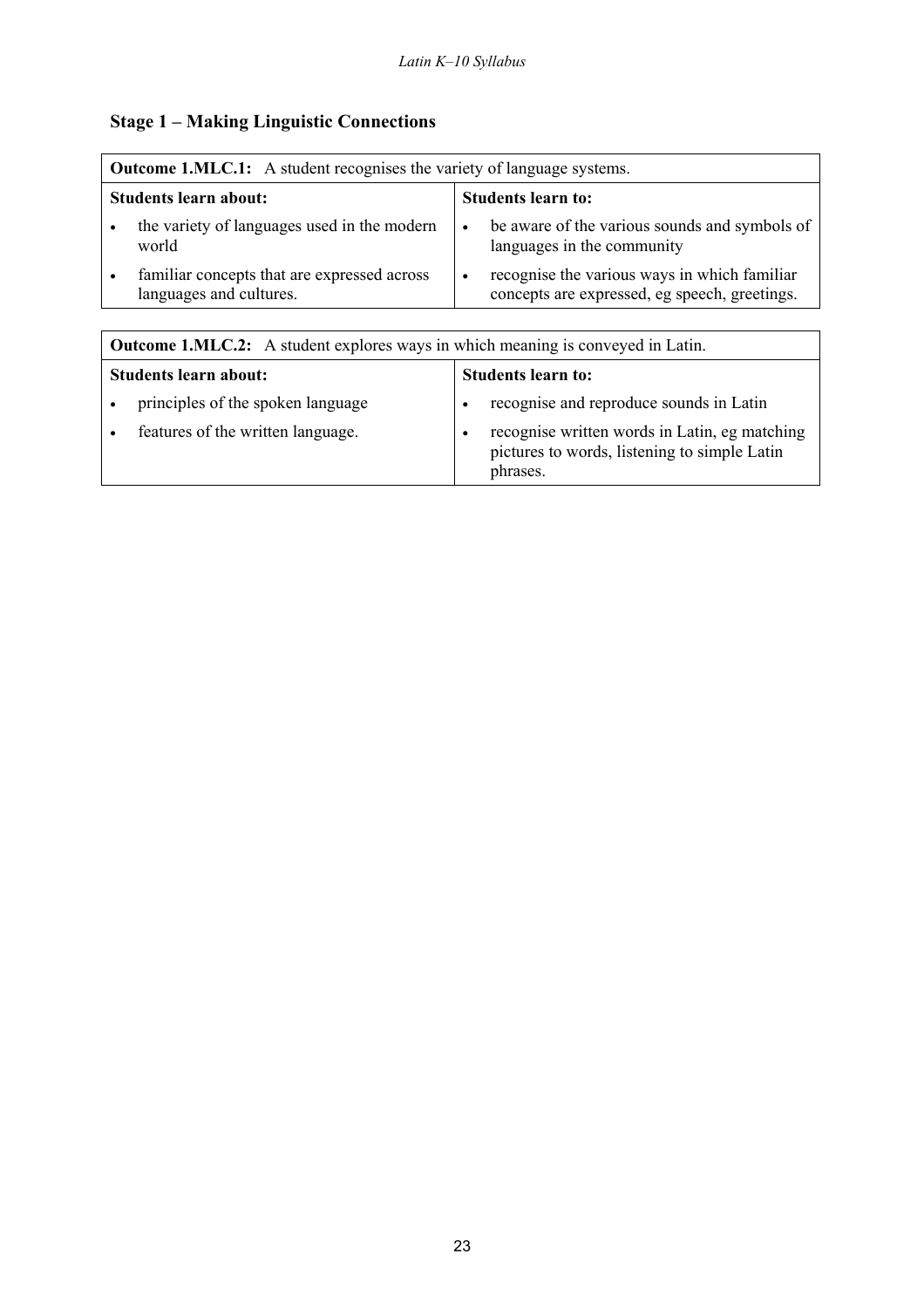## **Stage 1 – Moving Between Cultures**

| <b>Outcome 1.MBC.1:</b> A student demonstrates awareness of cultural diversity. |                                                                             |                           |                                                                                              |
|---------------------------------------------------------------------------------|-----------------------------------------------------------------------------|---------------------------|----------------------------------------------------------------------------------------------|
| <b>Students learn about:</b>                                                    |                                                                             | <b>Students learn to:</b> |                                                                                              |
|                                                                                 | cultural characteristics of the local<br>community                          |                           | identify places of cultural significance,<br>eg markets, restaurants, places of worship      |
|                                                                                 | characteristics that all people share as well<br>as some of the differences | $\bullet$                 | recognise ways in which people express their<br>culture, eg music, food, games, celebrations |
|                                                                                 | visible representations of cultural identity                                | $\bullet$                 | recognise symbols of identity, eg flags, maps,<br>traditional dress, landmarks               |
|                                                                                 | exploring cultural diversity using a range of<br>media.                     |                           | gather information about diverse cultures,<br>eg from posters, media.                        |

| <b>Outcome 1.MBC.2:</b><br>A student identifies cultural practices in the ancient Roman world.      |           |                                                                                                  |  |
|-----------------------------------------------------------------------------------------------------|-----------|--------------------------------------------------------------------------------------------------|--|
| Students learn about:                                                                               |           | <b>Students learn to:</b>                                                                        |  |
| significant aspects of culture in social<br>interaction                                             |           | recognise specific customs and traditions in<br>social interaction, eg greetings, gestures       |  |
| symbols and practices that reflect places and<br>events of importance to the ancient Roman<br>world |           | explore cultural symbols and practices,<br>eg through games, stories, myths, songs               |  |
| similarities and differences between local<br>lifestyles and those of the ancient Roman<br>world.   | $\bullet$ | compare aspects of their own life (eg food,<br>family) with those of the ancient Roman<br>world. |  |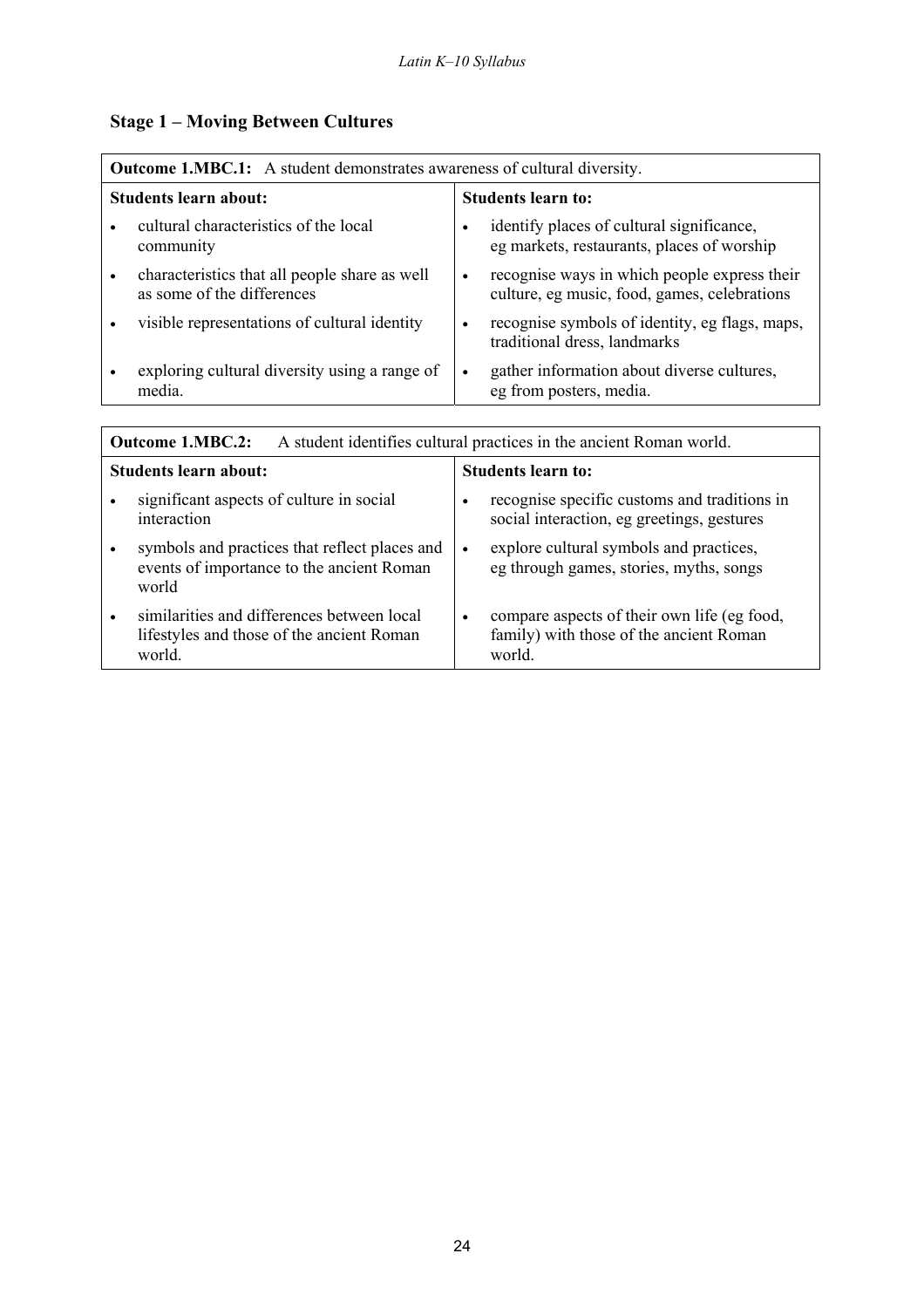## **7.3 Content for Stage 2**

### **Stage 2 – Using Language**

Reading and Responding

|                       | <b>Outcome 2.UL.1:</b><br>A student reads well-rehearsed language patterns of Latin in familiar learning<br>situations. |                           |                                                                                                    |
|-----------------------|-------------------------------------------------------------------------------------------------------------------------|---------------------------|----------------------------------------------------------------------------------------------------|
| Students learn about: |                                                                                                                         | <b>Students learn to:</b> |                                                                                                    |
|                       | the features of familiar words                                                                                          |                           | read words and phrases                                                                             |
|                       | the role of prior knowledge when attempting<br>to understand sentences                                                  |                           | locate familiar words and phrases in sentences                                                     |
|                       | the importance of pronunciation of words<br>and phrases.                                                                |                           | listen to and repeat words and phrases with<br>attention to pronunciation and intended<br>meaning. |

## Analysing

|                              | A student identifies and responds to Latin words and phrases in context.<br><b>Outcome 2.UL.2:</b> |                           |                                                                                                 |
|------------------------------|----------------------------------------------------------------------------------------------------|---------------------------|-------------------------------------------------------------------------------------------------|
| <b>Students learn about:</b> |                                                                                                    | <b>Students learn to:</b> |                                                                                                 |
|                              | sources of support to enhance<br>comprehension                                                     | $\bullet$                 | use teacher cues, visual stimuli, word lists and<br>charts to support and enhance comprehension |
|                              | the importance of identifying the meaning<br>and function of words and phrases in<br>sentences     | $\bullet$                 | identify words and phrases in context                                                           |
|                              | the importance of correct language<br>structures.                                                  | $\bullet$                 | identify language structures, eg verb forms,<br>noun endings.                                   |

Translating

| <b>Outcome 2.UL.3:</b><br>A student recognises and translates, from Latin into English, words and phrases<br>linked to familiar contexts. |                                                                                                                 |  |  |
|-------------------------------------------------------------------------------------------------------------------------------------------|-----------------------------------------------------------------------------------------------------------------|--|--|
| Students learn about:                                                                                                                     | <b>Students learn to:</b>                                                                                       |  |  |
| the use of supports to assist translation                                                                                                 | refer to charts, tables, word lists to access<br>vocabulary                                                     |  |  |
| key features of the writing system                                                                                                        | recognise the difference between word stem<br>and word ending, eg puell-a                                       |  |  |
| features of words in familiar contexts                                                                                                    | identify the features of words                                                                                  |  |  |
| application of vocabulary and grammatical<br>features when translating.                                                                   | translate words and phrases, demonstrating<br>$\bullet$<br>knowledge of vocabulary and grammatical<br>features. |  |  |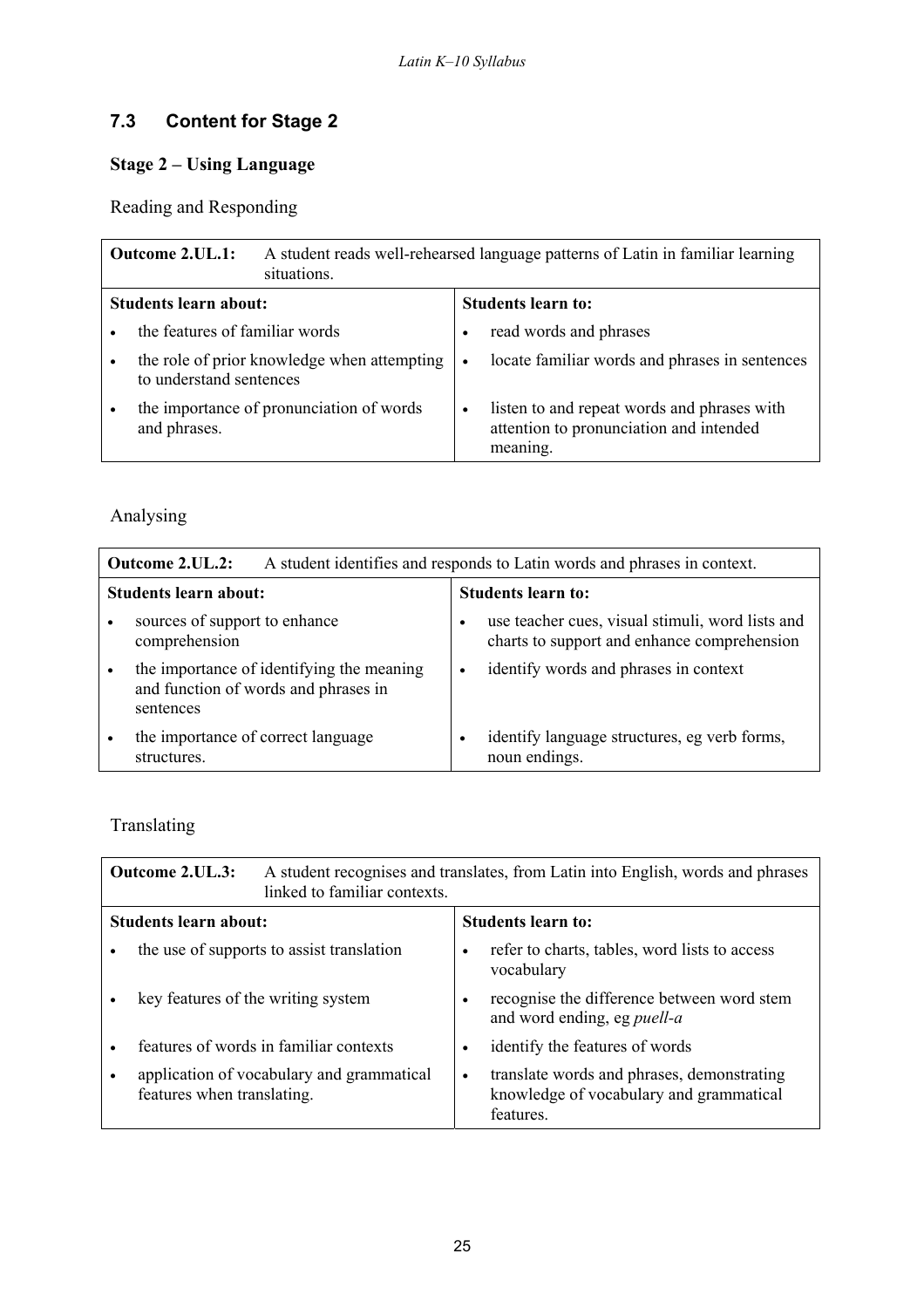## **Stage 2 – Making Linguistic Connections**

| <b>Outcome 2.MLC.1:</b> A student explores relationships between languages. |                                                                                            |  |  |
|-----------------------------------------------------------------------------|--------------------------------------------------------------------------------------------|--|--|
| <b>Students learn about:</b>                                                | <b>Students learn to:</b>                                                                  |  |  |
| the existence of rules in language use                                      | compare and identify connections between<br>languages, eg word order, parts of speech      |  |  |
| similarities and differences between<br>languages                           | identify similarities and differences between<br>languages, eg inflections, word placement |  |  |
| influences of globalisation on languages.                                   | identify words drawn from other languages,<br>eg café, kindergarten, data, circus.         |  |  |

| <b>Outcome 2.MLC.2:</b> A student identifies ways in which meaning is conveyed in Latin. |                                                                      |  |
|------------------------------------------------------------------------------------------|----------------------------------------------------------------------|--|
| Students learn about:                                                                    | <b>Students learn to:</b>                                            |  |
| features of language that convey meaning                                                 | identify features of the language,<br>eg pronunciation, word endings |  |
| the meanings conveyed by familiar words<br>and phrases.                                  | recognise familiar expressions in Latin,<br>eg vale, valete.         |  |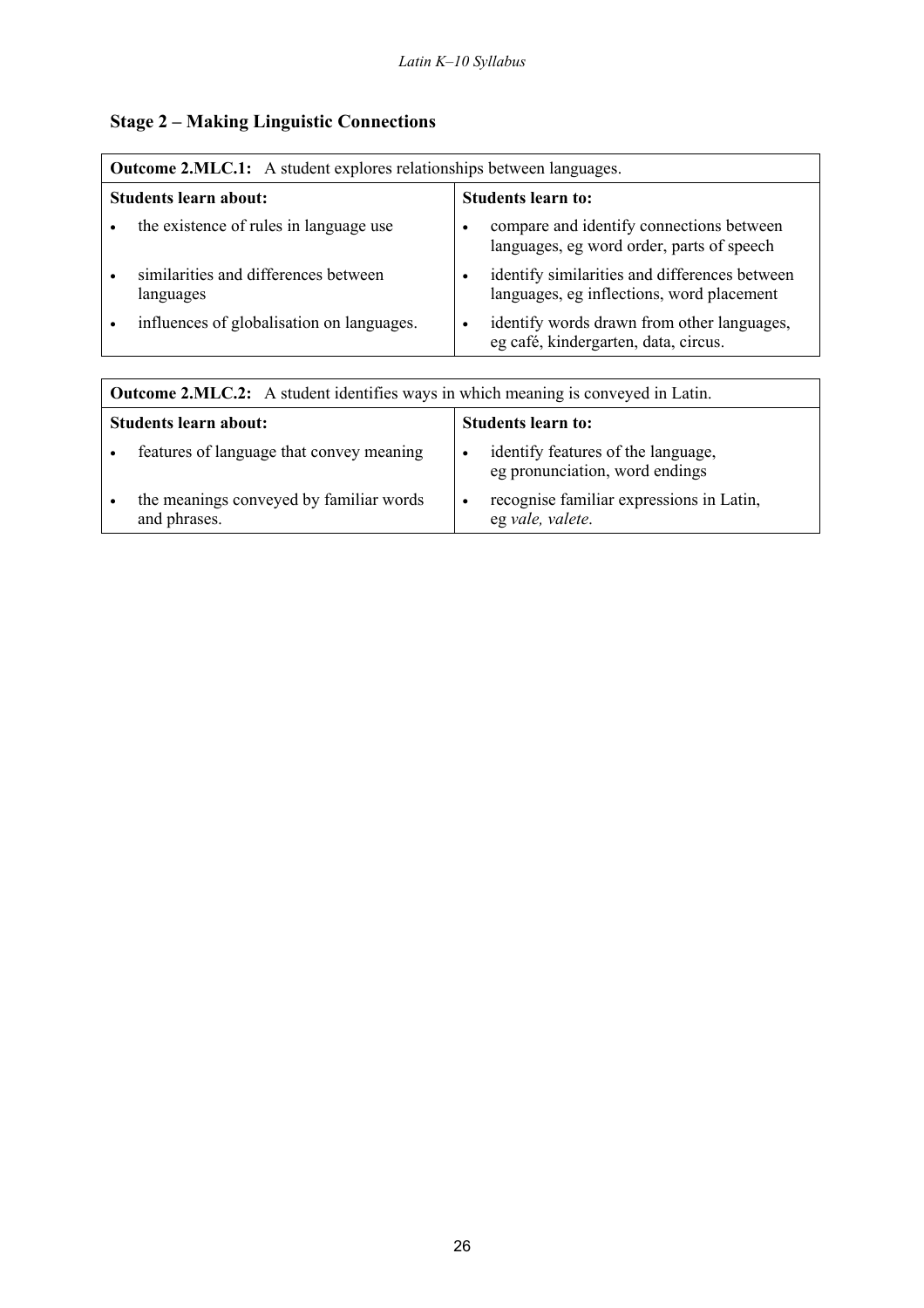## **Stage 2 – Moving Between Cultures**

| <b>Outcome 2.MBC.1:</b> A student recognises the link between culture and a sense of identity. |                                                                                                                       |                           |                                                                                                                  |
|------------------------------------------------------------------------------------------------|-----------------------------------------------------------------------------------------------------------------------|---------------------------|------------------------------------------------------------------------------------------------------------------|
|                                                                                                | Students learn about:                                                                                                 | <b>Students learn to:</b> |                                                                                                                  |
|                                                                                                | features of lifestyles and belief systems in<br>diverse communities                                                   |                           | identify similarities and appreciate differences<br>in daily life in diverse communities                         |
|                                                                                                | the importance of symbols in creating a<br>sense of identity                                                          |                           | relate visible expressions of identity to ancient<br>Roman life, eg flags, maps, traditional dress,<br>landmarks |
|                                                                                                | the importance of learning about different<br>cultural activities which contribute to a<br>sense of cultural identity | $\bullet$                 | participate in cultural activities and<br>re-enactments, eg banquet                                              |
|                                                                                                | respect for others when talking about culture<br>and lifestyle.                                                       |                           | contribute to class discussions about diverse<br>practices across cultures.                                      |

|                              | <b>Outcome 2.MBC.2:</b> A student identifies connections between ancient Roman culture and language<br>use. |                           |                                                                             |  |
|------------------------------|-------------------------------------------------------------------------------------------------------------|---------------------------|-----------------------------------------------------------------------------|--|
| <b>Students learn about:</b> |                                                                                                             | <b>Students learn to:</b> |                                                                             |  |
|                              | aspects of ancient Roman culture                                                                            |                           | recognise technical vocabulary, eg toga, villa                              |  |
|                              | the connection between Latin and English                                                                    |                           | identify familiar English words derived from<br>Latin, eg November, library |  |
|                              | Latin expressions used in English.                                                                          |                           | identify Latin expressions used in English.<br>eg etc, am, pm.              |  |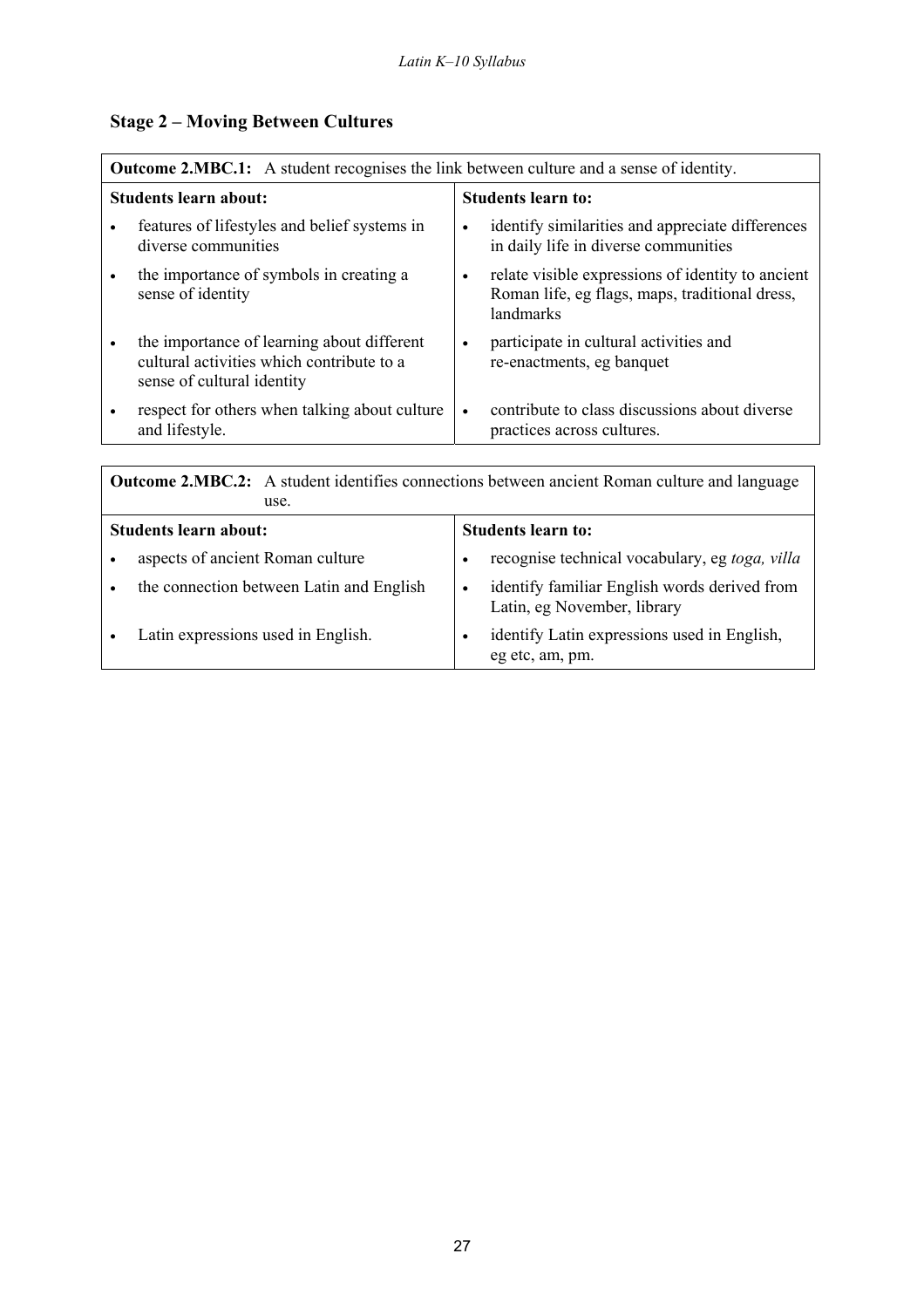## **7.4 Content for Stage 3**

### **Stage 3 – Using Language**

Reading and Responding

| A student reads short passages, recognising words and phrases in Latin.<br>Outcome 3.UL.1: |                                                                                                              |  |  |
|--------------------------------------------------------------------------------------------|--------------------------------------------------------------------------------------------------------------|--|--|
| <b>Students learn about:</b>                                                               | <b>Students learn to:</b>                                                                                    |  |  |
| reading to understand purpose, context and<br>main ideas                                   | demonstrate an understanding of purpose,<br>$\bullet$<br>context and main ideas                              |  |  |
| ways to use contextual clues and prior<br>knowledge to predict the meaning of new<br>words | deduce the meanings of unfamiliar words<br>from context                                                      |  |  |
| ways in which resources can be used to<br>enhance comprehension.                           | access available resources to assist in<br>comprehending a text, eg word lists,<br>glossaries, dictionaries. |  |  |

### Analysing

|                              | Outcome 3.UL.2:<br>A student identifies words, their inflections and language structures of simple<br>Latin sentences. |  |                                                                                 |  |
|------------------------------|------------------------------------------------------------------------------------------------------------------------|--|---------------------------------------------------------------------------------|--|
| <b>Students learn about:</b> |                                                                                                                        |  | Students learn to:                                                              |  |
|                              | the function of words                                                                                                  |  | identify parts of speech, eg noun, verb,<br>adjective                           |  |
|                              | functions of inflections to convey meaning                                                                             |  | identify the inflections used and their purpose,<br>eg noun cases, verb endings |  |
|                              | language structures.                                                                                                   |  | identify language structures and their correct<br>grammatical terms.            |  |

## Translating

|                              | Outcome 3.UL.3:<br>A student translates short passages of Latin, containing familiar vocabulary,<br>into clear English. |                                                                                                                                 |  |
|------------------------------|-------------------------------------------------------------------------------------------------------------------------|---------------------------------------------------------------------------------------------------------------------------------|--|
| <b>Students learn about:</b> |                                                                                                                         | <b>Students learn to:</b>                                                                                                       |  |
|                              | language structures encountered in short<br>passages of Latin that contain simple<br>sentences                          | apply specific rules of grammar and<br>$\bullet$<br>appropriate vocabulary to translate short<br>passages of Latin into English |  |
|                              | referring to resources.                                                                                                 | use available resources to support the<br>translation of short passages, eg word lists,<br>grammar textbooks.                   |  |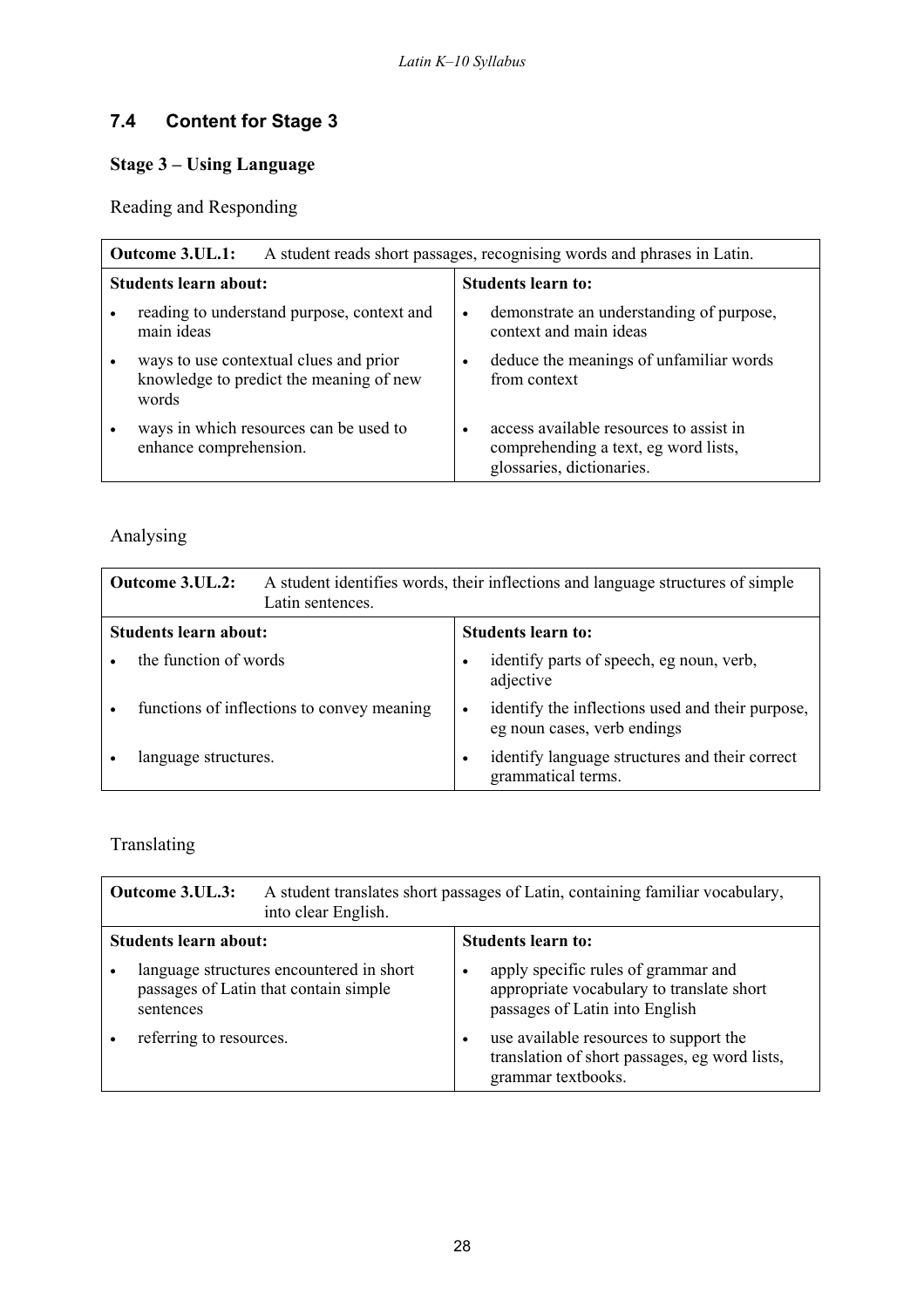#### **Stage 3 – Making Linguistic Connections**

| <b>Outcome 3.MLC.1:</b> A student recognises the function of the relationship between words in a simple<br>sentence. |                                                                                          |  |  |
|----------------------------------------------------------------------------------------------------------------------|------------------------------------------------------------------------------------------|--|--|
| Students learn about:                                                                                                | <b>Students learn to:</b>                                                                |  |  |
| the importance of paradigms and their link<br>to the function of words                                               | identify inflections, eg noun, verb<br>$\bullet$                                         |  |  |
| the importance of understanding the<br>function of inflections.                                                      | recognise the function of words in a simple<br>sentence, using knowledge of inflections. |  |  |

**Outcome 3.MLC.2:** A student identifies patterns and features of language by making comparisons with Latin. **Students learn about: Students learn to:**  • the link between the vocabularies of Latin and other languages • identify English derivations from Latin, eg dormitory, horticulture • principles of word order and patterns used for specific functions. • make connections and comparisons between languages, eg word order, parts of speech.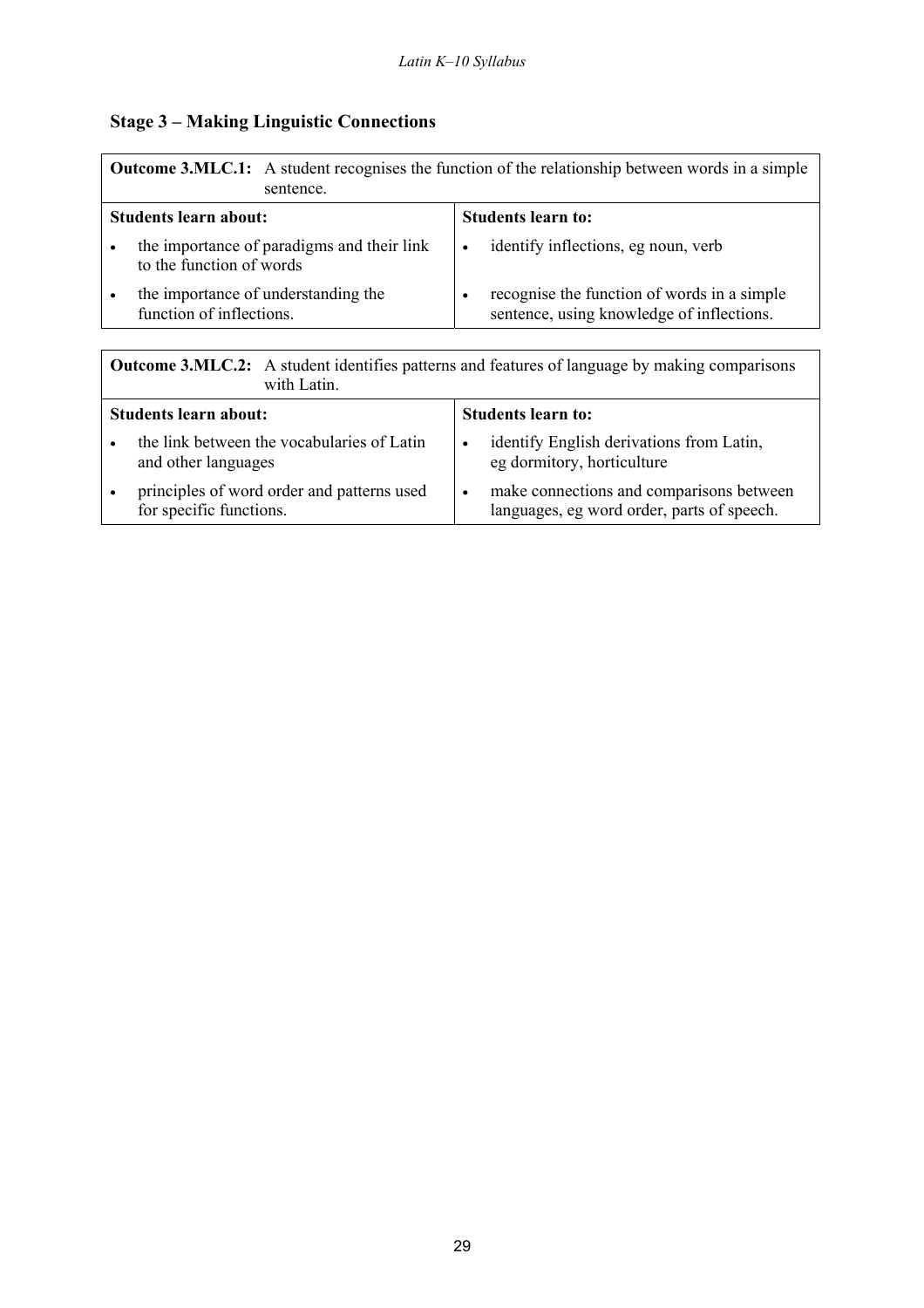## **Stage 3 – Moving Between Cultures**

| <b>Outcome 3.MBC.1:</b> A student demonstrates awareness of cross-cultural influences on language and<br>culture. |                           |                                                                                                                                           |
|-------------------------------------------------------------------------------------------------------------------|---------------------------|-------------------------------------------------------------------------------------------------------------------------------------------|
| <b>Students learn about:</b>                                                                                      | <b>Students learn to:</b> |                                                                                                                                           |
| changes that have occurred in languages<br>through cross-cultural contact                                         |                           | identify the way words are incorporated from<br>one language into another, eg technology,<br>science, medicine                            |
| traditional and contemporary practices across<br>cultures                                                         | $\bullet$                 | reflect on influences of traditional culture and<br>contemporary culture, eg festivals, religions,<br>architecture, art                   |
| the dynamic nature of language and culture                                                                        | $\bullet$                 | recognise how languages and cultures have<br>evolved historically and continue to evolve,<br>eg through social change, English borrowings |
| social practices across cultures.                                                                                 | $\bullet$                 | understand the evolution of social practices,<br>eg wedding ceremony, legal system.                                                       |

| <b>Outcome 3.MBC.2:</b> A student demonstrates understanding of significant cultural practices in the<br>ancient Roman world. |                                                                                                                                                                                        |  |
|-------------------------------------------------------------------------------------------------------------------------------|----------------------------------------------------------------------------------------------------------------------------------------------------------------------------------------|--|
| Students learn about:                                                                                                         | <b>Students learn to:</b>                                                                                                                                                              |  |
| significant cultural practices of the ancient<br>Roman world                                                                  | describe significant cultural practices of the<br>$\bullet$<br>ancient Roman world, eg daily routine,<br>slavery and freedmen, education,<br>entertainment, house and household, dress |  |
| ways to show appreciation for the cultural<br>$\bullet$<br>practices of the ancient Roman world                               | participate in activities associated with<br>$\bullet$<br>customs and practices in the ancient Roman<br>world, eg banquets, slave auction                                              |  |
| the influence of cultural practices on the<br>$\bullet$<br>modern world                                                       | identify ways in which ancient Roman<br>$\bullet$<br>cultural practices have influenced the modern<br>world                                                                            |  |
| aspects of classical belief systems and<br>$\bullet$<br>customs.                                                              | compare aspects of classical and<br>$\bullet$<br>contemporary lifestyles including gender<br>roles, eg family.                                                                         |  |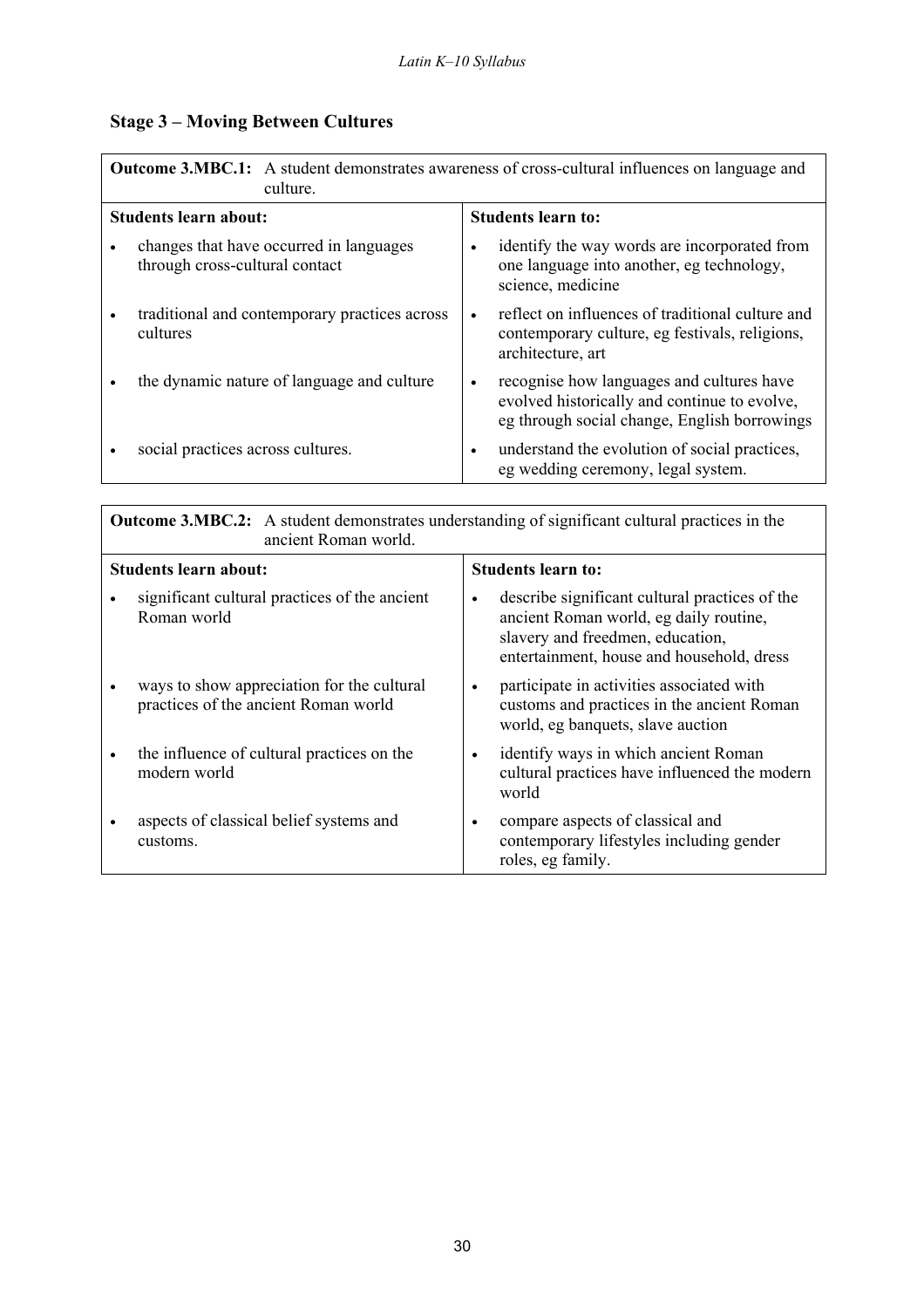## **7.5 Content for Stage 4**

### **Stage 4 – Using Language**

Reading and Responding

| A student reads passages of Latin, recognising language structures.<br><b>Outcome 4.UL.1:</b> |                                                                         |                           |                                                                                |  |
|-----------------------------------------------------------------------------------------------|-------------------------------------------------------------------------|---------------------------|--------------------------------------------------------------------------------|--|
| <b>Students learn about:</b>                                                                  |                                                                         | <b>Students learn to:</b> |                                                                                |  |
|                                                                                               | reading and locating main ideas                                         |                           | read and locate main ideas and significant<br>words which convey meaning       |  |
|                                                                                               | rules of pronunciation                                                  |                           | apply rules of pronunciation when reading<br>aloud                             |  |
|                                                                                               | applying appropriate expression                                         |                           | use appropriate phrasing to demonstrate<br>understanding                       |  |
|                                                                                               | the importance of correct phrasing and<br>expression to convey meaning. | $\bullet$                 | convey the meaning of sentences, using<br>appropriate phrasing and intonation. |  |

## Analysing

| A student analyses grammatical structures used in simple sentences in extended<br>Outcome 4.UL.2:<br>passages of Latin. |                                                    |                                                                        |  |
|-------------------------------------------------------------------------------------------------------------------------|----------------------------------------------------|------------------------------------------------------------------------|--|
| Students learn about:                                                                                                   |                                                    | <b>Students learn to:</b>                                              |  |
|                                                                                                                         | grammatical structures used in simple<br>sentences | identify grammatical structures used,<br>eg nouns, verbs, adjectives   |  |
|                                                                                                                         | ways to analyse structure of passages.             | analyse the purpose of the structures,<br>eg noun cases, verb endings. |  |

### Translating

| <b>Outcome 4.UL.3:</b><br>English.                                                        | A student translates sentences in extended passages from Latin to fluent                                |  |  |
|-------------------------------------------------------------------------------------------|---------------------------------------------------------------------------------------------------------|--|--|
| <b>Students learn about:</b>                                                              | <b>Students learn to:</b>                                                                               |  |  |
| the importance of close analysis of extended<br>passages before translating               | analyse the inflections of words and structures<br>$\bullet$<br>in extended passages before translating |  |  |
| linguistic structures in Latin                                                            | translate into fluent English, demonstrating<br>knowledge of vocabulary and structures                  |  |  |
| use of prior knowledge of vocabulary to<br>deduce the meaning of unfamiliar<br>vocabulary | deduce the meaning of unfamiliar vocabulary<br>$\bullet$                                                |  |  |
| access to vocabulary in translating extended<br>passages                                  | use available resources to access vocabulary,<br>$\bullet$<br>eg word lists, dictionary, websites       |  |  |
| organisation of relevant structures in<br>translating extended passages.                  | organise structures to develop a fluent English<br>translation.                                         |  |  |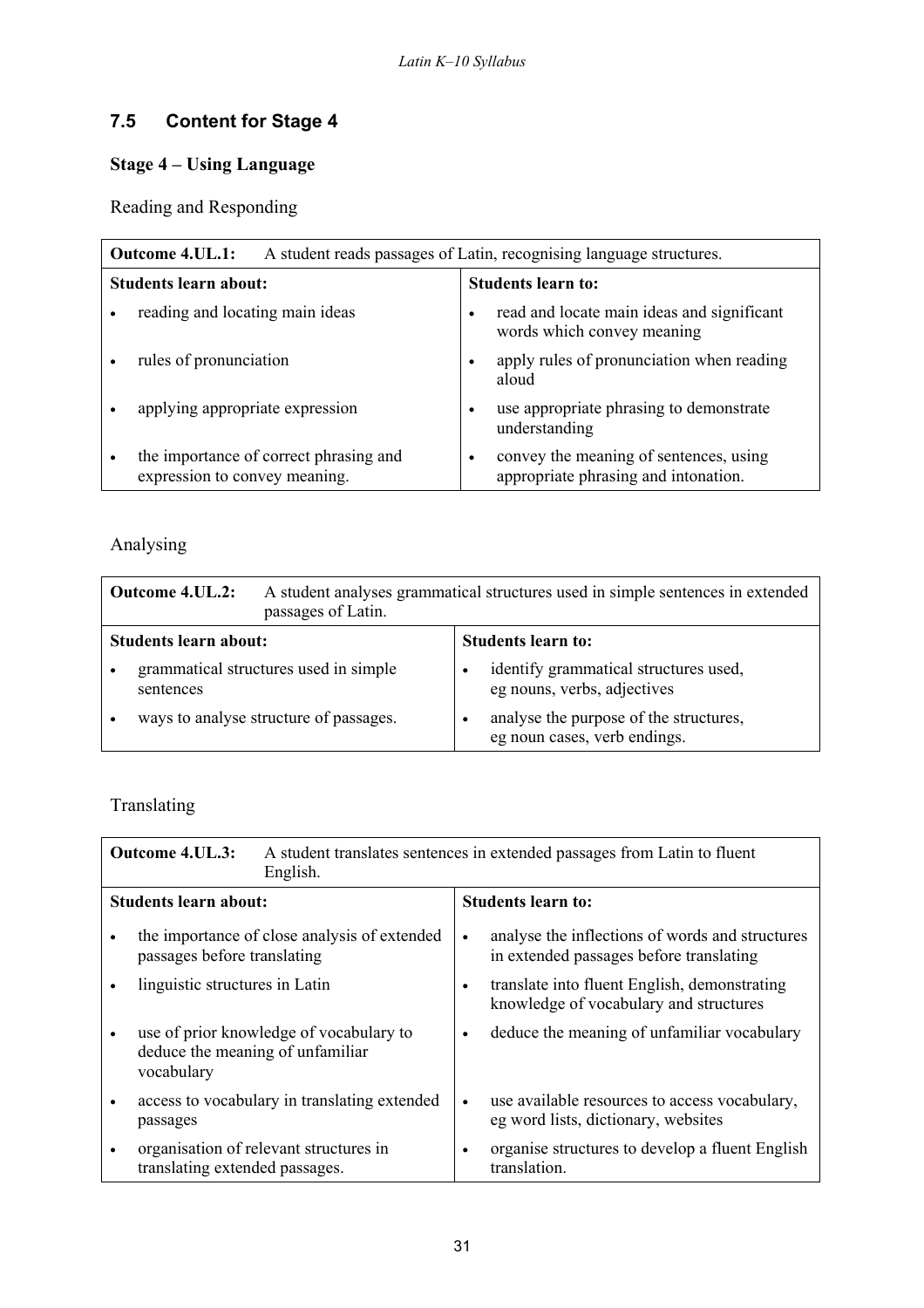## **Stage 4 – Making Linguistic Connections**

|                       | <b>Outcome 4.MLC.1:</b> A student recognises the function of the relationship between words and<br>structures. |                           |                                                                                                                                |  |
|-----------------------|----------------------------------------------------------------------------------------------------------------|---------------------------|--------------------------------------------------------------------------------------------------------------------------------|--|
| Students learn about: |                                                                                                                | <b>Students learn to:</b> |                                                                                                                                |  |
|                       | specific grammatical concepts that operate<br>across languages                                                 |                           | recognise that grammatical concepts serve<br>particular functions and represent part of the<br>system of language              |  |
|                       | metalanguage to describe the structures and<br>features of language.                                           |                           | explore grammatical systems to appreciate<br>how languages work, eg identify grammar<br>terms, word order, tenses, case usage. |  |

| <b>Outcome 4.MLC.2:</b> A student explains the way in which meaning is conveyed by comparing and<br>describing structures of Latin. |                           |                                                                                                                                             |
|-------------------------------------------------------------------------------------------------------------------------------------|---------------------------|---------------------------------------------------------------------------------------------------------------------------------------------|
| Students learn about:                                                                                                               | <b>Students learn to:</b> |                                                                                                                                             |
| idiomatic expressions                                                                                                               |                           | recognise that some words and concepts<br>cannot be literally translated, eg mihi est villa                                                 |
| specific rules, patterns and word<br>construction, word order and sentence<br>structure                                             |                           | describe and compare specific characteristics<br>of the language, eg grammatical rules and<br>structures                                    |
| ways of conceptualising and representing<br>patterns and systems in language.                                                       |                           | develop strategies for internalising new<br>language and building on prior knowledge,<br>eg mnemonic devices, websites, drill<br>exercises. |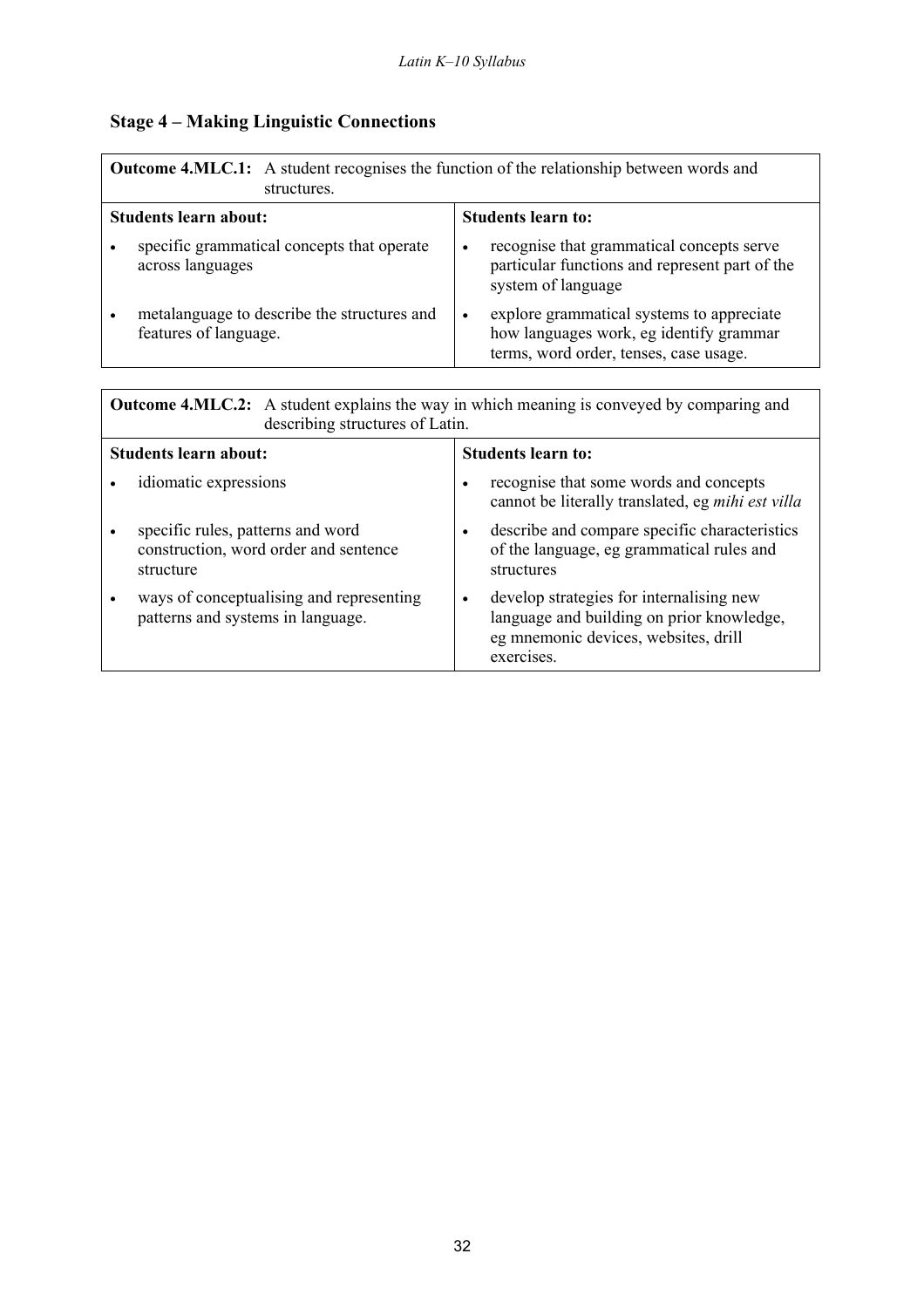#### **Stage 4 – Moving Between Cultures**

|                       | <b>Outcome 4.MBC.1:</b> A student demonstrates understanding of the interdependence of language and<br>culture. |                                                                                                             |  |
|-----------------------|-----------------------------------------------------------------------------------------------------------------|-------------------------------------------------------------------------------------------------------------|--|
| Students learn about: |                                                                                                                 | <b>Students learn to:</b>                                                                                   |  |
|                       | the significance of the changes that have<br>occurred in languages through cross-cultural<br>contact            | understand the way words are used to create<br>words in other languages, eg paternal,<br>excavate, computer |  |
|                       | ways in which language and behaviour reflect<br>important aspects of the culture.                               | identify words and phrases in Latin that<br>encapsulate aspects of culture, eg pater<br>familias.           |  |

| <b>Outcome 4.MBC.2:</b> A student demonstrates knowledge of key features of the culture of the ancient<br>Roman world.                                              |                                                                                                                                                                                      |  |
|---------------------------------------------------------------------------------------------------------------------------------------------------------------------|--------------------------------------------------------------------------------------------------------------------------------------------------------------------------------------|--|
| <b>Students learn about:</b>                                                                                                                                        | <b>Students learn to:</b>                                                                                                                                                            |  |
| the importance of tradition to a sense of<br>cultural identity and diversity within the<br>culture                                                                  | identify and explain features of lifestyle,<br>eg home life, education and literature,<br>religious practices, economy, slavery, the<br>role of women                                |  |
| representations of the ancient Roman world<br>and culture                                                                                                           | identify generalisations about people and<br>$\bullet$<br>culture, questioning stereotypes, such as<br>heroes, eg in text, mass media                                                |  |
| classical mythology                                                                                                                                                 | recognise the influence of classical<br>mythology, eg art, literature, advertising                                                                                                   |  |
| the contribution of ancient Roman civilisation<br>to modern society                                                                                                 | identify ways in which the culture and<br>$\bullet$<br>achievements of the ancient Romans have<br>contributed to the modern world, eg religion,<br>political systems, social systems |  |
| collecting and interpreting electronic<br>information, with consideration of its ethical<br>use, in order to identify and reflect on<br>representations of culture. | research and present information on the<br>$\bullet$<br>ancient Roman world using a range of<br>information and communication<br>technologies.                                       |  |

### **Life Skills**

For some students with special needs, particularly those students with an intellectual disability, it may be determined that the Stage 4 content is not appropriate. For these students, Life Skills outcomes and content can provide the basis for the development of a relevant and meaningful program – see section 8.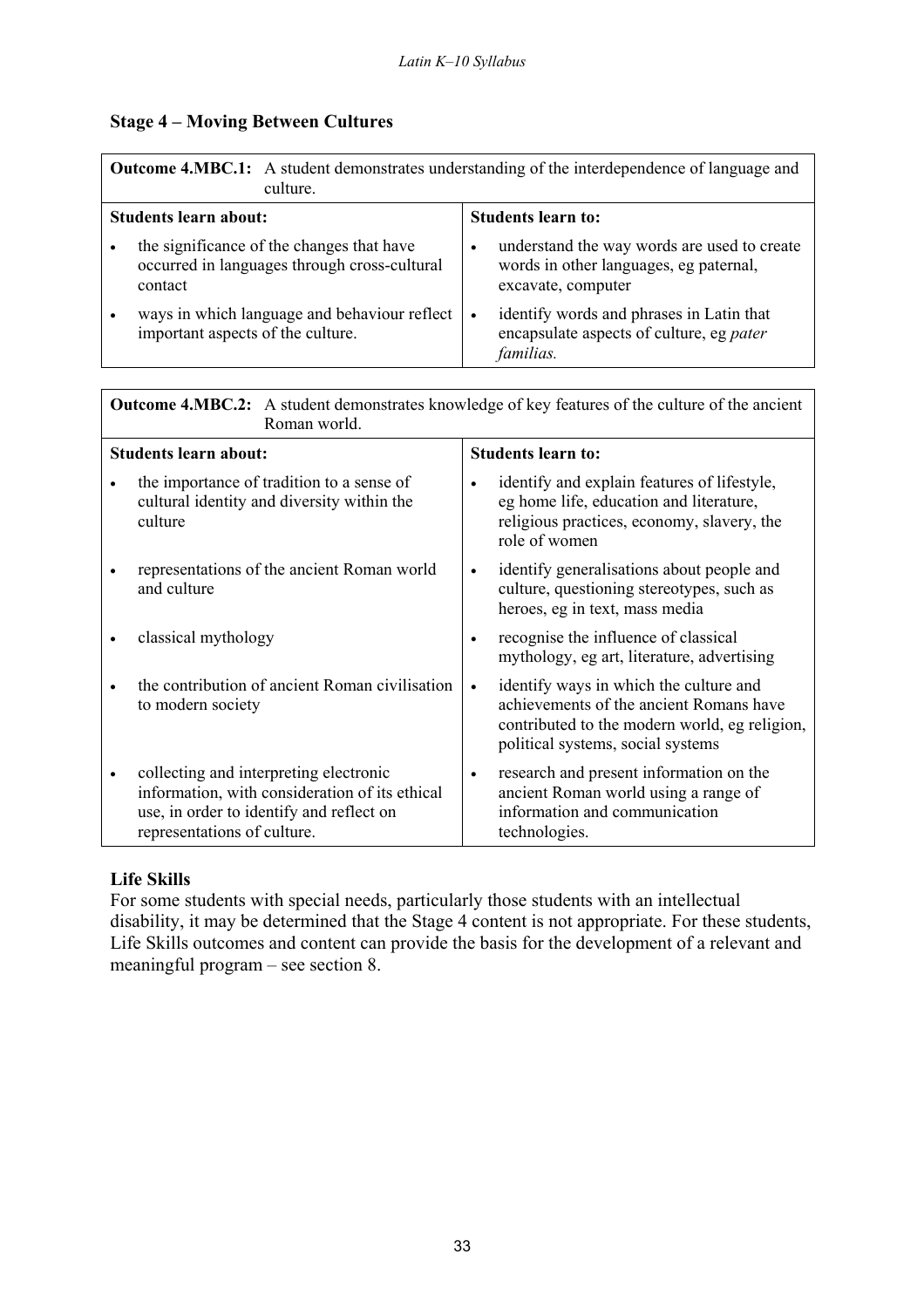## **7.6 Content for Stage 5**

## **Stage 5 – Using Language**

Reading and Responding

| <b>Outcome 5.UL.1:</b><br>A student reads extended passages of Latin, recognising language structures<br>and overall meaning. |                           |                                                                                                                                              |  |
|-------------------------------------------------------------------------------------------------------------------------------|---------------------------|----------------------------------------------------------------------------------------------------------------------------------------------|--|
| <b>Students learn about:</b>                                                                                                  | <b>Students learn to:</b> |                                                                                                                                              |  |
| complex language structures                                                                                                   |                           | read passages of Latin, recognising complex<br>language structures and the overall meaning,<br>eg synthetic Latin, original Latin            |  |
| ways of constructing sentences for specific<br>purposes                                                                       | $\bullet$                 | identify purpose, eg to inform, persuade, and<br>distinguish between main and subordinate<br>clauses                                         |  |
| linguistic choices made in passages to<br>influence listeners                                                                 |                           | evaluate the impact of linguistic choices made<br>to achieve communication goals, eg to inform,<br>persuade or entertain                     |  |
| ways to demonstrate understanding of<br>passages                                                                              |                           | read passages with appropriate tone,<br>demonstrating an understanding of the overall<br>meaning, eg voice modulation, appropriate<br>pauses |  |
| semantic differences to convey ideas.                                                                                         |                           | explore the diversity of style, eg direct speech,<br>indirect speech, poetic forms.                                                          |  |

## Analysing

| A student analyses familiar grammatical structures of complex sentences in<br>Outcome 5.UL.2:<br>extended passages of Latin. |                                                                                                   |                           |                                                                                                                   |
|------------------------------------------------------------------------------------------------------------------------------|---------------------------------------------------------------------------------------------------|---------------------------|-------------------------------------------------------------------------------------------------------------------|
|                                                                                                                              | Students learn about:                                                                             | <b>Students learn to:</b> |                                                                                                                   |
|                                                                                                                              | grammatical structures used in complex<br>sentences                                               |                           | identify and explain grammatical structures<br>used, eg indirect questions, indirect commands                     |
|                                                                                                                              | ways to analyse grammatical structures of<br>complex sentences                                    | $\bullet$                 | analyse grammatical structures used in<br>complex sentences, eg purpose clause, result<br>clause, relative clause |
|                                                                                                                              | the manipulation of structure, format and<br>choice of vocabulary to achieve specific<br>purposes | $\bullet$                 | identify the manipulation of particular<br>structures and choice of vocabulary to achieve<br>specific purposes    |
|                                                                                                                              | responding to the tone and style of language.                                                     |                           | respond to the style and tone of extended<br>passages.                                                            |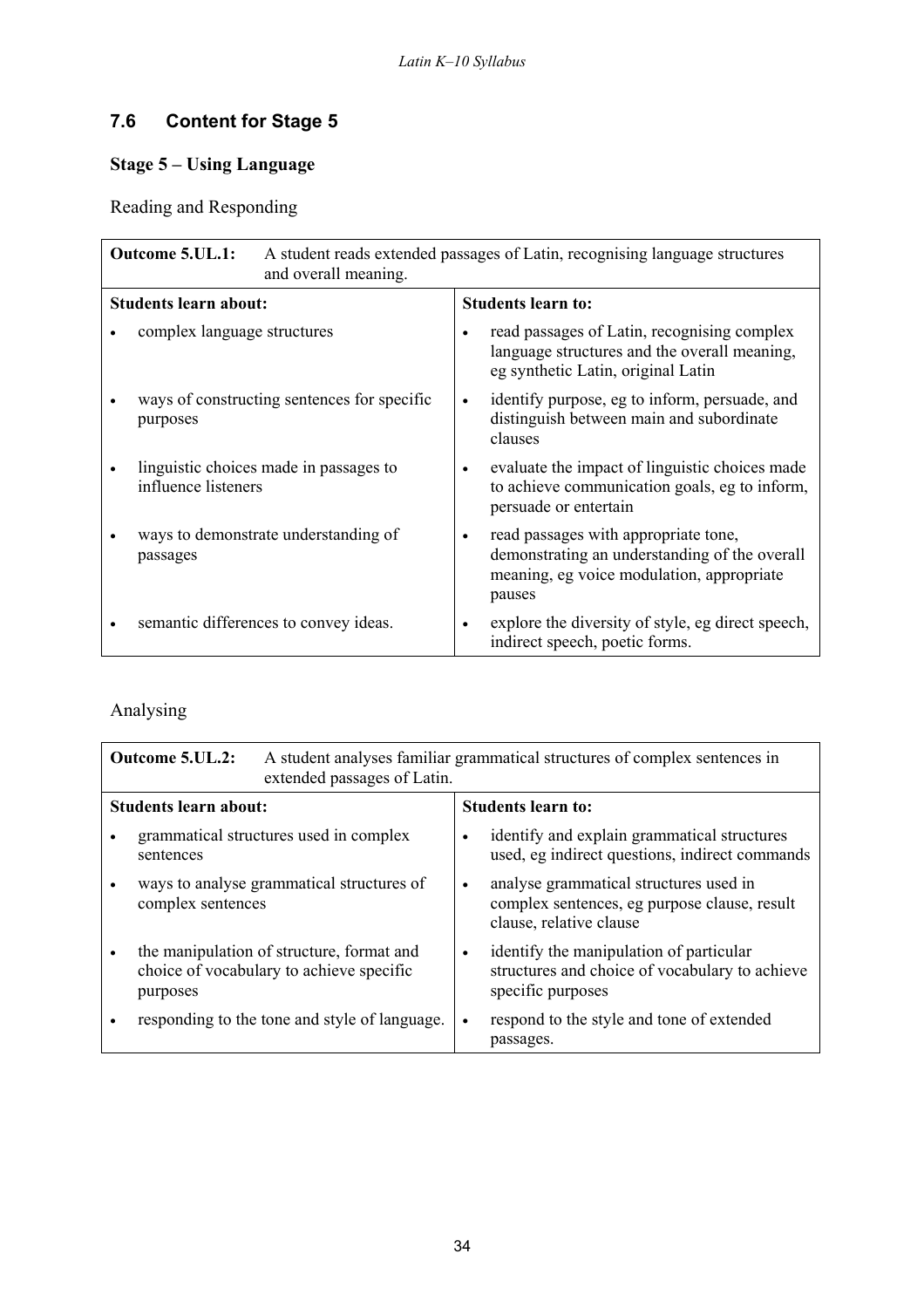## Translating

|                              | Outcome 5.UL.3:<br>A student translates passages of Latin into fluent and idiomatic English. |                                                                                                                                                                                                    |  |  |
|------------------------------|----------------------------------------------------------------------------------------------|----------------------------------------------------------------------------------------------------------------------------------------------------------------------------------------------------|--|--|
| <b>Students learn about:</b> |                                                                                              | <b>Students learn to:</b>                                                                                                                                                                          |  |  |
|                              | the importance of close analysis of complex<br>structures before translating Latin           | analyse the complex structures in extended<br>$\bullet$<br>passages of Latin before translating,<br>eg synthetic Latin, original Latin                                                             |  |  |
|                              | complex language structures                                                                  | translate extended passages into fluent and<br>idiomatic English demonstrating knowledge<br>and applying analysis of complex structures                                                            |  |  |
|                              | selecting appropriate vocabulary to reflect<br>the tone and style of the passage             | translate into fluent and idiomatic English,<br>$\bullet$<br>selecting appropriate vocabulary to reflect the<br>tone and style of the passage                                                      |  |  |
|                              | manipulating knowledge of vocabulary                                                         | deduce the meaning of unfamiliar vocabulary<br>by manipulating knowledge of familiar<br>vocabulary                                                                                                 |  |  |
|                              | resources available to enhance or promote<br>independent learning.                           | develop skills in accessing appropriate<br>$\bullet$<br>additional information to expand and enhance<br>communication, eg dictionaries, word lists,<br>grammar references, commentaries, websites. |  |  |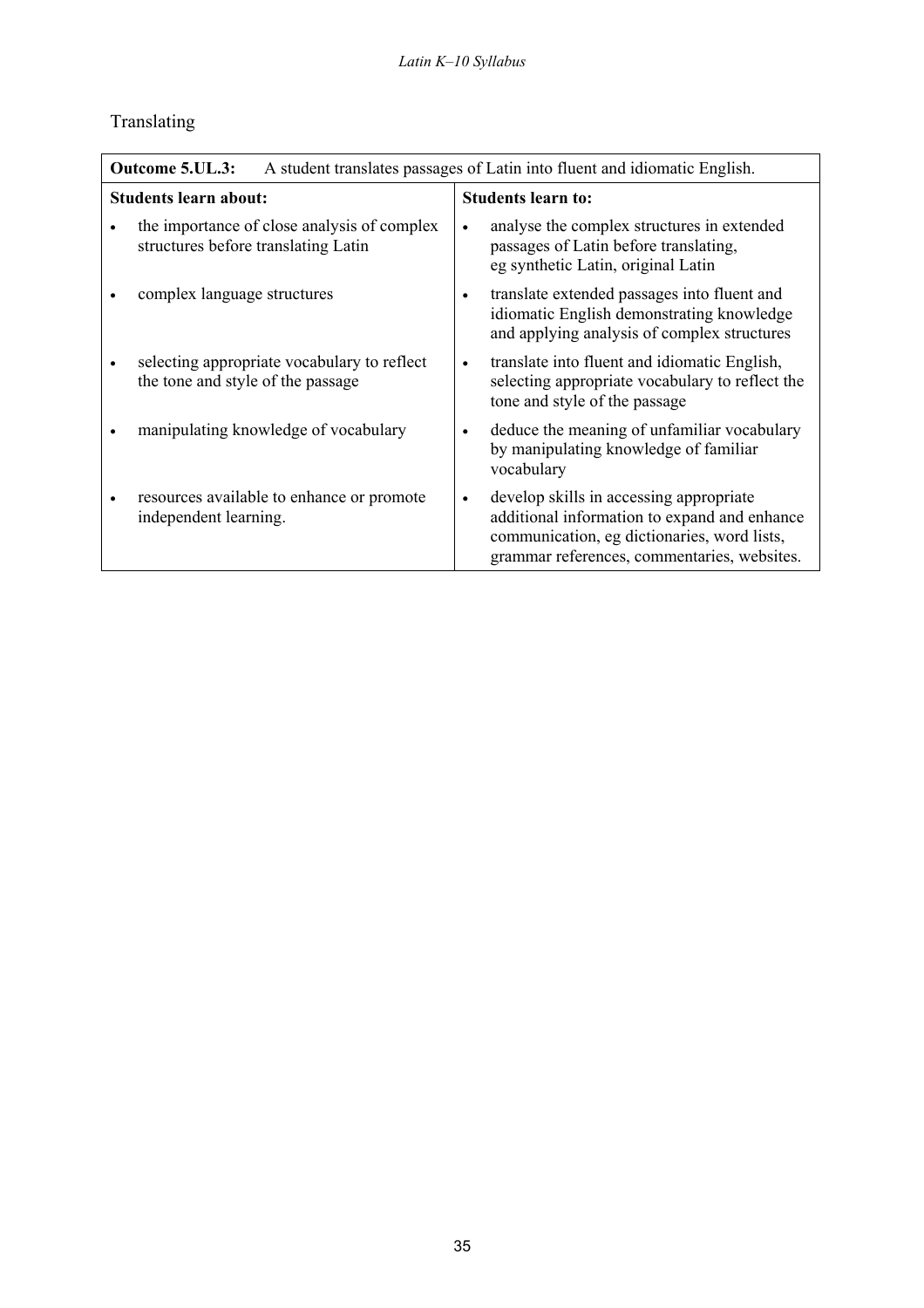## **Stage 5 – Making Linguistic Connections**

| <b>Outcome 5.MLC.1:</b> A student demonstrates understanding of the nature of languages as systems by<br>describing linguistic features. |                                                                                                     |                           |                                                                                                        |  |
|------------------------------------------------------------------------------------------------------------------------------------------|-----------------------------------------------------------------------------------------------------|---------------------------|--------------------------------------------------------------------------------------------------------|--|
| <b>Students learn about:</b>                                                                                                             |                                                                                                     | <b>Students learn to:</b> |                                                                                                        |  |
|                                                                                                                                          | ways to explain and analyse features of<br>language in use, and their relationship to the<br>system | $\bullet$                 | analyse aspects of language in order to<br>identify and explain structures and patterns in<br>passages |  |
|                                                                                                                                          | the need for consistent application of<br>grammatical rules and conventions.                        |                           | use metalanguage to explain linguistic<br>structures and textual features encountered in<br>text.      |  |

| <b>Outcome 5.MLC.2:</b> A student demonstrates the way in which meaning is conveyed by exploring<br>features and structures of Latin. |                                                                 |                           |                                                                                                                                |  |
|---------------------------------------------------------------------------------------------------------------------------------------|-----------------------------------------------------------------|---------------------------|--------------------------------------------------------------------------------------------------------------------------------|--|
| <b>Students learn about:</b>                                                                                                          |                                                                 | <b>Students learn to:</b> |                                                                                                                                |  |
|                                                                                                                                       | metalanguage to explain features of Latin<br>language           |                           | use metalanguage to explain features of the<br>Latin language                                                                  |  |
|                                                                                                                                       | metalanguage used to explain grammatical<br>structures of Latin |                           | use metalanguage to explain grammatical<br>structures                                                                          |  |
|                                                                                                                                       | meaning conveyed in words                                       |                           | analyse ways in which words are constructed,<br>eg how words are modified by inflection for<br>different grammatical functions |  |
|                                                                                                                                       | stylistic features used to convey meaning.                      | $\bullet$                 | describe some stylistic features,<br>eg repetition, exaggeration, ellipsis,<br>asyndeton.                                      |  |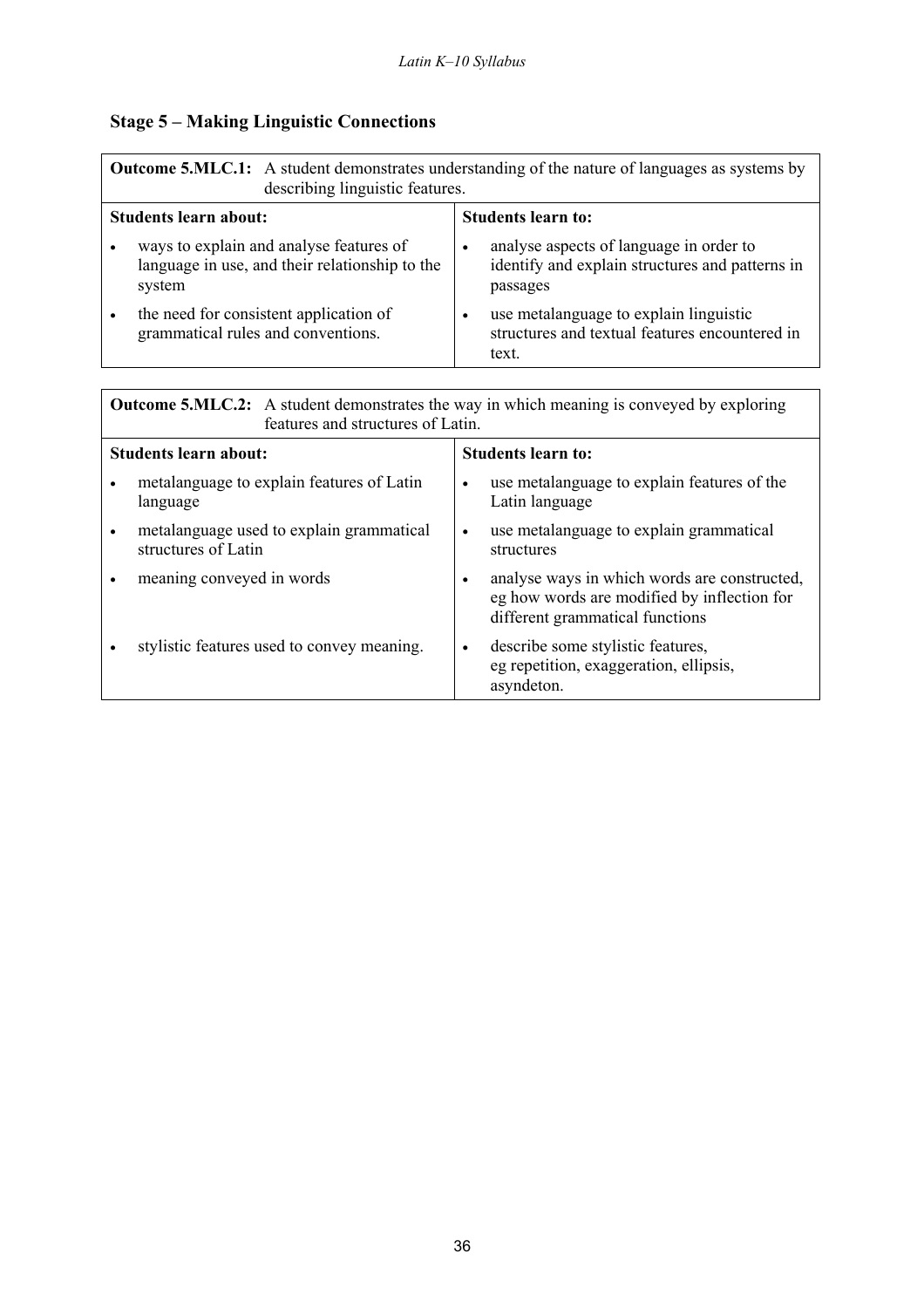## **Stage 5 – Moving Between Cultures**

| <b>Outcome 5.MBC.1:</b> A student explores the relationship of language and culture, as manifested in a<br>range of texts and contexts. |                                                                                     |                           |                                                                                                |  |
|-----------------------------------------------------------------------------------------------------------------------------------------|-------------------------------------------------------------------------------------|---------------------------|------------------------------------------------------------------------------------------------|--|
| <b>Students learn about:</b>                                                                                                            |                                                                                     | <b>Students learn to:</b> |                                                                                                |  |
|                                                                                                                                         | cultural concepts and ways in which they are<br>reflected in language and behaviour | $\bullet$                 | identify and analyse ways in which culture is<br>reflected in language use in diverse contexts |  |
|                                                                                                                                         | the value of developing respect for and<br>appreciation of other cultures           |                           | discuss and compare the values and beliefs of<br>diverse cultures                              |  |
|                                                                                                                                         | the contribution of diverse cultures to the<br>modern world.                        | $\bullet$                 | reflect on attitudes and practices that differ<br>from their own.                              |  |

| <b>Outcome 5.MBC.2:</b> A student identifies, explains and discusses references to cultural, social and |
|---------------------------------------------------------------------------------------------------------|
| historical features of the ancient Roman world.                                                         |

| <b>Students learn about:</b> |                                                                                                                                       | <b>Students learn to:</b> |                                                                                                                                       |
|------------------------------|---------------------------------------------------------------------------------------------------------------------------------------|---------------------------|---------------------------------------------------------------------------------------------------------------------------------------|
|                              | cultural, social and historical features of the<br>ancient Roman world                                                                | $\bullet$                 | identify, explain and discuss cultural, social<br>and historical features, eg battles, conquests,<br>republic, empire, provinces      |
|                              | cultural, social and historical values and<br>attitudes of the ancient Roman world                                                    | $\bullet$                 | identify, explain and discuss cultural, social<br>and historical values and attitudes, eg virtus,<br>pietas, dignitas                 |
|                              | cultural, historical and social references<br>found in Latin passages                                                                 | $\bullet$                 | question and discuss the cultural, social and<br>historical references in Latin passages being<br>studied, eg patronus, cliens        |
|                              | resources available to locate and select<br>information about cultural, historical and<br>social features of the ancient Roman world. | $\bullet$                 | identify, explain and discuss information<br>selected from a variety of sources,<br>eg information and communication<br>technologies. |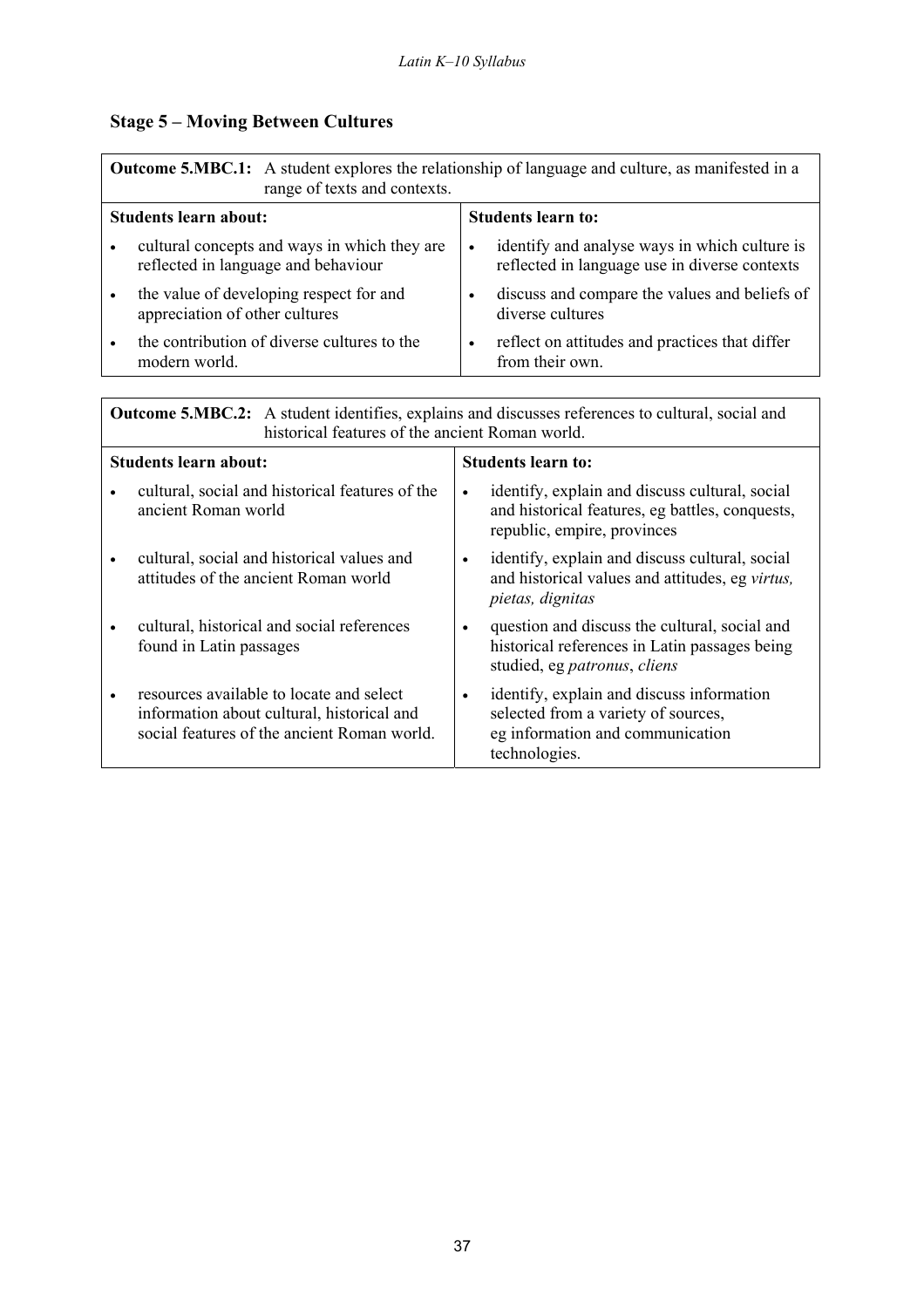## **7.7 Content for Stage 5 Extension**

### **Stage 5 Extension – Using Language**

Reading and Responding

| <b>Outcome 5.UL.4:</b><br>A student reads, analyses and evaluates extracts of original Latin. |                                             |                           |                                                                                             |  |
|-----------------------------------------------------------------------------------------------|---------------------------------------------|---------------------------|---------------------------------------------------------------------------------------------|--|
| <b>Students learn about:</b>                                                                  |                                             | <b>Students learn to:</b> |                                                                                             |  |
|                                                                                               | literary devices                            | $\bullet$                 | analyse literary devices, eg metonymy, litotes                                              |  |
|                                                                                               | the effect of literary devices used         | $\bullet$                 | evaluate the purpose and value of the literary<br>devices identified                        |  |
|                                                                                               | use of syntax                               | ٠                         | analyse use of syntax for literary effect,<br>eg asyndeton, hypallage                       |  |
|                                                                                               | distinction between prose and verse usage   | $\bullet$                 | discuss the use of Latin syntax for effect,<br>eg brevity of verb forms, periodic structure |  |
|                                                                                               | genre and style                             | $\bullet$                 | recognise and discuss genres, eg historical<br>prose, rhetorical prose                      |  |
|                                                                                               | diversity of styles used by various authors | $\bullet$                 | explore and discuss different styles employed<br>by Latin authors                           |  |
|                                                                                               | rules of scansion in dactylic hexameter.    | $\bullet$                 | scan dactylic hexameter.                                                                    |  |

## Translating

| Outcome 5.UL.5:<br>A student demonstrates advanced skills in translating. |                                                                 |                           |                                                                                                         |  |
|---------------------------------------------------------------------------|-----------------------------------------------------------------|---------------------------|---------------------------------------------------------------------------------------------------------|--|
| <b>Students learn about:</b>                                              |                                                                 | <b>Students learn to:</b> |                                                                                                         |  |
|                                                                           | elements of prose style                                         |                           | be aware of the limitations of Latin syntax,<br>eg noun dependence, participial usage                   |  |
|                                                                           | manipulation of familiar grammatical<br>structures              |                           | apply grammatical structures to translate<br>sentences from English into Latin                          |  |
|                                                                           | prose composition                                               | $\bullet$                 | translate several linked sentences from<br>English into Latin                                           |  |
|                                                                           | advanced skills of translation                                  |                           | translate original Latin extracts into clear<br>English, retaining the emphasis of the original<br>text |  |
|                                                                           | procedures for independent translation of<br>passages of Latin. | $\bullet$                 | translate unfamiliar passages of Latin into<br>clear English.                                           |  |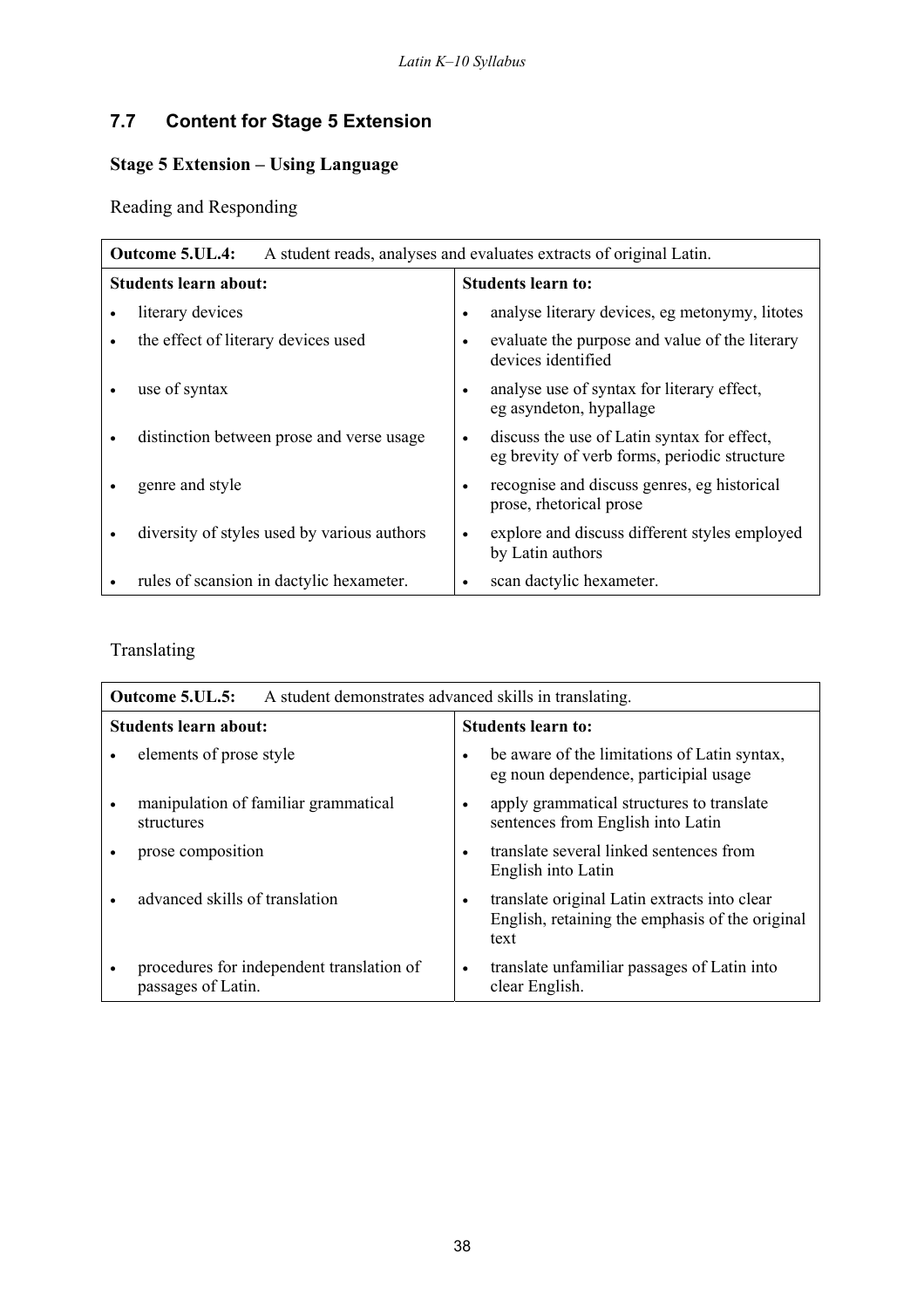## **Stage 5 Extension – Making Linguistic Connections**

| <b>Outcome 5.MLC.3:</b> A student engages in discussion about linguistic issues. |                                                                            |                           |                                                                                                                                               |
|----------------------------------------------------------------------------------|----------------------------------------------------------------------------|---------------------------|-----------------------------------------------------------------------------------------------------------------------------------------------|
| <b>Students learn about:</b>                                                     |                                                                            | <b>Students learn to:</b> |                                                                                                                                               |
|                                                                                  | the investigation of complex structures and<br>features through discussion | $\bullet$                 | analyse complex structures and features to<br>refine translations                                                                             |
|                                                                                  | the various ways of translating complex<br>structures                      | $\bullet$                 | identify and articulate linguistic problems and<br>formulate plausible solutions                                                              |
|                                                                                  | the various ways linguistic features are used<br>to create nuance          | $\bullet$                 | translate reflecting the tone of the author                                                                                                   |
|                                                                                  | independent use of a variety of linguistic<br>resources.                   | $\bullet$                 | refine use of linguistic resources by<br>comparing a variety of resources,<br>eg dictionaries, grammar references,<br>commentaries, websites. |

|                                                      | <b>Outcome 5.MLC.4:</b> A student analyses ways in which the structures and features of written Latin |  |  |
|------------------------------------------------------|-------------------------------------------------------------------------------------------------------|--|--|
| can be manipulated by authors for particular effect. |                                                                                                       |  |  |

| Students learn about: |                                                                                          | <b>Students learn to:</b> |                                                                                                                                            |
|-----------------------|------------------------------------------------------------------------------------------|---------------------------|--------------------------------------------------------------------------------------------------------------------------------------------|
|                       | diverse stylistic effects                                                                | ٠                         | select, describe and explain appropriate<br>linguistic stylistic structures and features, in<br>order to create a particular effect        |
|                       | the adaptation of linguistic features by<br>authors for a particular purpose or audience |                           | describe and explain appropriate linguistic<br>structures and features used for a specific<br>purpose or context, eg to persuade, convince |
|                       | the effect of linguistic features on meaning<br>and purpose of text.                     | ٠                         | distinguish between fact and opinion and<br>recognise layers of meaning, eg bias, humour.                                                  |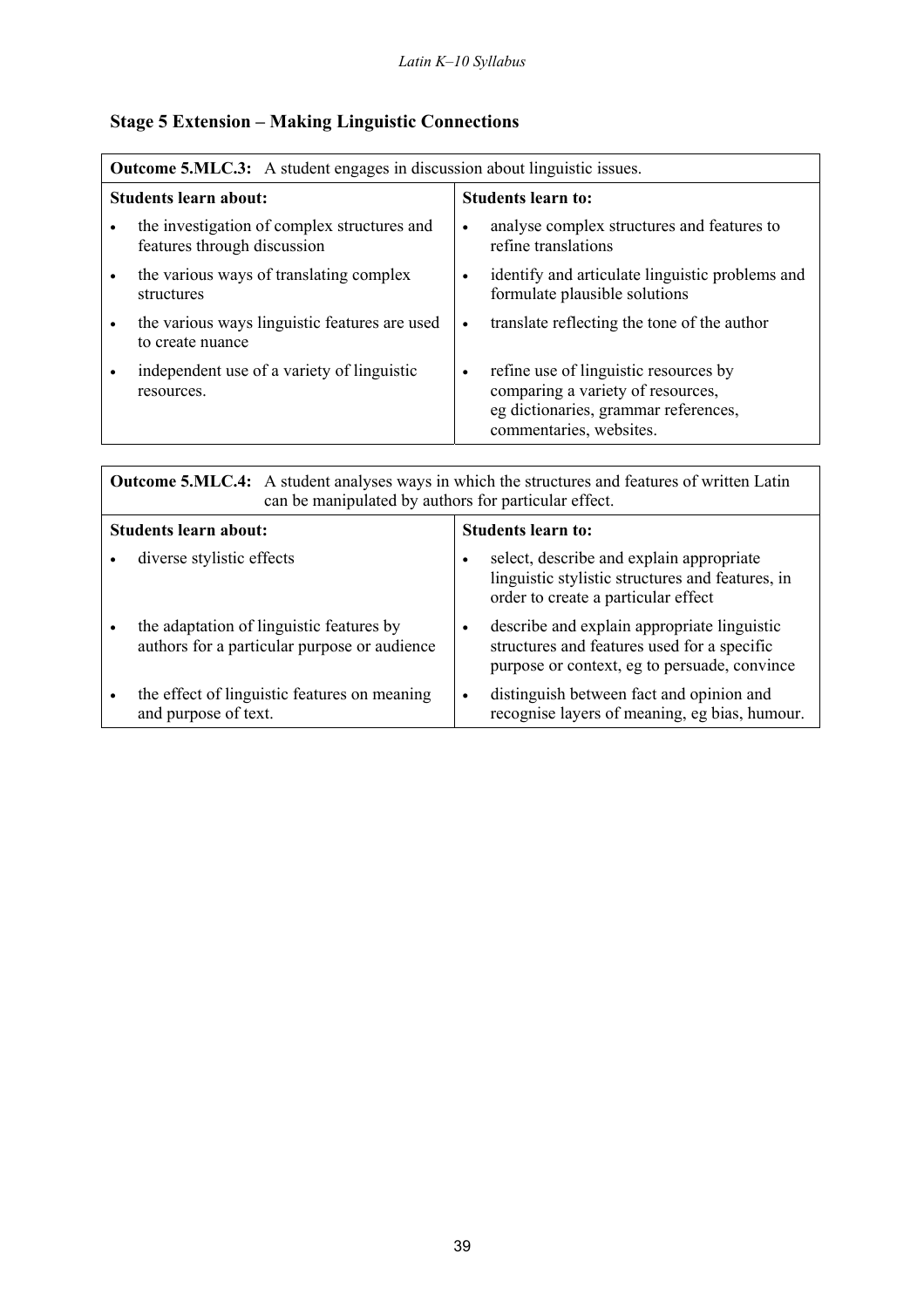## **Stage 5 Extension – Moving Between Cultures**

| <b>Outcome 5.MBC.3:</b> A student evaluates and demonstrates the importance of moving between<br>cultures. |                                                                                                                                                                           |  |  |  |
|------------------------------------------------------------------------------------------------------------|---------------------------------------------------------------------------------------------------------------------------------------------------------------------------|--|--|--|
| <b>Students learn about:</b>                                                                               | <b>Students learn to:</b>                                                                                                                                                 |  |  |  |
| the advantages of cross-cultural awareness<br>and understanding                                            | analyse values, attitudes and beliefs of diverse<br>$\bullet$<br>cultures                                                                                                 |  |  |  |
| acceptance of diverse attitudes and practices<br>through reflection and discussion                         | demonstrate ways in which to show respect<br>$\bullet$<br>for attitudes and practices that differ from<br>their own                                                       |  |  |  |
| the importance of different cultural values.                                                               | demonstrate an appreciation of the social,<br>$\bullet$<br>religious, historical and literary context of<br>original text through development of precision<br>of thought. |  |  |  |
|                                                                                                            |                                                                                                                                                                           |  |  |  |
| <b>Outcome 5.MBC.4:</b> A student evaluates expressions and representations of cultural, social and        |                                                                                                                                                                           |  |  |  |

|                              | <b>Outcome SampCane in Station Cranadics expressions and representations of canaral, social and</b><br>historical features of the ancient Roman world in a range of texts. |                           |                                                                                                                                                      |  |  |
|------------------------------|----------------------------------------------------------------------------------------------------------------------------------------------------------------------------|---------------------------|------------------------------------------------------------------------------------------------------------------------------------------------------|--|--|
| <b>Students learn about:</b> |                                                                                                                                                                            | <b>Students learn to:</b> |                                                                                                                                                      |  |  |
|                              | texts of Latin authors in translation                                                                                                                                      | $\bullet$                 | discuss cultural, social and historical features<br>of the ancient Roman world based on readings<br>of Latin authors in translation                  |  |  |
| ٠                            | the existence of concepts relevant to<br>cultural, social and historical features of the<br>ancient Roman world.                                                           |                           | question and critically analyse influences of<br>cultural, social and historical features as<br>evident in a range of passages of original<br>Latin. |  |  |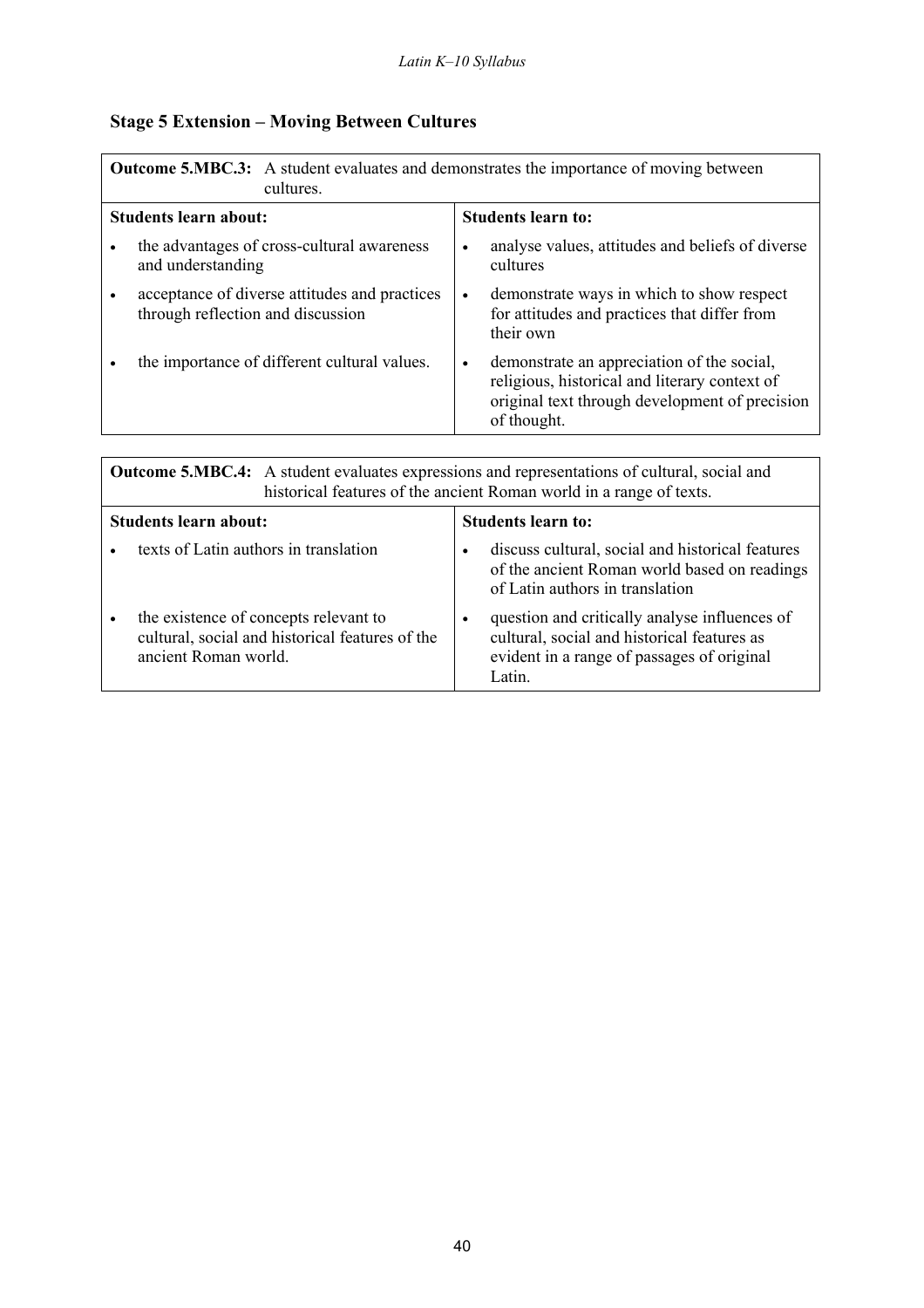### **7.8 Grammar**

Grammar can be referred to as the organisation of and relationship between all the elements that constitute a language as it functions. Students will learn about grammatical structures in context as they complement the content and the organisation of individual programs.

Students will learn to identify the parts of speech and understand their function within a Latin sentence: nouns, verbs, conjunctions, adjectives, adverbs, interjections, pronouns and prepositions.

The grammatical structures defined on this and the following page are those that students are expected to recognise and use by the end of Stage 5. They should be read in conjunction with the content of the syllabus. Grammar should be used to support the process of language acquisition and to facilitate communication, rather than being taught in isolation.

| Part of speech    | <b>Grammatical Form</b> | <b>Example(s)</b>          |
|-------------------|-------------------------|----------------------------|
| <b>Nouns</b>      | Number                  |                            |
|                   | Singular                |                            |
|                   | Plural                  |                            |
|                   |                         |                            |
|                   | Gender                  |                            |
|                   | Masculine               | servus-i                   |
|                   | Feminine                | ancilla-ae                 |
|                   | Neuter                  | atrium -i                  |
|                   | Common                  | canis -is                  |
|                   | Case                    |                            |
|                   | Nominative              |                            |
|                   | Vocative                |                            |
|                   | Accusative              |                            |
|                   | Genitive                |                            |
|                   | Dative                  |                            |
|                   | Ablative                |                            |
|                   |                         |                            |
|                   | Declension              |                            |
|                   | 1st                     | ancilla-ae                 |
|                   | 2nd                     | $s$ ervus $-i$ , atrium -i |
|                   | 3rd                     | canis -is                  |
|                   | 4th                     | manus -us                  |
|                   | 5th                     | res-ei                     |
| <b>Adjectives</b> | Number                  |                            |
|                   | Singular                |                            |
|                   | Plural                  |                            |
|                   |                         |                            |
|                   | Gender                  |                            |
|                   | Masculine               | iratus, fortis             |
|                   | Feminine                | irata, fortis              |
|                   | Neuter                  | iratum, forte              |
|                   |                         |                            |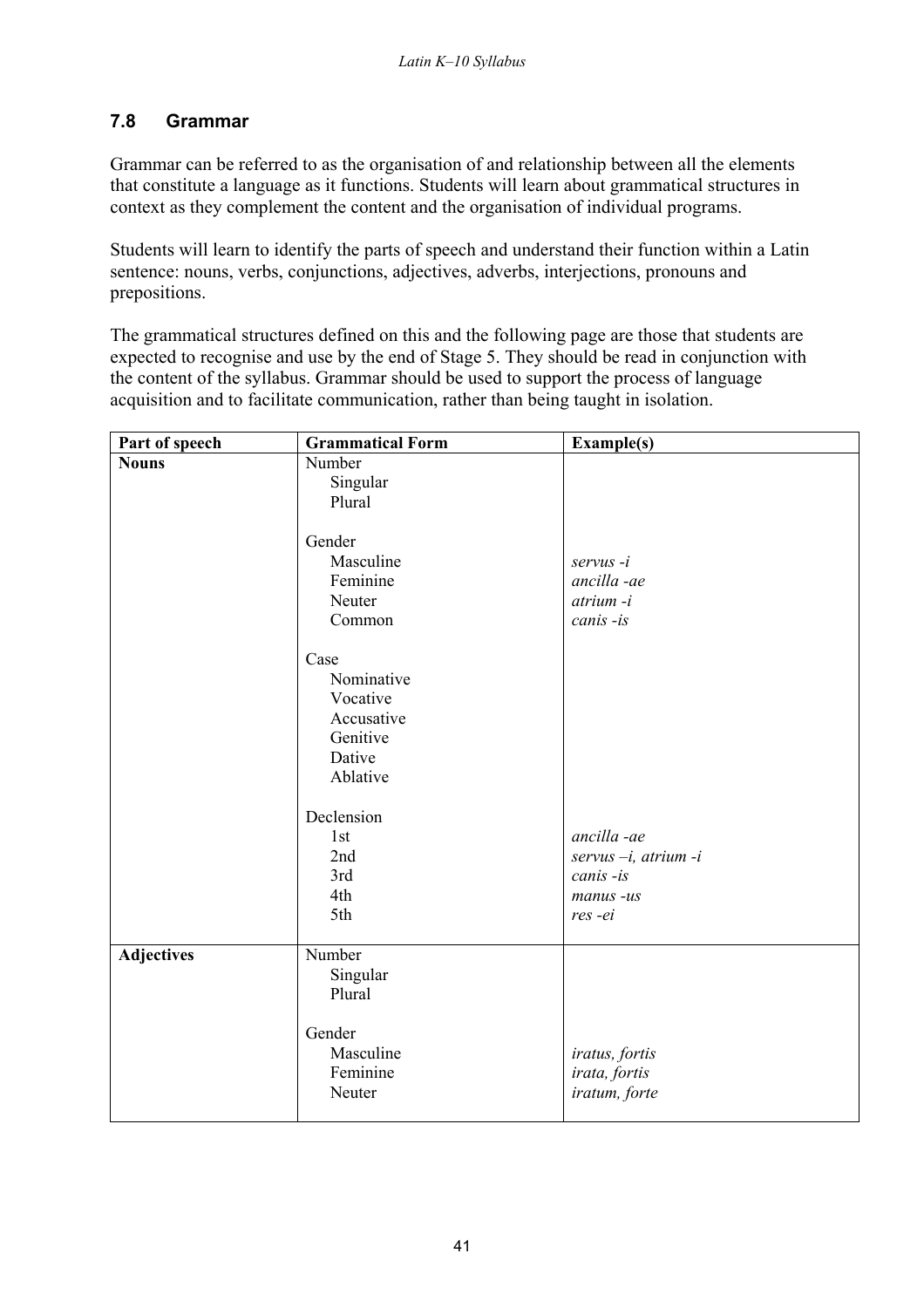| Part of speech    | <b>Grammatical Form</b> | <b>Example(s)</b>                            |
|-------------------|-------------------------|----------------------------------------------|
| Adjectives (cont) | Case                    |                                              |
|                   | Nominative              |                                              |
|                   | Vocative                |                                              |
|                   | Accusative              |                                              |
|                   | Genitive                |                                              |
|                   | Dative                  |                                              |
|                   | Ablative                |                                              |
|                   |                         |                                              |
|                   | Declension              |                                              |
|                   | 1st/2nd                 | iratus -a -um                                |
|                   | 3rd                     | $fortis -e$                                  |
|                   |                         |                                              |
|                   | Degree                  |                                              |
|                   | Positive                | iratus -a -um                                |
|                   |                         | fortis-e                                     |
|                   | Comparative             | iratior -ius                                 |
|                   |                         | fortior -ius                                 |
|                   | Superlative             | iratissimus -a -um                           |
|                   |                         | fortissimus -a -um                           |
|                   | Irregular Comparison    |                                              |
|                   |                         | magnus maior maximus<br>parvus minor minimus |
|                   |                         | bonus melior optimus                         |
|                   |                         | malus peior pessimus                         |
|                   |                         | multus plus plurimus                         |
|                   |                         |                                              |
|                   | Demonstrative           | hic                                          |
|                   |                         | ille                                         |
|                   |                         | is                                           |
|                   |                         |                                              |
|                   | Possessive              | meus, tuus, noster, vester, (suus)           |
|                   |                         |                                              |
|                   | Numerical               |                                              |
|                   | Cardinal: 1-100         | unus                                         |
|                   | Ordinal: 1st-20th       | primus                                       |
|                   |                         |                                              |
| <b>Pronouns</b>   | Number                  |                                              |
|                   | Singular                |                                              |
|                   | Plural                  |                                              |
|                   | Gender                  |                                              |
|                   | Masculine               |                                              |
|                   | Feminine                |                                              |
|                   | Neuter                  |                                              |
|                   |                         |                                              |
|                   | Case                    |                                              |
|                   | Nominative              |                                              |
|                   | Vocative                |                                              |
|                   | Accusative              |                                              |
|                   | Genitive                |                                              |
|                   | Dative                  |                                              |
|                   | Ablative                |                                              |
|                   |                         |                                              |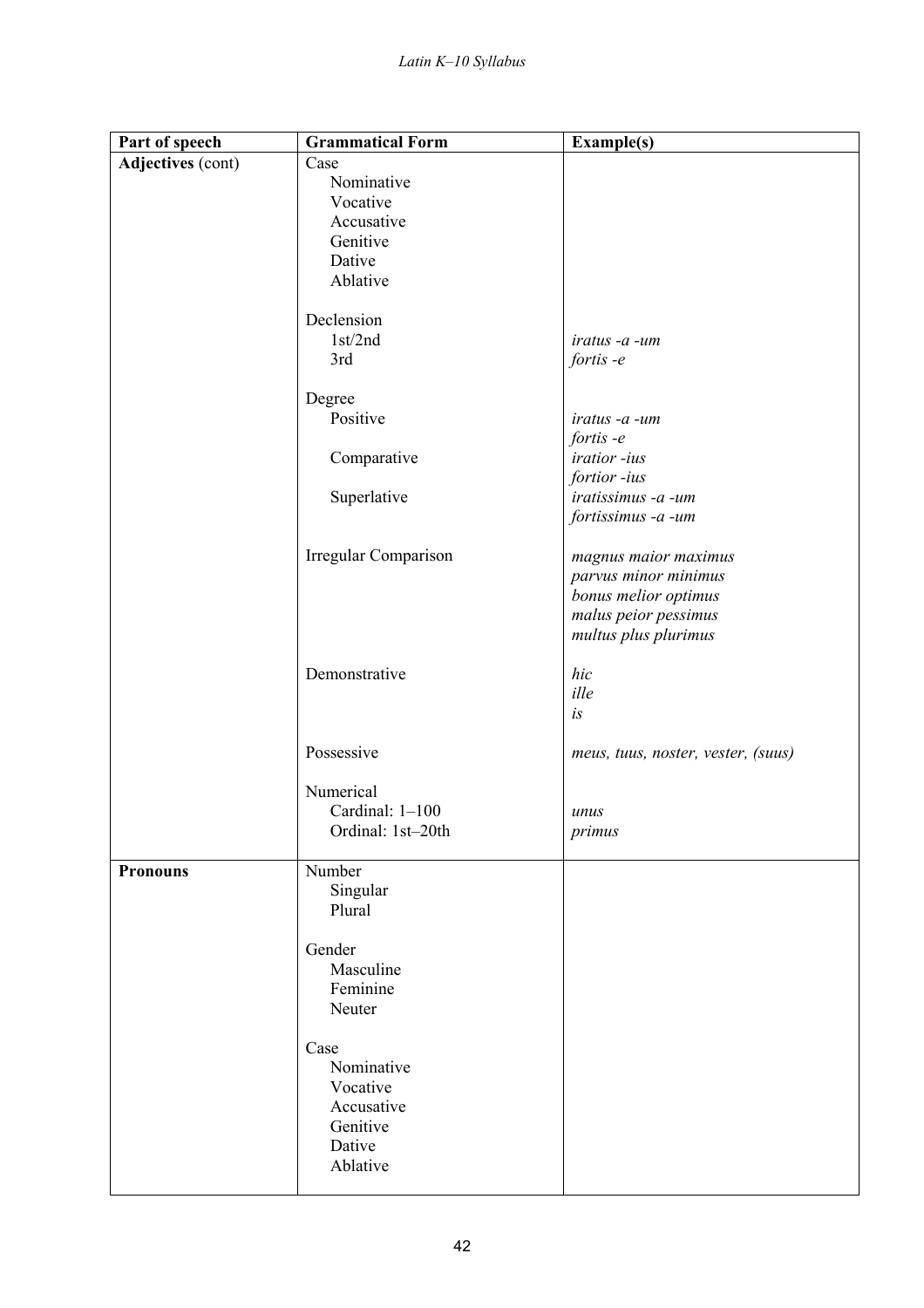| Part of speech  | <b>Grammatical Form</b>                                                                                                                                                    | <b>Example(s)</b>                                                                                                                                                                                                                                                                                                                    |
|-----------------|----------------------------------------------------------------------------------------------------------------------------------------------------------------------------|--------------------------------------------------------------------------------------------------------------------------------------------------------------------------------------------------------------------------------------------------------------------------------------------------------------------------------------|
| Pronouns (cont) | Personal                                                                                                                                                                   | ego, tu, nos, vos, is                                                                                                                                                                                                                                                                                                                |
|                 | Reflexive                                                                                                                                                                  | me, te, nos, vos, se                                                                                                                                                                                                                                                                                                                 |
|                 | Relative                                                                                                                                                                   | qui                                                                                                                                                                                                                                                                                                                                  |
|                 | Emphatic                                                                                                                                                                   | ipse                                                                                                                                                                                                                                                                                                                                 |
|                 | Interrogative                                                                                                                                                              | quis, quid                                                                                                                                                                                                                                                                                                                           |
| <b>Verbs</b>    | Number<br>Singular<br>Plural<br>Person<br>1st<br>2nd<br>3rd<br><b>Regular Conjugations</b><br>1st<br>2nd<br>3rd<br>Mixed<br>4th<br>Irregular<br>Voice<br>Active<br>Passive | voco vocare vocavi vocatum<br>debeo debere debui debitum<br>mitto mittere misi missum<br>capio capere cepi captum<br>audio audire audivi auditum<br>sum esse fui<br>possum posse potui<br>volo velle volui<br>nolo nolle nolui<br>malo malle malui<br>eo ire ivi (ii) itum<br>fero ferre tuli latum<br>$\nu$ oco<br>$\mathit{vocor}$ |
|                 | Tense<br>Present<br>Future<br>Imperfect<br>Perfect<br><b>Future Perfect</b><br>Pluperfect                                                                                  |                                                                                                                                                                                                                                                                                                                                      |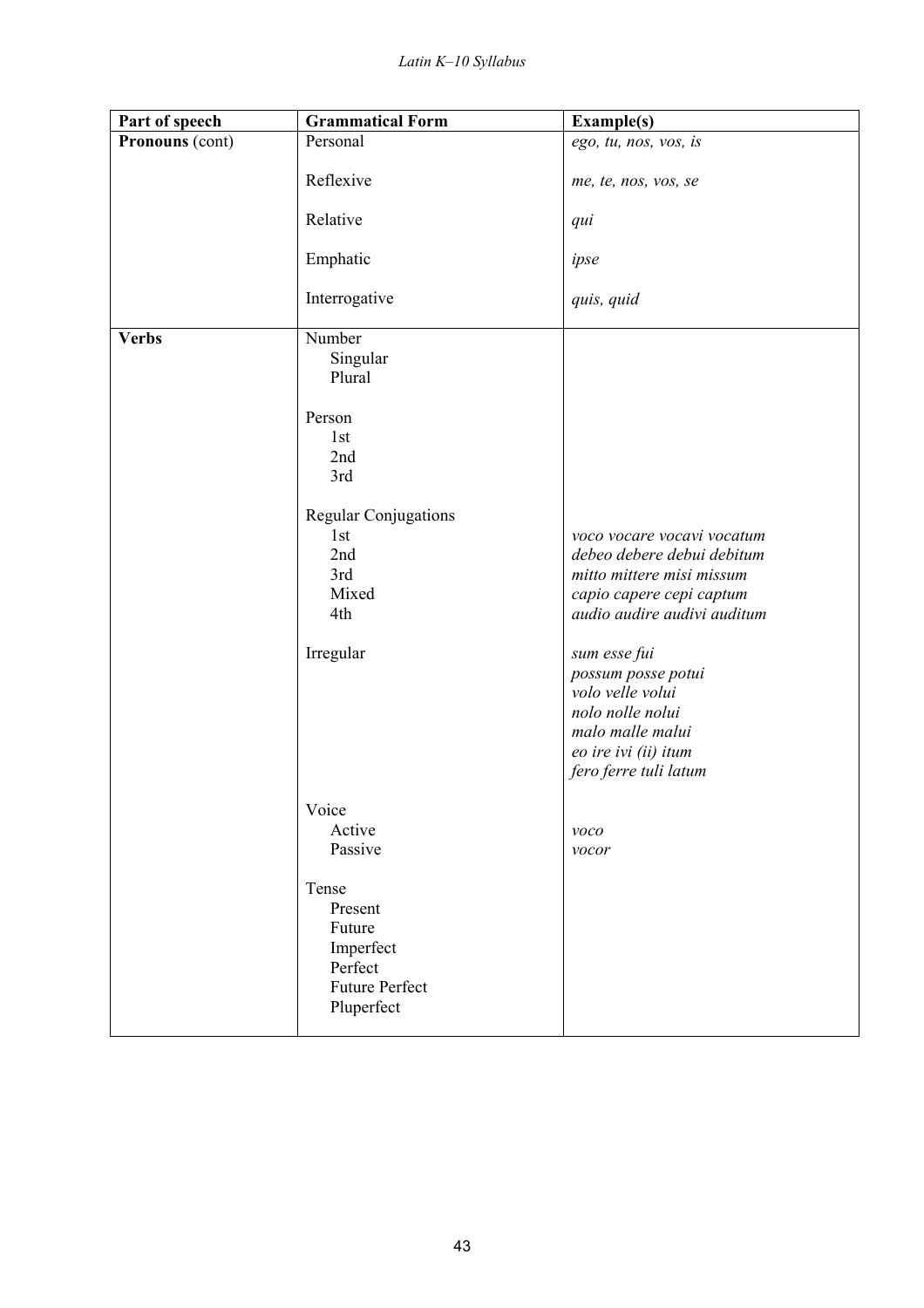| Part of speech | <b>Grammatical Form</b>      | <b>Example(s)</b>                  |
|----------------|------------------------------|------------------------------------|
| Verbs (cont)   | Mood                         |                                    |
|                | Indicative                   |                                    |
|                | Present                      | voco                               |
|                | Future                       | vocabo                             |
|                | Imperfect                    | vocabam                            |
|                | Perfect                      | vocavi                             |
|                | <b>Future Perfect</b>        | vocavero                           |
|                | Pluperfect                   | vocaveram                          |
|                | Subjunctive                  |                                    |
|                | Present                      | vocem                              |
|                | Imperfect                    | vocarem                            |
|                | Perfect                      | vocaverim                          |
|                | Pluperfect                   | vocavissem                         |
|                | Imperative                   |                                    |
|                | Positive                     | voca, vocate                       |
|                | Negative                     | noli vocare, nolite vocare         |
|                |                              |                                    |
|                | Infinitive                   |                                    |
|                | Present                      | vocare, vocari                     |
|                | Perfect                      | vocavisse, vocatus -a -um esse     |
|                | Future                       | vocaturus -a -um esse, vocatum iri |
|                |                              |                                    |
|                | Participles                  |                                    |
|                | Present                      | vocans - antis                     |
|                | Perfect                      | vocatus -a -um                     |
|                | Future                       | vocaturus -a -um                   |
|                |                              |                                    |
| <b>Adverbs</b> | Function                     |                                    |
|                | Modifying verbs, adjectives, |                                    |
|                | adverbs                      |                                    |
|                |                              |                                    |
|                | Degree                       |                                    |
|                | Positive                     | irate, fortiter                    |
|                | Comparative                  | <i>iratius</i> , <i>fortius</i>    |
|                | Superlative                  | iratissime, fortissime             |
|                |                              |                                    |
|                | Irregular Comparison         | magnopere magis maxime             |
|                |                              | paulum minus minime                |
|                |                              | bene melius optime                 |
|                |                              | male peius pessime                 |
|                |                              | multum plus plurimum               |
|                |                              |                                    |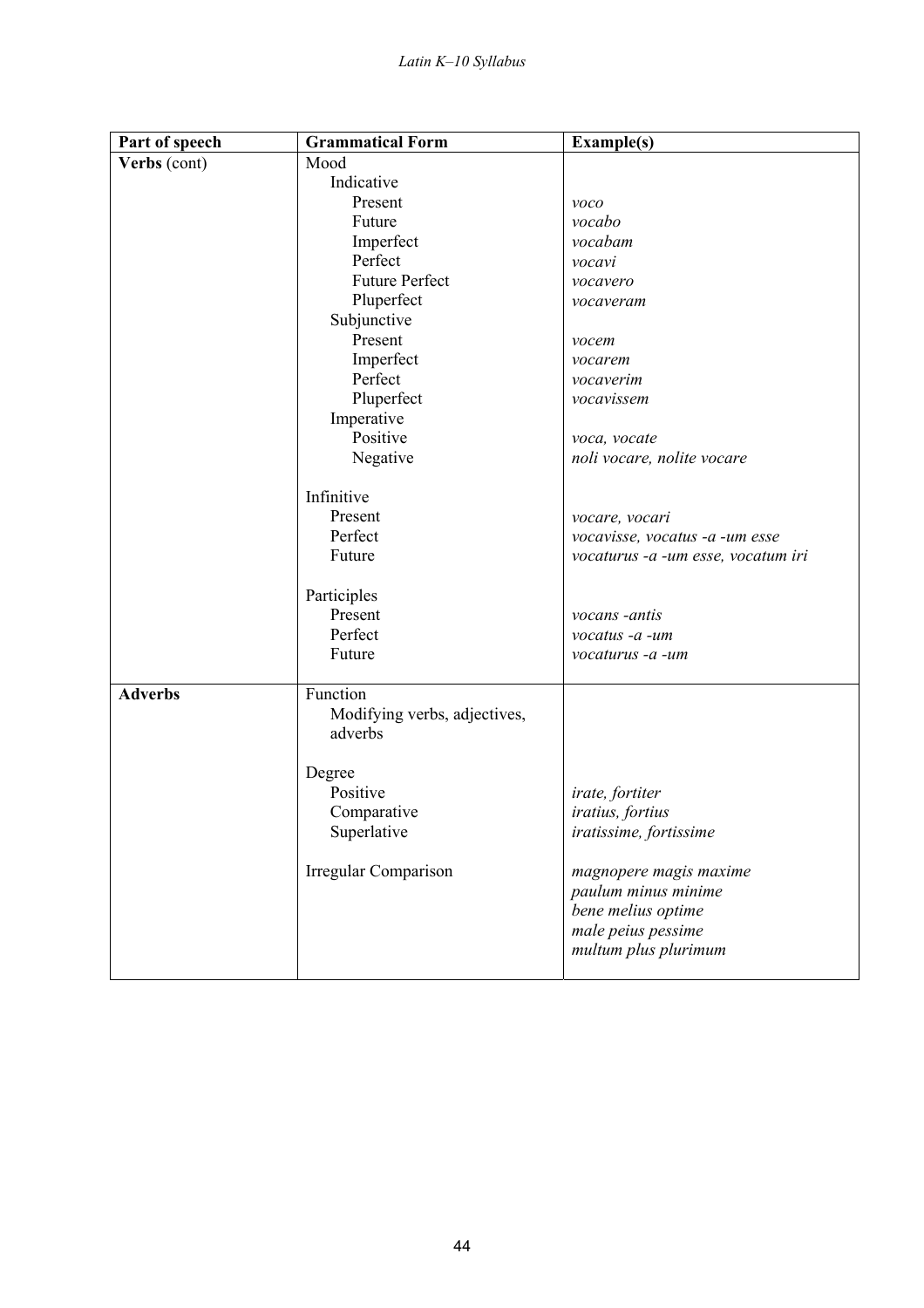| <b>Syntax</b>    | <b>Grammatical form</b> | <b>Grammatical usage</b>                           | <b>Example(s)</b>                    |
|------------------|-------------------------|----------------------------------------------------|--------------------------------------|
| <b>Cases</b>     | Nominative              | subject of finite verb                             | Marcus clamat.                       |
|                  |                         | Complement with esse                               | Melissa est ancilla.                 |
|                  |                         | Apposition                                         | rex, senex, advenit.                 |
|                  |                         |                                                    |                                      |
|                  | Vocative                | Address                                            | Quinte, festina!                     |
|                  |                         | Apposition                                         | Marce, mi fili, responde!            |
|                  | Accusative              |                                                    | Anna Iuliam videt.                   |
|                  |                         | Direct object of a verb<br>Governed by preposition | ad villam                            |
|                  |                         | Duration of time                                   | tres dies                            |
|                  |                         | Exclamation                                        | o me miserum!                        |
|                  |                         | Apposition                                         | servum Clementem voco.               |
|                  |                         |                                                    |                                      |
|                  | Genitive                | Possession                                         | pecunia mercatoris                   |
|                  |                         | Partitive                                          | plus laboris                         |
|                  |                         | Descriptive (quality)                              | vir ingenii optimi                   |
|                  |                         | Apposition                                         | adventus domini Salvii               |
|                  |                         |                                                    |                                      |
|                  | Dative                  | Indirect object of a verb                          | Publius mercatori pecuniam<br>dedit. |
|                  |                         | Dependent on a verb                                | mater filiae credit.                 |
|                  |                         | Possession                                         | nomen est mihi                       |
|                  |                         | Apposition                                         | amico Fabio faveo.                   |
|                  | Ablative                |                                                    |                                      |
|                  |                         | Governed by preposition<br>Place                   | in villa                             |
|                  |                         | Time                                               | terra marique<br>tertio anno         |
|                  |                         | Accompaniment                                      | cum Lucio                            |
|                  |                         | Agent                                              | a milite interfectus                 |
|                  |                         | Instrument                                         | gladio interfectus                   |
|                  |                         | Means                                              | calliditate interfectus              |
|                  |                         | Separation                                         | servus e villa discessit.            |
|                  |                         | Comparison                                         | mare est altius flumine.             |
|                  |                         | Apposition                                         | ab amico Marco necatur.              |
|                  |                         |                                                    |                                      |
| <b>Sentences</b> | Simple sentences        | Statement                                          | puella ad villam festinavit.         |
|                  |                         | Question                                           |                                      |
|                  |                         | $-ne$                                              | potesne laborare?                    |
|                  |                         | $utrum \dots an$                                   | Publius utrum Marci an               |
|                  |                         |                                                    | Lucii frater est?                    |
|                  |                         | Command                                            |                                      |
|                  |                         | Positive Imperative                                | pueri, laborate!                     |
|                  |                         | Negative Imperative                                | ancillae, nolite dormire!            |
|                  | Compound sentence       |                                                    | puellae matrem audiunt et            |
|                  |                         |                                                    | ad atrium festinant.                 |
|                  |                         |                                                    |                                      |
|                  | Complex sentence        |                                                    | Anna, quae est Marciae               |
|                  |                         |                                                    | soror, est miserrima.                |
|                  |                         |                                                    |                                      |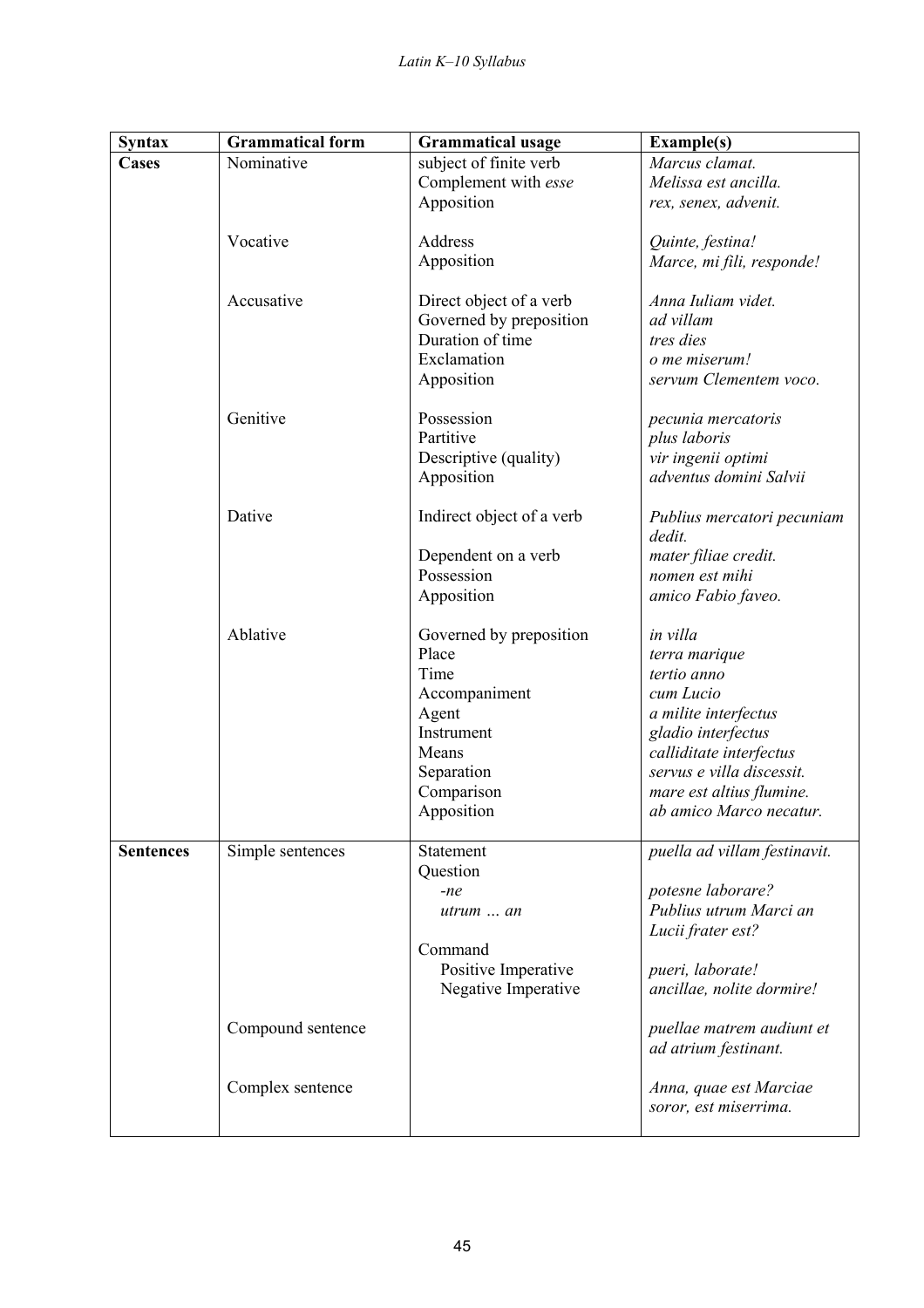| <b>Syntax</b>                        | <b>Grammatical form</b>  | <b>Grammatical usage</b>                    | Example(s)                                              |
|--------------------------------------|--------------------------|---------------------------------------------|---------------------------------------------------------|
| <b>Subordinate</b><br><b>Clauses</b> | Temporal                 | ubi with indicative                         | ubi agricola casam<br>aedificavit                       |
|                                      |                          | cum with subjunctive                        | cum dominus advenisset                                  |
|                                      | Concessive               | <i>quamquam</i> with indicative             | quamquam Lucius erat<br>fessus                          |
|                                      | Purpose/final            | Positive: <i>ut</i> with subjunctive        | servi in atrio convenerunt ut<br>verba domini audirent. |
|                                      |                          | Negative: ne with subjunctive               | ad villam contendi ne tardus<br>essem.                  |
|                                      | Result/consecutive       | Positive: <i>ut</i> with subjunctive        | pueri tam fessi erant ut in<br>villa manerent.          |
|                                      |                          | Negative: <i>ut non</i> with<br>subjunctive | amphora tam gravis erat ut<br>servi eam portare non     |
|                                      |                          |                                             | possent.                                                |
|                                      | Causal                   | quod with indicative                        | quod Lucius erat iratus                                 |
|                                      | Relative                 | qui with indicative                         | Alexander, qui est mercator<br>Graecus, est probus.     |
|                                      | <b>Indirect Command</b>  | <i>ut</i> with subjunctive: positive        | iuvenis amicis persuasit ut<br>contenderent.            |
|                                      |                          | ne with subjunctive: negative               | me monuit ne redirem.                                   |
|                                      | <b>Indirect Question</b> | Interrogative with subjunctive              | custos nesciebat quis<br>appropinquaret.                |
|                                      | Conditional              | si/nisi with indicative                     | si hoc fecisti, fortis fuisti.                          |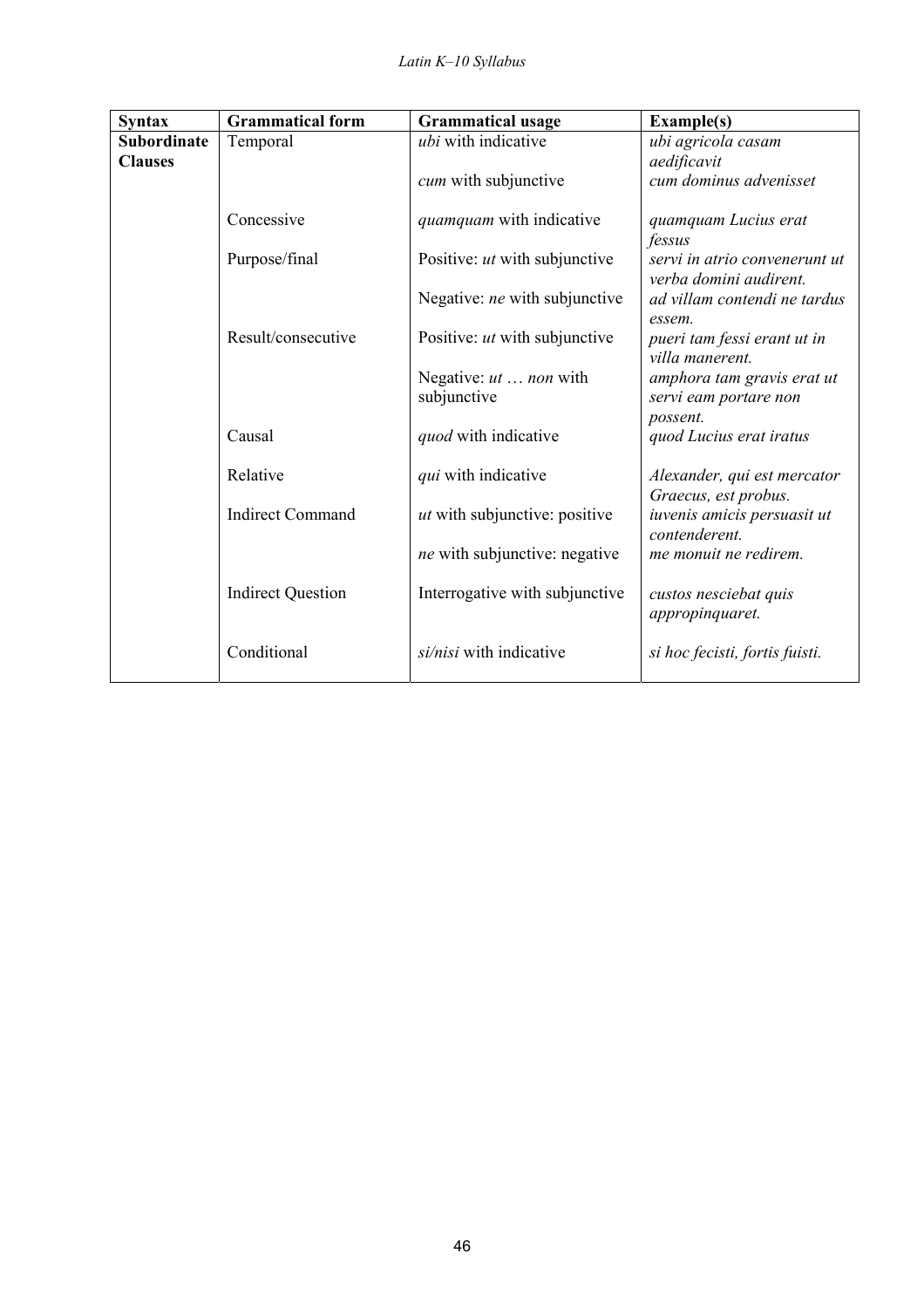### **7.9 Vocabulary**

By the end of Stage 5 students are expected to recognise and use the vocabulary on this and the following pages. The vocabulary list should be read in conjunction with the content of the syllabus. Vocabulary should be used to support the process of language acquisition and to facilitate communication, rather than being taught in isolation.

#### **Nouns**

#### **1st declension**

| Masculine                |          |           |            |             |           |          |  |
|--------------------------|----------|-----------|------------|-------------|-----------|----------|--|
| agricola                 | nauta    |           | poeta      |             |           |          |  |
|                          |          |           |            |             |           |          |  |
| Feminine<br>adulescentia |          |           |            |             |           |          |  |
|                          | dea      |           | fuga       |             | poena     | umbra    |  |
| amica                    | domina   |           | hasta      |             | pompa     | unda     |  |
| amphora                  | epistula |           | hora       |             | porta     | via      |  |
| ancilla                  | fabula   |           | insula     |             | puella    | victima  |  |
| aqua                     | fama     |           | lingua     |             | pugna     | villa    |  |
| ara                      | femina   |           | luna       |             | ripa      | vita     |  |
| cena                     | filia    |           | matrona    |             | sententia |          |  |
| columba                  | flamma   |           | mensa      |             | silva     |          |  |
| columna                  | forma    |           | patria     |             | taberna   |          |  |
| culina                   | fortuna  |           | pecunia    |             | terra     |          |  |
| 2nd declension           |          |           |            |             |           |          |  |
| Masculine                |          |           |            |             |           |          |  |
| ager                     | coquus   |           | gladius    |             | morbus    | socius   |  |
| amicus                   | denarius |           | hortus     |             | murus     | umerus   |  |
| animus                   | deus     |           | legatus    |             | nuntius   | ventus   |  |
| annus                    | dominus  |           | liber      |             | oculus    | vir      |  |
| anulus                   | equus    |           | libertus   |             | patronus  |          |  |
| campus                   | faber    |           | locus      |             | populus   |          |  |
| captivus                 | filius   |           | maritus    |             | puer      |          |  |
| cibus                    | fundus   |           | modus      |             | servus    |          |  |
|                          |          |           |            |             |           |          |  |
| <b>Neuter</b>            |          |           |            |             |           |          |  |
| aedificium               |          | imperium  |            |             | saxum     |          |  |
| amphitheatrum            |          | mandatum  |            |             | signum    |          |  |
| atrium                   |          | negotium  |            | silentium   |           |          |  |
| auxilium                 |          | odium     |            | spectaculum |           |          |  |
| bellum                   |          | officium  |            | telum       |           |          |  |
| castra                   |          | oppidum   |            | templum     |           |          |  |
| consilium                |          |           | ornamentum |             | tergum    |          |  |
| cubiculum                |          |           | periculum  |             |           | theatrum |  |
| donum                    |          | plaustrum |            | triclinium  |           |          |  |
| exitium                  |          | praemium  |            | vinum       |           |          |  |
| forum                    |          | regnum    |            |             |           |          |  |
| frumentum                |          | remedium  |            |             |           |          |  |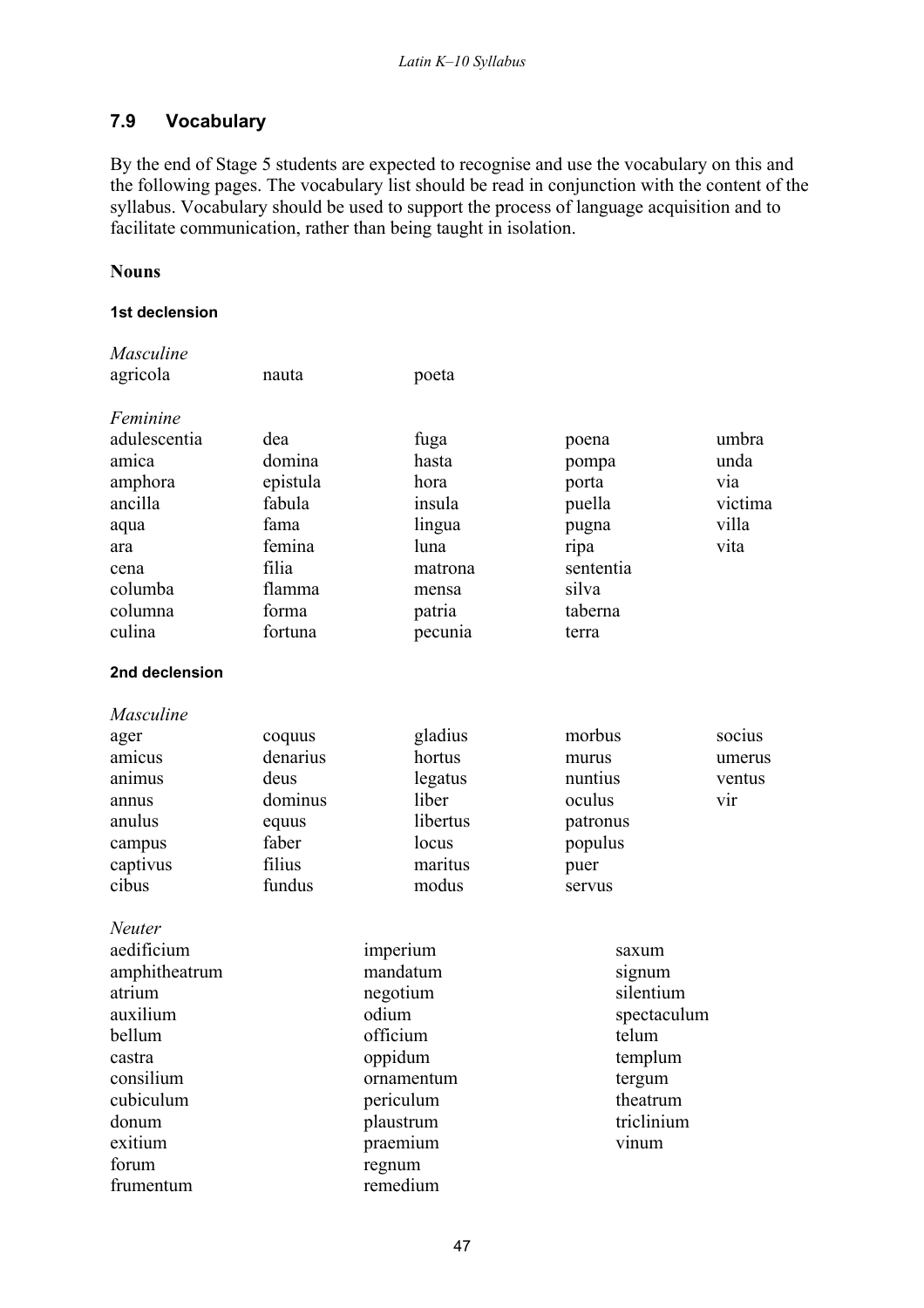#### **3rd declension**

| Masculine      |           |           |           |          |
|----------------|-----------|-----------|-----------|----------|
| centurio       | frater    | labor     | pater     | senex    |
| clamor         | gladiator | leo       | pes       | timor    |
| eques          | homo      | mercator  | pons      | victor   |
| finis          | hospes    | miles     | princeps  |          |
| flos           | imperator | mons      | rex       |          |
| fons           | iudex     | mos       | senator   |          |
| Feminine       |           |           |           |          |
| arbor          | fortitudo | mater     | oratio    | urbs     |
| auctoritas     | gens      | mors      | pars      | uxor     |
| civitas        | hiems     | multitudo | pax       | virtus   |
| consuetudo     | legio     | navis     | potestas  | voluntas |
| deditio        | lex       | nox       | soror     |          |
| fames          | lux       | nubes     | tempestas |          |
| Neuter         |           |           |           |          |
| agmen          | corpus    | litus     | nomen     | vulnus   |
| animal         | iter      | mare      | tempus    |          |
|                |           |           |           |          |
| Common         |           |           |           |          |
| canis          | custos    | exsul     | iuvenis   |          |
| civis          | dux       | hostis    | sacerdos  |          |
| 4th declension |           |           |           |          |
| Masculine      |           |           |           |          |
| adventus       | equitatus | gemitus   | portus    | usus     |
| cantus         | exercitus | impetus   | sonitus   |          |
| currus         | exitus    | metus     | tumultus  |          |
|                |           |           |           |          |
| Feminine       |           |           |           |          |
| domus          | manus     |           |           |          |
| Neuter         |           |           |           |          |
| cornu          | genu      |           |           |          |
|                |           |           |           |          |
| 5th declension |           |           |           |          |
| Masculine      |           |           |           |          |
| dies           |           |           |           |          |
|                |           |           |           |          |
| Feminine       |           |           |           |          |
| acies          | fides     | res       |           | spes     |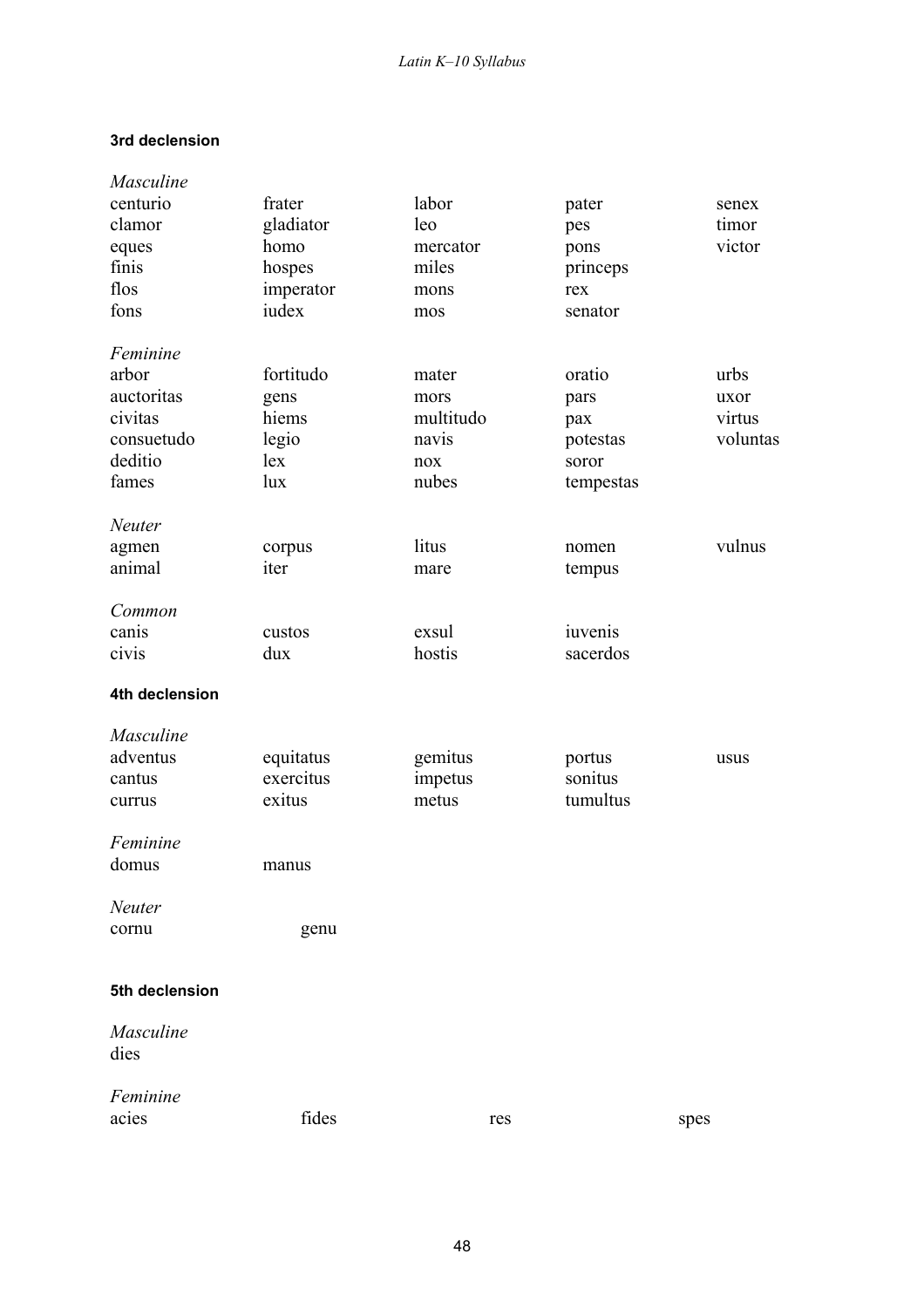### **Verbs**

| 1st conjugation |            |             |             |            |
|-----------------|------------|-------------|-------------|------------|
| aestimare       | collocare  | incitare    | nuntiare    | sperare    |
| agitare         | comparare  | intrare     | orare       | stare      |
| amare           | dare       | invitare    | ornare      | superare   |
| ambulare        | delectare  | iuvare      | parare      | temptare   |
| appropinquare   | desperare  | laborare    | portare     | verberare  |
| cantare         | excitare   | laudare     | postulare   | vituperare |
| celare          | exspectare | liberare    | praestare   | vocare     |
| celebrare       | festinare  | mandare     | pugnare     | vulnerare  |
| cenare          | fugare     | mutare      | putare      |            |
| circumspectare  | gustare    | narrare     | rogare      |            |
| clamare         | habitare   | navigare    | servare     |            |
| cogitare        | imperare   | necare      | spectare    |            |
| 2nd conjugation |            |             |             |            |
| augere          | exercere   | latere      | parere      | sedere     |
| commovere       | favere     | manere      | persuadere  | sustinere  |
| complere        | flere      | monere      | placere     | tacere     |
| debere          | habere     | movere      | prohibere   | tenere     |
| delere          | iacere     | nocere      | respondere  | terrere    |
| docere          | implere    | obsidere    | retinere    | timere     |
| dolere          | iubere     | obtinere    | ridere      | videre     |
| 3rd conjugation |            |             |             |            |
| addere          | coquere    | emittere    | permittere  | rumpere    |
| agere           | credere    | fallere     | petere      | scribere   |
| agnoscere       | currere    | fluere      | ponere      | statuere   |
| amittere        | defendere  | gerere      | premere     | tangere    |
| ascendere       | desistere  | imponere    | promittere  | tollere    |
| bibere          | dicere     | intellegere | quaerere    | trahere    |
| cadere          | dimittere  | mittere     | reddere     | vendere    |
| cogere          | discedere  | occidere    | regere      | vertere    |
| concedere       | ducere     | ostendere   | relinquere  | vincere    |
| contendere      | emere      | pellere     | resistere   | vivere     |
| accipere        | cupere     | excipere    | incipere    | rapere     |
| capere          | efficere   | facere      | interficere | recipere   |
| conficere       | effugere   | fugere      | obicere     | respicere  |
| conspicere      | eicere     | iacere      | praeficere  | suscipere  |
| 4th conjugation |            |             |             |            |
| advenire        | dormire    | reperire    |             |            |
| aperire         | haurire    | revenire    |             |            |
| audire          | impedire   | scire       |             |            |
| comperire       | invenire   | sentire     |             |            |
| consentire      | munire     | servire     |             |            |
| convenire       | nescire    | venire      |             |            |
| custodire       | pervenire  | vincire     |             |            |
| desilire        | punire     |             |             |            |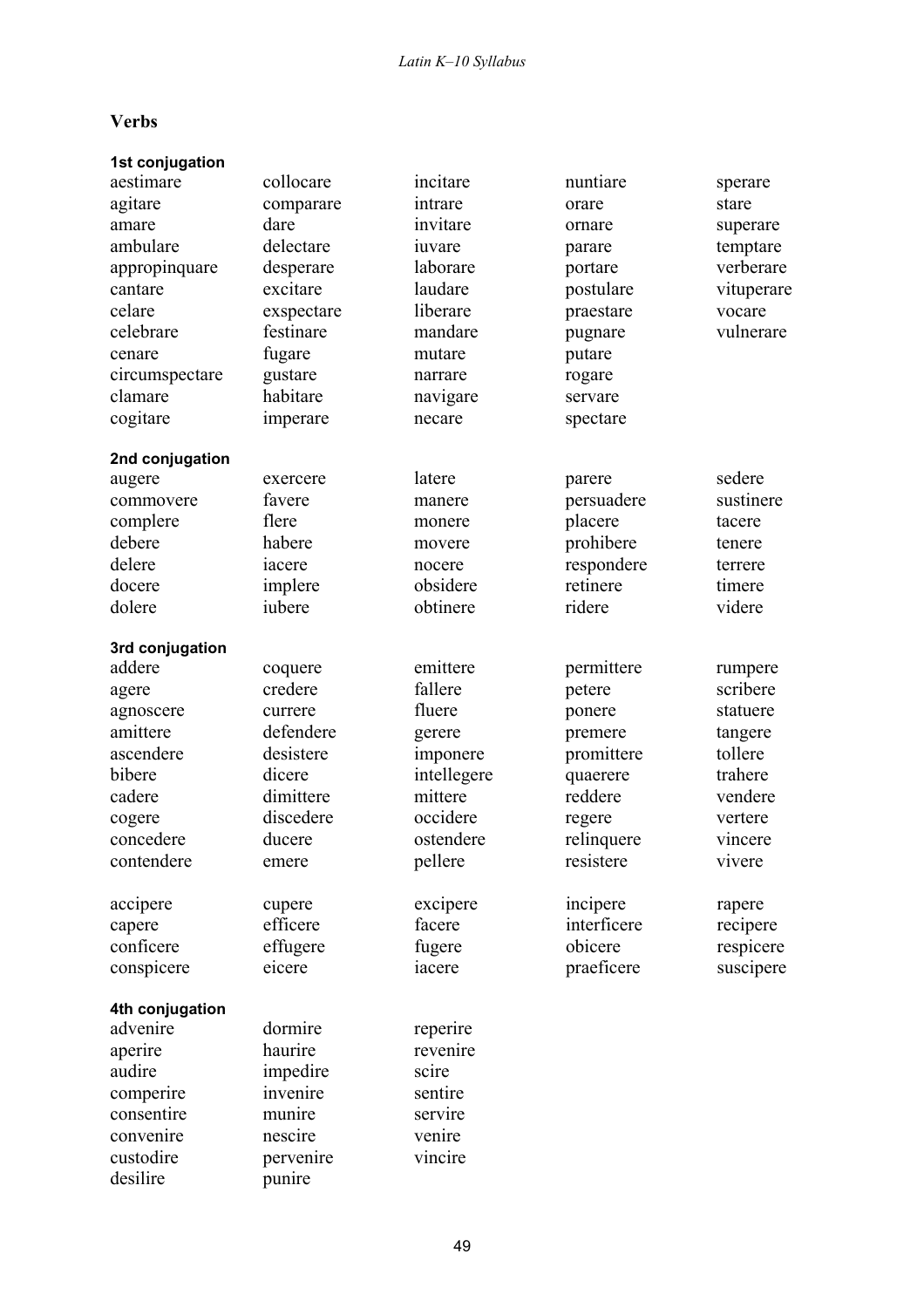| <b>Additional</b>           |          |                 |           |           |
|-----------------------------|----------|-----------------|-----------|-----------|
| abesse                      | adire    | ferre           | nolle     | redire    |
| abire                       | esse     | inferre         | perire    | superesse |
| adesse                      | exire    | <sub>1</sub> re | posse     | velle     |
| <b>Prepositions</b>         |          |                 |           |           |
| <b>Governing ablative</b>   |          |                 |           |           |
| a(b)                        | de       | in              | sine      |           |
| cum                         | e(x)     | pro             | sub       |           |
| <b>Governing accusative</b> |          |                 |           |           |
| ad                          | circum   | inter           | praeter   | trans     |
| ante                        | contra   | per             | prope     |           |
| apud                        | 1n       | post            | propter   |           |
| <b>Adjectives</b>           |          |                 |           |           |
| Ist/2nd declension          |          |                 |           |           |
| aeger                       | cunctus  | iratus          | multus    | reliquus  |
| altus                       | defessus | laetus          | noster    | sacer     |
| antiquus                    | densus   | latus           | notus     | securus   |
| barbarus                    | dexter   | liber           | novus     | sordidus  |
| benignus                    | durus    | longus          | nudus     | suus      |
| bonus                       | extremus | maestus         | obscurus  | tacitus   |
| carus                       | fessus   | magnus          | parvus    | tuus      |
| certus                      | fidus    | malus           | pauci     | vacuus    |
| ceterus                     | firmus   | manifestus      | pius      | varius    |
| clarus                      | frigidus | medius          | placidus  | vastus    |
| commodus                    | geminus  | meus            | pulcher   | verus     |
| contentus                   | ignotus  | miser           | rarus     | vester    |
| 3rd declension              |          |                 |           |           |
| acer                        | dulcis   | gravis          | levis     | sapiens   |
| audax                       | facilis  | humilis         | militaris | tenuis    |
| brevis                      | felix    | inanis          | mirabilis | tristis   |
| celer                       | fidelis  | inermis         | mortalis  | utilis    |
| crudelis                    | fortis   | ingens          | nobilis   |           |
| difficilis                  | gracilis | lenis           | omnis     |           |
|                             |          |                 |           |           |

#### **Demonstrative**

ille, illa, illud hic, haec, hoc is, ea, id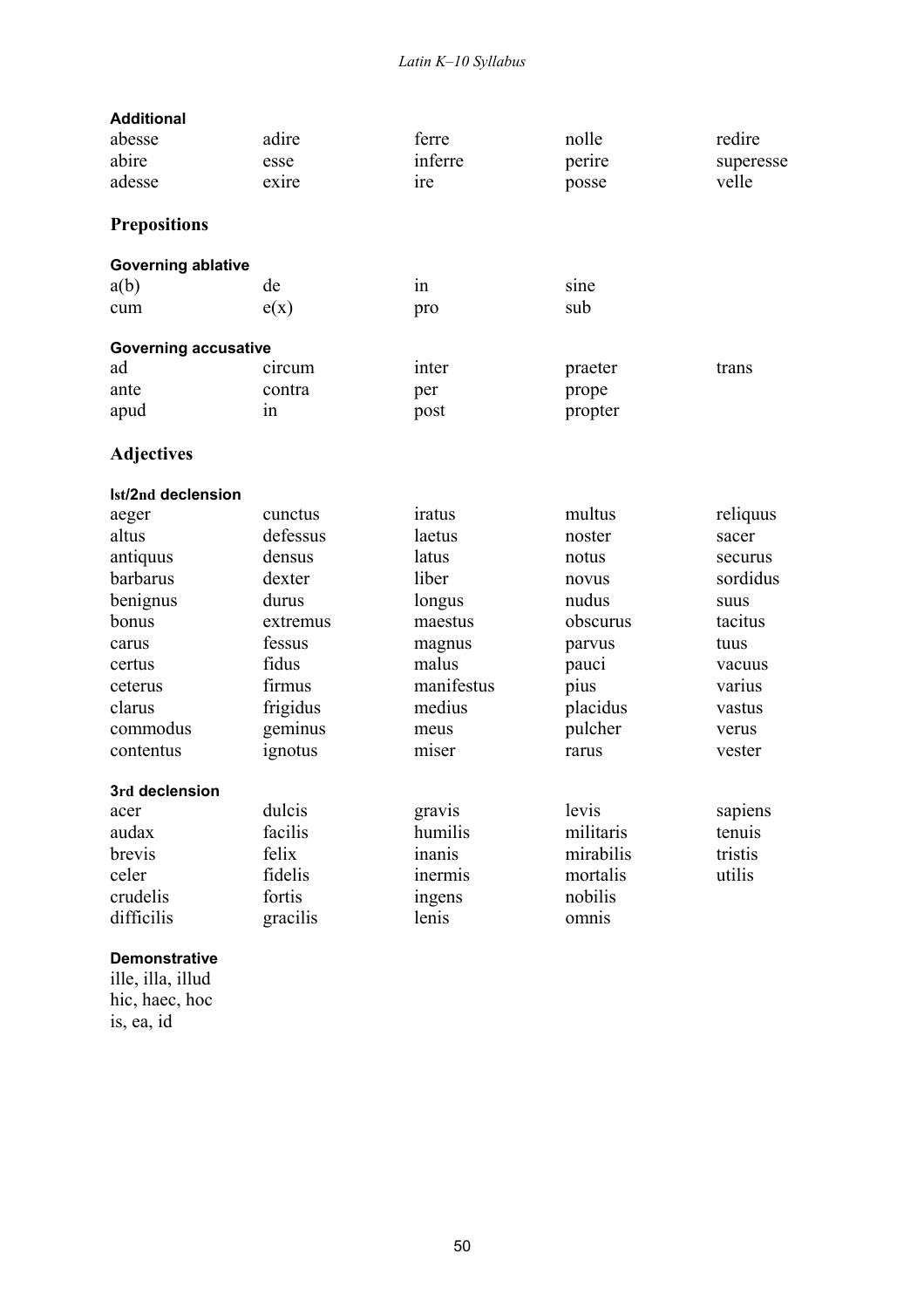#### **Pronouns**

| ego (nos)  | ipse, ipsa, ipsum | qui, quae, quod |
|------------|-------------------|-----------------|
| tu $(vos)$ | quis, quid        | se.             |

#### **Adverbs**

| adeo                 | etiam     | ibi     | numquam     | semper  |
|----------------------|-----------|---------|-------------|---------|
| antea                | facile    | igitur  | nunc        | simul   |
| bene                 | fere      | illic   | paene       | statim  |
| celeriter            | ferociter | illinc  | paulisper   | subito  |
| circiter             | fortiter  | illuc   | paulum      | tam     |
| cotidie              | frustra   | inde    | postea      | tamen   |
| cras                 | graviter  | intente | postremo    | tandem  |
| cur                  | heri      | interea | postridie   | tum     |
| deinde               | hic       | interim | quo         | ubi     |
| denique              | hinc      | ita     | quoque      | ubique  |
| diligenter           | hodie     | mox     | rursus      | umquam  |
| diu                  | huc       | non     | saepe       | unde    |
| eo                   | 1am       | nondum  | satis       | undique |
| Conjunctions         |           |         |             |         |
| Coordinating         |           |         |             |         |
| an                   | autem     | etet    | nec         | -que    |
| aut                  | enim      | itaque  | neque       | sed     |
| autaut               | et        | nam     | nequeneque  |         |
|                      |           |         |             |         |
| Subordinating        |           |         |             |         |
| antequam             | postquam  | quod    | simulac     | ubi     |
| cum                  | quamquam  | si      | simul atque | ut      |
|                      |           |         |             |         |
| <b>Interjections</b> |           |         |             |         |
|                      |           |         |             |         |

ecce eheu euge o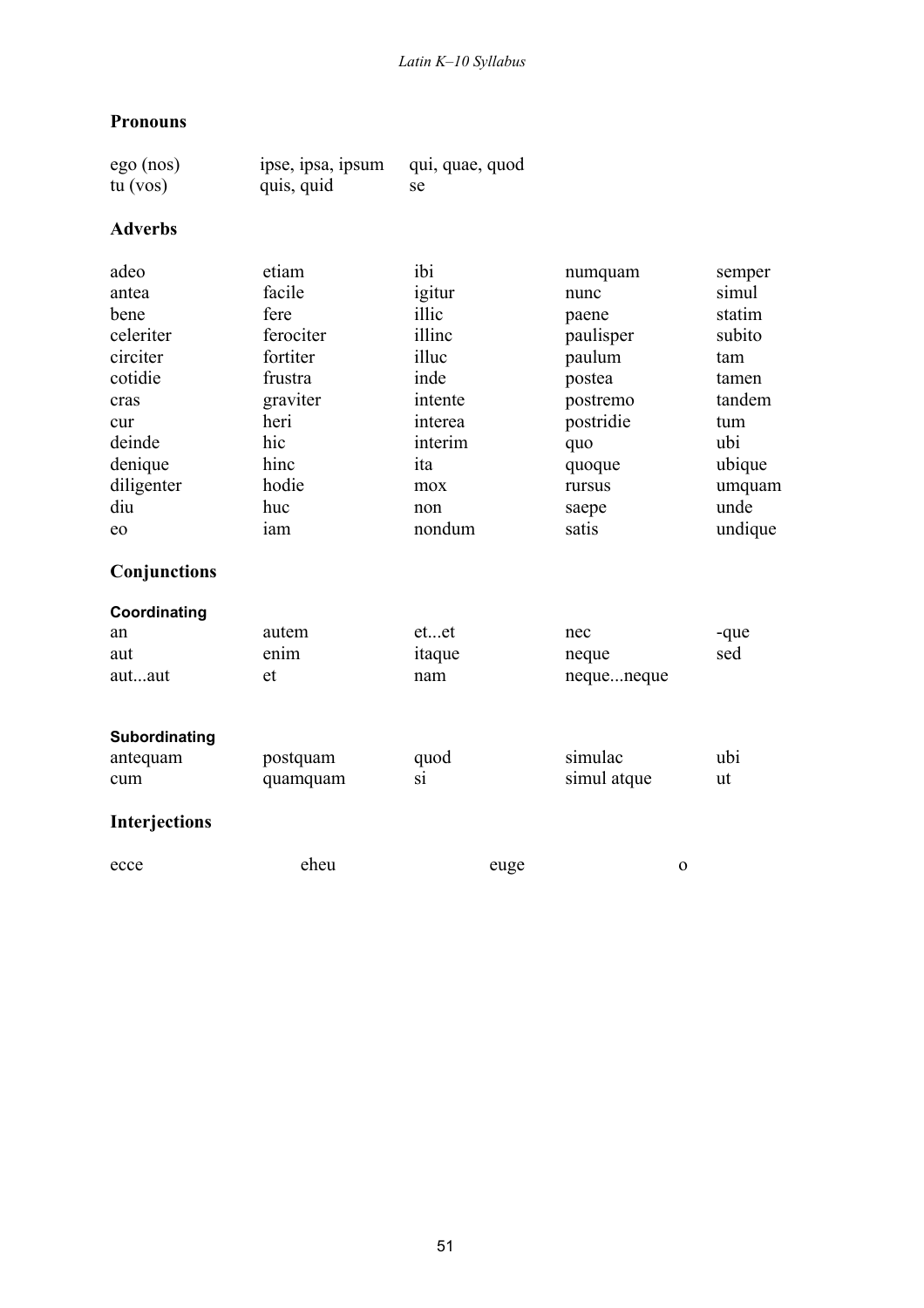## **8 Life Skills Outcomes and Content**

The Board of Studies recognises that a small percentage of students with special education needs may best fulfil the mandatory curriculum requirements for Latin by undertaking Life Skills outcomes and content. (Requirements for access to Life Skills outcomes and content are detailed in section 1.2.)

Life Skills outcomes will be selected on the basis that they meet the particular needs, goals and priorities of each student. Students are not required to complete all outcomes. Outcomes may be demonstrated independently or with support.

In order to provide a relevant and meaningful program of study that reflects the needs, interests and abilities of each student, schools may integrate Latin Life Skills outcomes and content across a variety of school and community contexts.

| <b>Objectives</b> | <b>Outcomes</b> |                                                                                  |
|-------------------|-----------------|----------------------------------------------------------------------------------|
|                   | A student:      |                                                                                  |
| Using Language    | LS.UL.1         | recognises words and phrases in Latin                                            |
|                   | LS.UL.2         | translates from Latin into English                                               |
| Making Linguistic | LS.MLC.1        | recognises internationally shared signs, symbols and words                       |
| Connections       | LS.MLC.2        | explores ways in which meaning is conveyed in Latin                              |
| Moving Between    | LS.MBC.1        | experiences cultural diversity                                                   |
| Cultures          | LS.MBC.2        | recognises the contribution of the ancient Roman world to<br>Australian society. |

#### **8.1 Outcomes**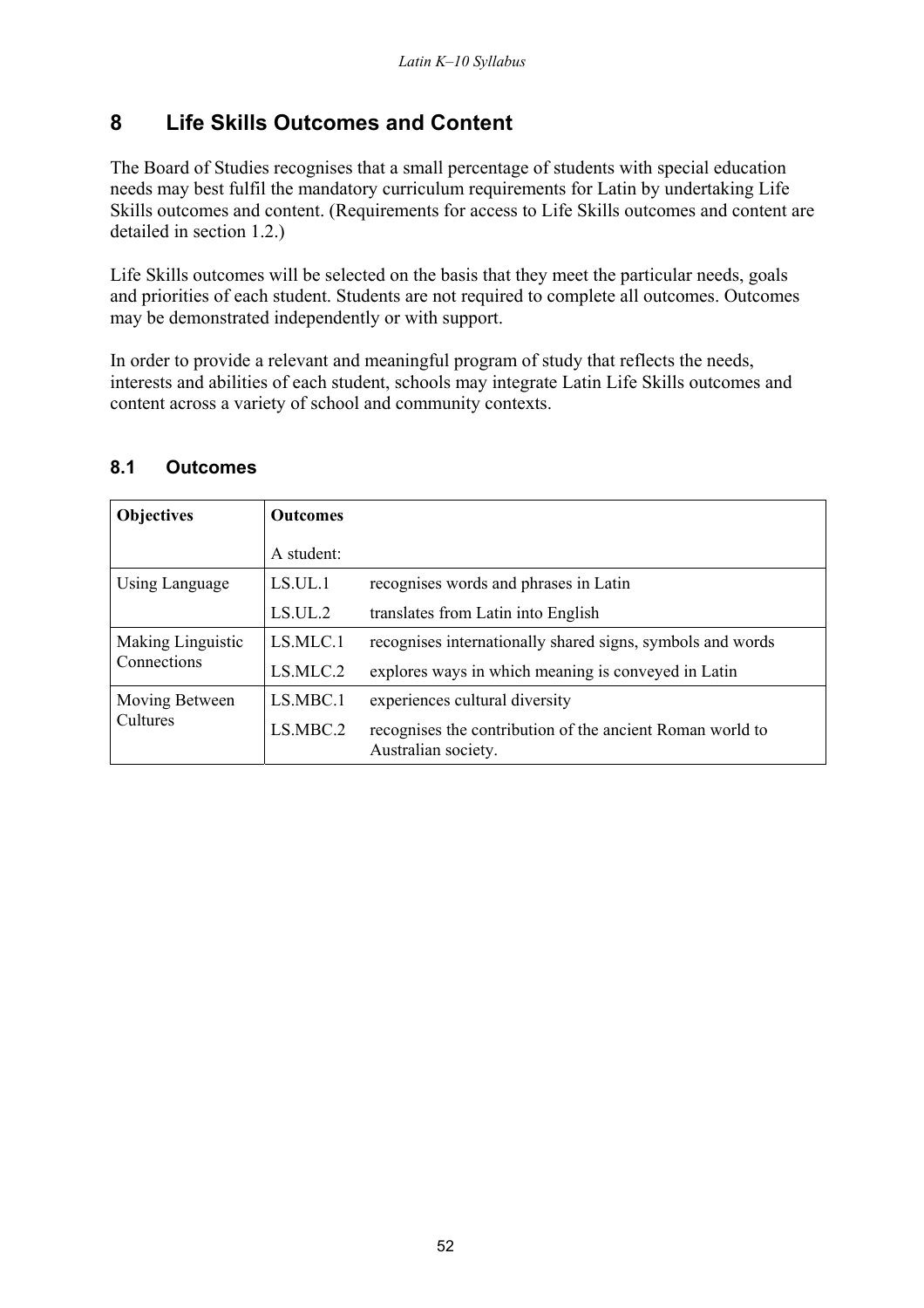## **8.2 Content**

The content forms the basis for learning opportunities. Content will be selected on the basis that it meets the needs, goals and priorities of each student. Students are not required to complete all of the content to demonstrate achievement of an outcome.

The examples provided are suggestions only.

| <b>Objective – Using Language</b> |  |  |
|-----------------------------------|--|--|
|-----------------------------------|--|--|

| <b>LS.UL.1</b><br>A student recognises words and phrases in Latin.                                |                                                                                                                                                                                                    |  |  |
|---------------------------------------------------------------------------------------------------|----------------------------------------------------------------------------------------------------------------------------------------------------------------------------------------------------|--|--|
| <b>Students learn about:</b>                                                                      | <b>Students learn to:</b>                                                                                                                                                                          |  |  |
| words and phrases in a variety of contexts                                                        | listen to words, phrases and simple<br>sentences to identify meaning, eg associate a<br>word with a picture                                                                                        |  |  |
|                                                                                                   | identify known words and phrases,<br>$\bullet$<br>eg in songs, rhymes                                                                                                                              |  |  |
|                                                                                                   | read whole words, phrases and simple<br>sentences, eg in mottos, on art, craft and<br>crests                                                                                                       |  |  |
| new words and phrases in a variety of contexts                                                    | recognise when new words and phrases are<br>$\bullet$<br>used<br>use cues to support understanding of new<br>$\bullet$<br>words and phrases                                                        |  |  |
| the relationship between printed words and<br>$\bullet$<br>symbols and their sounds and meanings. | recognise printed words and symbols in<br>$\bullet$<br>Latin, eg on flashcards<br>read and understand new words in Latin,<br>$\bullet$<br>eg combine cards to make words, phrases<br>or sentences. |  |  |
| LS.UL.2<br>A student translates from Latin into English.                                          |                                                                                                                                                                                                    |  |  |
| <b>Students learn about:</b>                                                                      | <b>Students learn to:</b>                                                                                                                                                                          |  |  |
| key features of the writing system<br>$\bullet$                                                   | practise writing words using models                                                                                                                                                                |  |  |
| features and conventions of written text<br>$\bullet$                                             | use scaffolds to translate Latin into English,<br>eg model texts and sample sentence patterns                                                                                                      |  |  |
| ways to translate written texts in a variety of<br>$\bullet$<br>contexts.                         | refer to charts or lists to access vocabulary<br>$\bullet$<br>to assist translation, eg design a family<br>crest/motto, create a poster using internet or<br>CD-ROM.                               |  |  |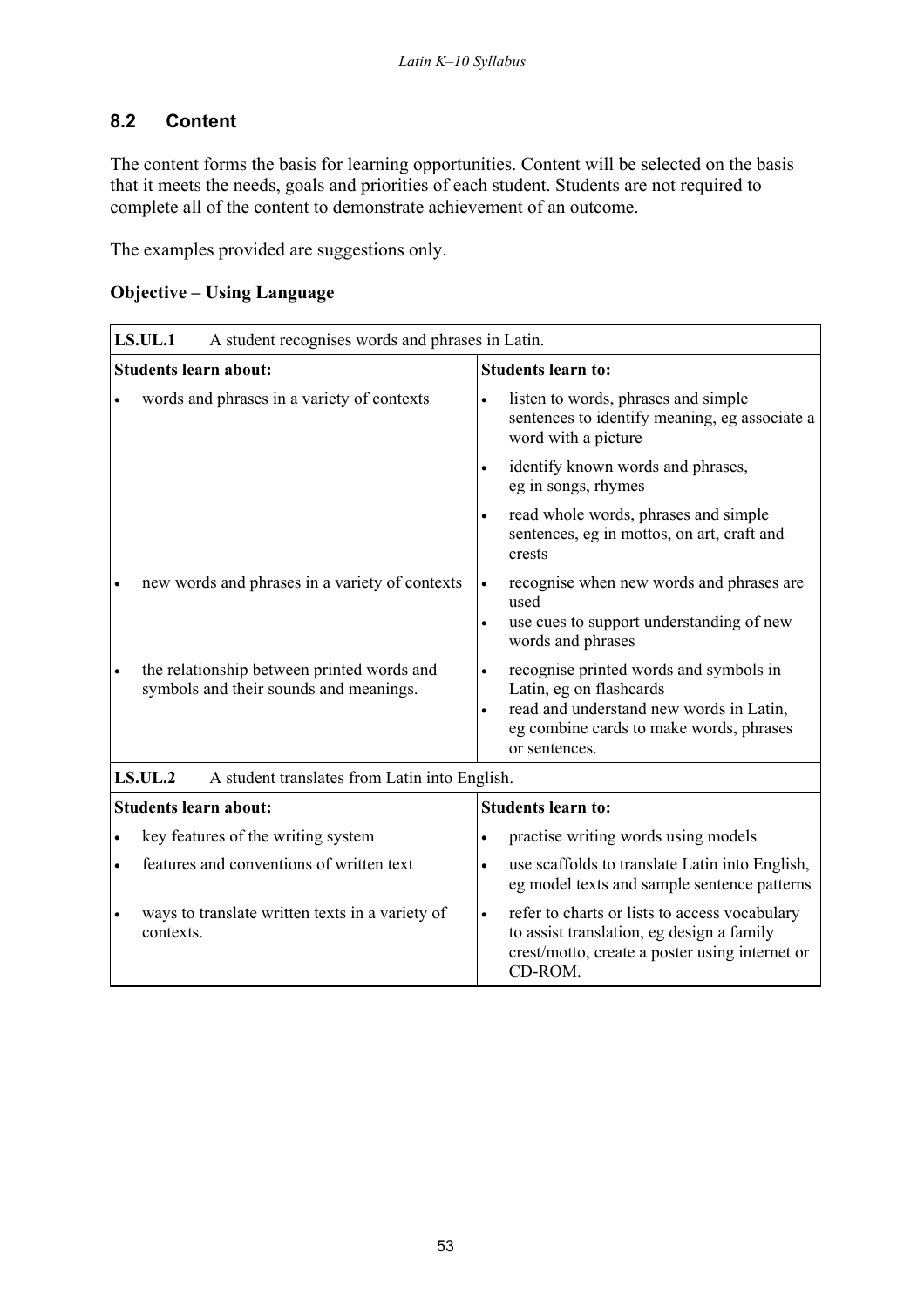## **Objective – Making Linguistic Connections**

| <b>LS.MLC.1</b> A student recognises internationally shared signs, symbols and words.   |                                                                                                                                                                                                                           |  |
|-----------------------------------------------------------------------------------------|---------------------------------------------------------------------------------------------------------------------------------------------------------------------------------------------------------------------------|--|
| <b>Students learn about:</b>                                                            | <b>Students learn to:</b>                                                                                                                                                                                                 |  |
| signs, symbols and words that have the same<br>meaning internationally                  | identify symbols and signs that can be used<br>$\bullet$<br>cross-culturally, eg male/female, poison,<br>airport, no entry, no eating or drinking<br>identify international logos, eg transport,<br>sport, food, clothing |  |
| cross-cultural influences on language.                                                  | identify words from other cultures that are in<br>common use in Australia,<br>eg kindergarten, pizza, café, circus<br>identify words that are used cross-culturally,<br>eg computer, internet, Olympic, marathon.         |  |
| A student explores ways in which meaning is conveyed in Latin.<br>LS.MLC.2              |                                                                                                                                                                                                                           |  |
| <b>Students learn about:</b>                                                            | <b>Students learn to:</b>                                                                                                                                                                                                 |  |
| paralinguistic devices to support<br>communication                                      | recognise the use of tone, pitch, volume,<br>intonation, and stress in interpreting and<br>expressing meaning when others are reading<br>aloud                                                                            |  |
| communication of meaning in nonverbal ways                                              | identify the meaning conveyed by gestures<br>and facial expressions, eg waving, shaking<br>hands                                                                                                                          |  |
|                                                                                         | respond to gestures and facial expressions,<br>eg waving in response, offering hand in<br>response                                                                                                                        |  |
| the relationship between written words and their .<br>corresponding sounds and meanings | recognise that written words represent<br>sounds                                                                                                                                                                          |  |
| ways of conveying meaning through written<br>communication.                             | explore diverse forms of written<br>$\bullet$<br>communication, eg words, diagrams, maps,<br>drawings, phrases, sentences, inscriptions                                                                                   |  |
|                                                                                         | recognise written words in Latin, eg by<br>matching pictures with words.                                                                                                                                                  |  |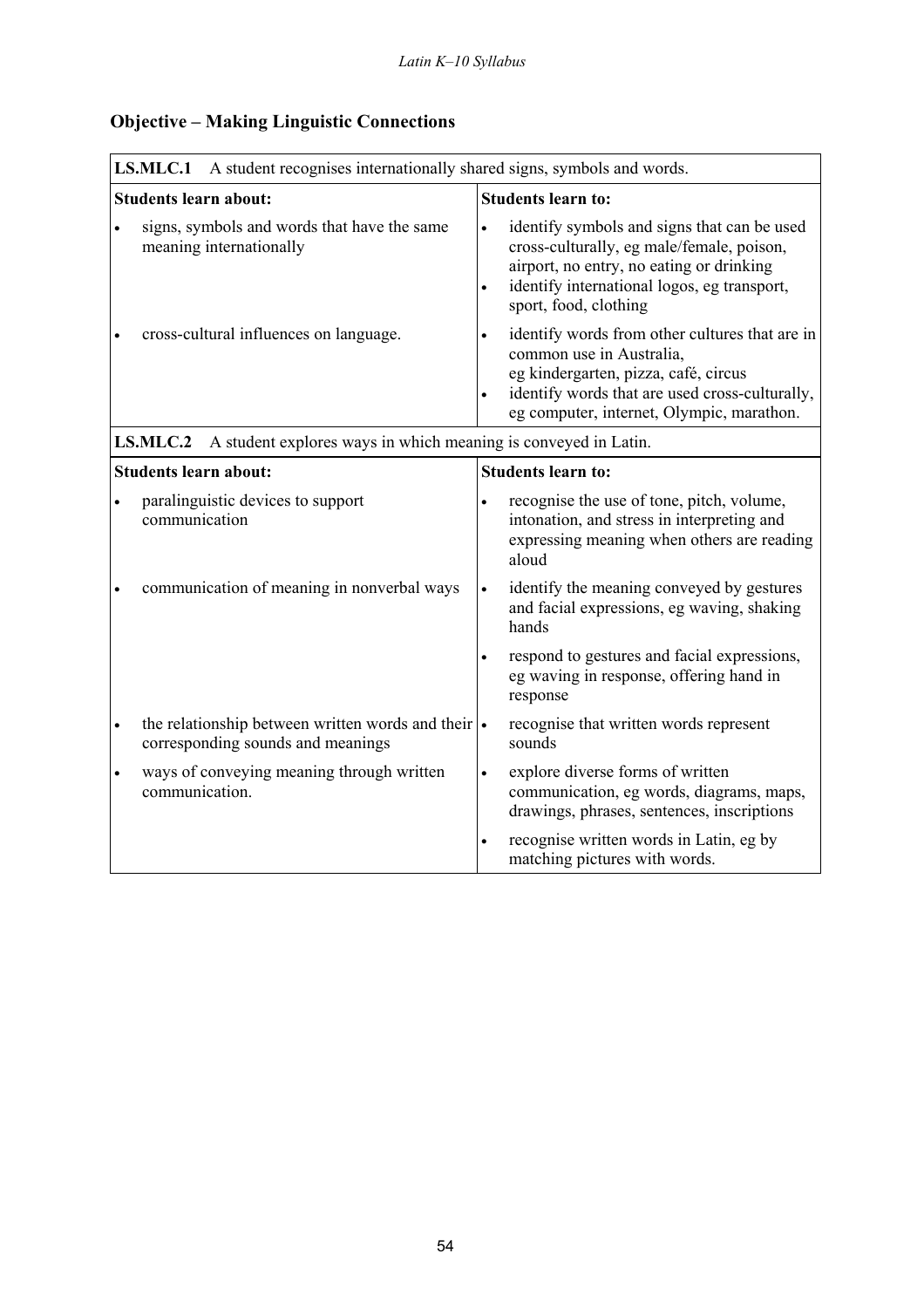## **Objective – Moving Between Cultures**

| LS.MBC.1<br>A student experiences cultural diversity.                 |                                                                                                                                                                                                                                                                                                                                                                                                                                                        |  |  |
|-----------------------------------------------------------------------|--------------------------------------------------------------------------------------------------------------------------------------------------------------------------------------------------------------------------------------------------------------------------------------------------------------------------------------------------------------------------------------------------------------------------------------------------------|--|--|
| <b>Students learn about:</b>                                          | <b>Students learn to:</b>                                                                                                                                                                                                                                                                                                                                                                                                                              |  |  |
| cultural characteristics of the school community                      | identify culture(s) represented in the school<br>$\bullet$<br>community, eg survey of cultures<br>represented in the classroom<br>recognise that different cultures have<br>$\bullet$<br>different languages<br>recognise visual representations of<br>culture(s), eg flags, maps, costumes<br>locate countries of origin, eg on world<br>map/globe<br>identify features of the culture(s), eg food,<br>$\bullet$<br>music, dance, games, celebrations |  |  |
| the importance of cultural celebrations                               | participate in cultural activities, eg bring/<br>$\bullet$<br>prepare and eat food, play traditional games,<br>make posters about festivals                                                                                                                                                                                                                                                                                                            |  |  |
| the diversity of cultural expression                                  | explore the diversity of cultural practices,<br>$\bullet$<br>eg mythology, drama, dance, songs and<br>music, traditional dress, art and craft                                                                                                                                                                                                                                                                                                          |  |  |
| cultural features of the local community                              | identify local places of cultural significance,<br>$\bullet$<br>eg markets, restaurants, places of worship,<br>memorials                                                                                                                                                                                                                                                                                                                               |  |  |
|                                                                       | visit local places of cultural significance,<br>$\bullet$<br>eg restaurants/cafés, museums and galleries                                                                                                                                                                                                                                                                                                                                               |  |  |
| diversity of cultural values and practices                            | recognise that there are culturally<br>$\bullet$<br>appropriate expressions and behaviour for<br>particular contexts, eg greetings, language<br>and gesture, modes of address, meal<br>etiquette                                                                                                                                                                                                                                                       |  |  |
|                                                                       | recognise how culturally appropriate<br>language and behaviour are used in formal<br>and informal contexts, eg with peers, family,<br>teachers                                                                                                                                                                                                                                                                                                         |  |  |
| the importance of respect for the culture and<br>lifestyle of others. | contribute to class discussions about cultural<br>$\bullet$<br>practices across cultures                                                                                                                                                                                                                                                                                                                                                               |  |  |
|                                                                       | demonstrate respect for diverse cultural<br>$\bullet$<br>practices, eg accepting differences in how<br>people dress and speak, and in what they eat,<br>believe and celebrate.                                                                                                                                                                                                                                                                         |  |  |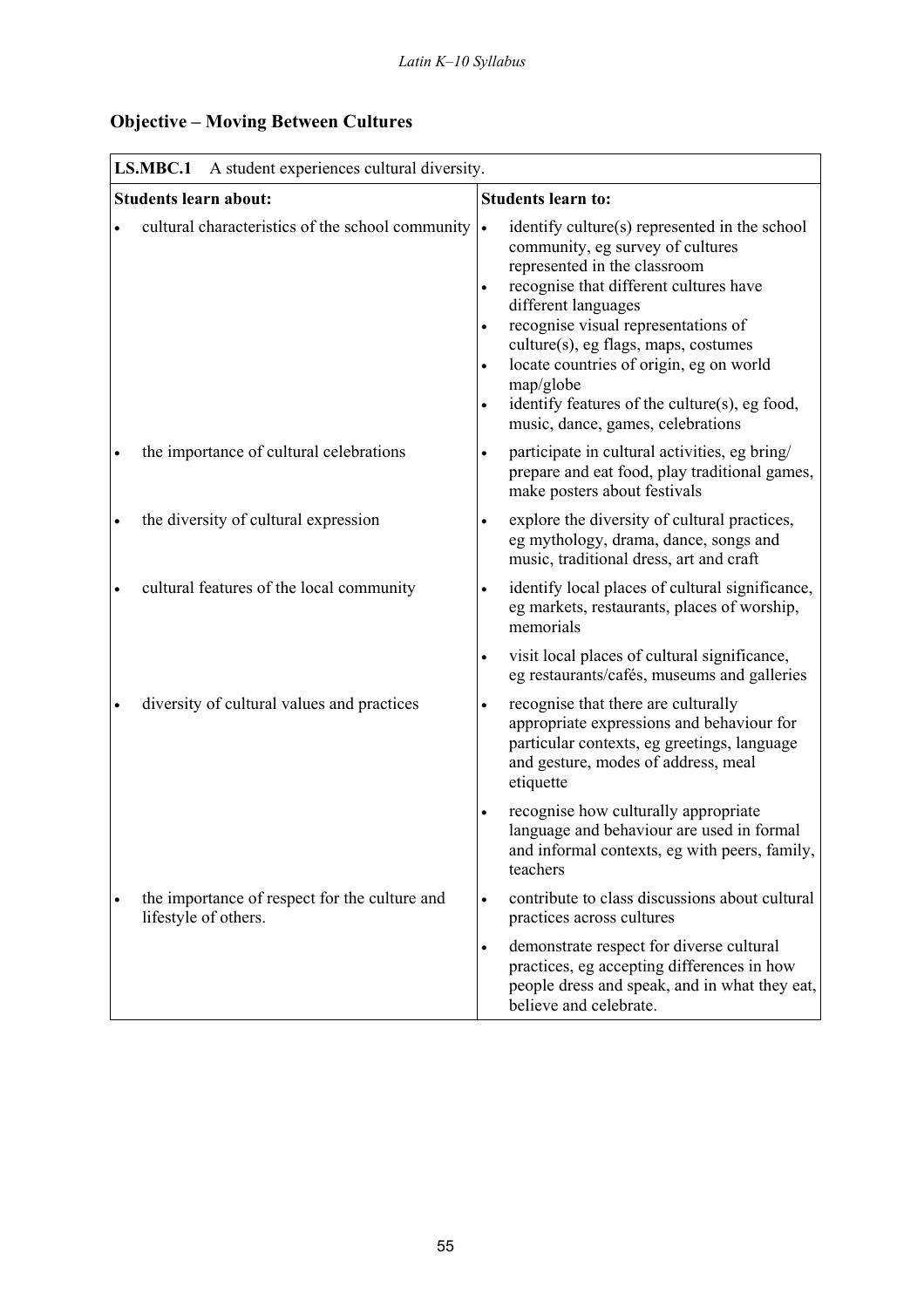|                              | <b>LS.MBC.2</b> A student recognises the contribution of the ancient Roman world to Australian society. |                           |                                                                                                                                                            |
|------------------------------|---------------------------------------------------------------------------------------------------------|---------------------------|------------------------------------------------------------------------------------------------------------------------------------------------------------|
| <b>Students learn about:</b> |                                                                                                         | <b>Students learn to:</b> |                                                                                                                                                            |
|                              | features of lifestyles and belief systems in the<br>ancient Roman world                                 | $\bullet$                 | identify features of ancient Roman lifestyle,<br>eg family structure and roles, festivals and<br>celebrations                                              |
|                              |                                                                                                         |                           | compare aspects of their own lifestyles and<br>beliefs (eg food, faith, family) with those of<br>the ancient Roman world                                   |
|                              | the contribution of the ancient Roman world to<br>modern society.                                       | $\bullet$                 | identify the ways in which the ancient<br>Roman world has contributed to the<br>Australian way of life, eg food, clothing,<br>dance, art, drama, festivals |
|                              |                                                                                                         | $\bullet$                 | explore achievements which involved major<br>contributions from the ancient Roman<br>world, eg arts, sciences, architecture,<br>festivals.                 |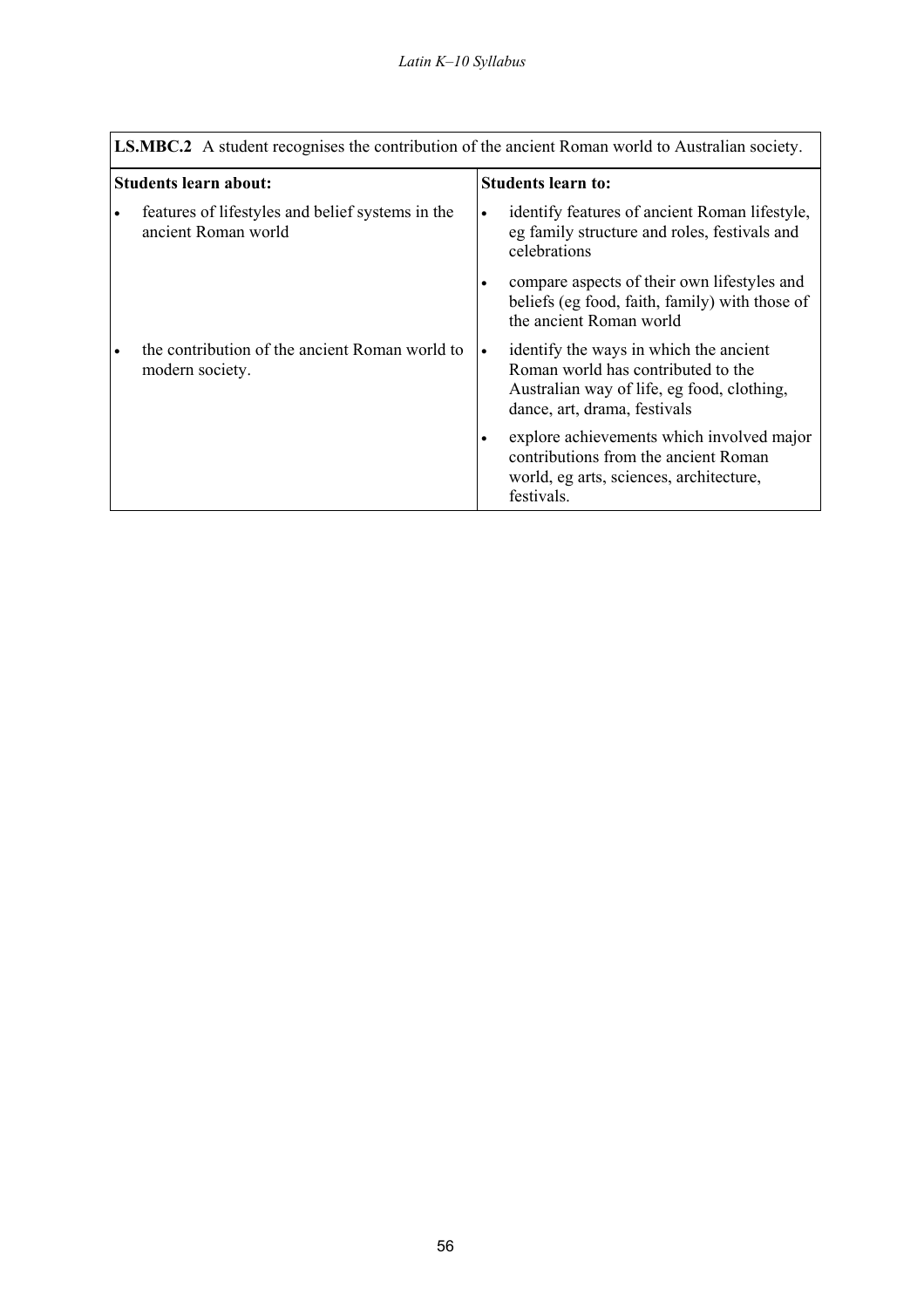## **9 Continuum of Learning in Latin K–10**

## **9.1 Stage Statements**

Stage statements illustrate the continuum of learning in the *Latin K–10 Syllabus* and are summaries of the knowledge, understanding, skills, values and attitudes that have been developed by students as a consequence of achieving the outcomes for the relevant stage of learning.

### **Stage 1 (including Early Stage 1)**

Students of Latin who have progressed through Stage 1 show a growing awareness of the existence of languages and cultures other than their own. They relate what they know of their world, including their own backgrounds and those of their friends and classmates, and demonstrate ways in which they celebrate their diversity. They recognise and describe ways in which other languages and cultures have an impact on their lives, including aspects of music, art and craft, stories, travel and traditions that learners at this stage can articulate.

These students have learnt through incidental and orchestrated play situations. They have learnt much through imitation and repetition, in particular through rhyme, song and gesture. At this stage students often imitate Latin words and phrases without necessarily understanding their meaning. Students have relied heavily on teacher support.

These students recognise key features of Latin and respond to familiar words with strong support from the teacher. This stage is characterised by a focus on the power of language to express ideas and to have fun discovering words that connect languages.

Students select some words, phrases and symbols that convey specific meaning in Latin and copy them from a text. They are aware that patterns are a key aspect of language learning. They recognise that language is a means of communication for meaning and understanding. Consequently they are becoming familiar with the role of context, audience and purpose in language acquisition.

Students are beginning to identify the application of Latin in modern languages and can appreciate some aspects of the ancient Roman world.

### **Stage 2**

Students of Latin who have progressed through Stage 2 have developed an interest in exploring the world beyond their own experience and background. They generate questions for themselves and use a range of resources to seek the answers to such questions. They build upon their immediate awareness of the existence of languages and cultures other than their own and those of their friends and classmates. This growing awareness and desire to explore beyond their immediate experience will foster a developing respect for and understanding of the diversity and commonality that exist among cultures.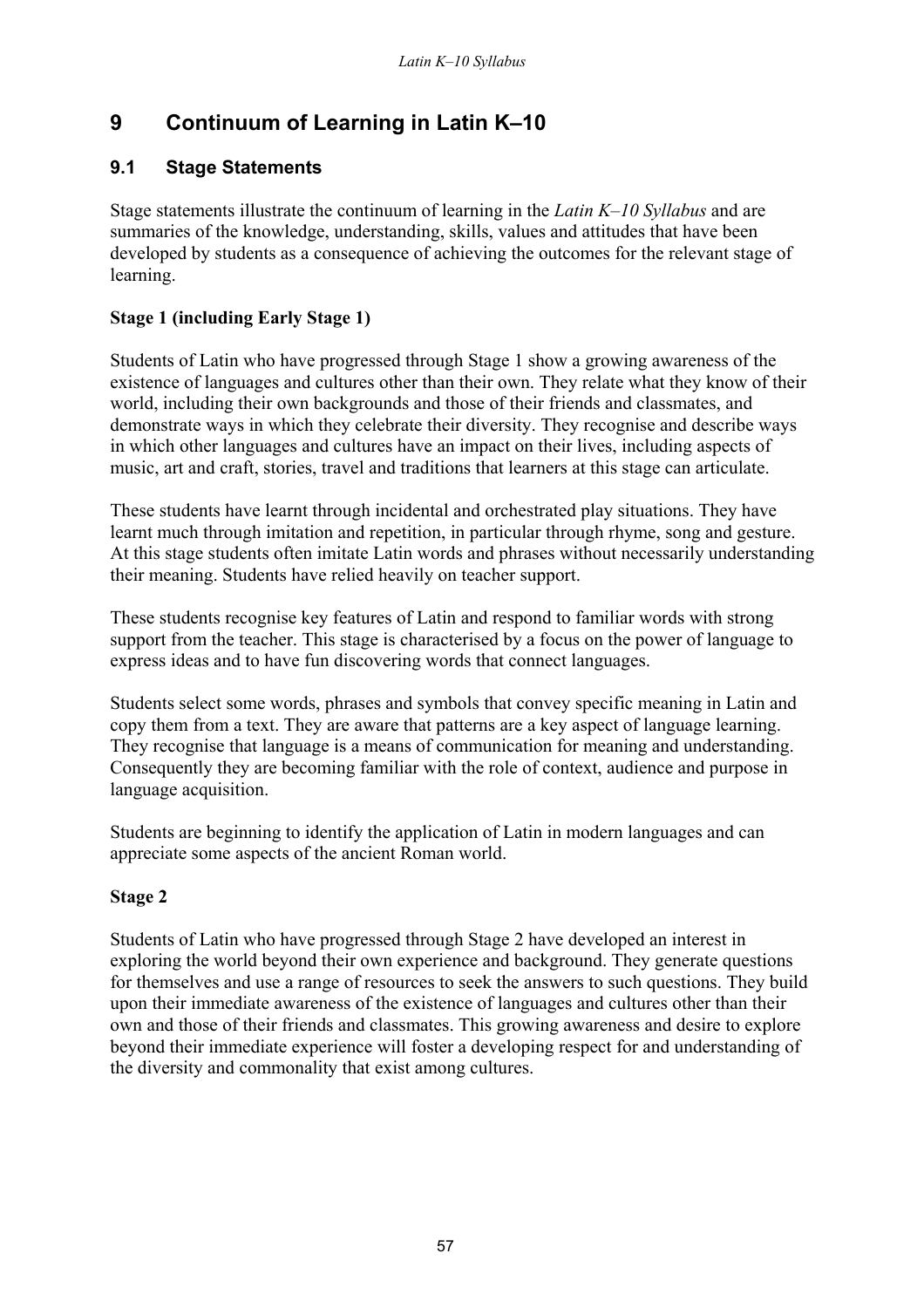Students at Stage 2 are able to translate phrases and simple sentences in Latin, but rely heavily on modelling, rehearsal and teacher support. They begin to develop an understanding of the structure of Latin as well as a greater understanding of the way languages work as systems. Students have been provided with reading material and have engaged in translation tasks appropriate to their age.

At this stage there is a focus on listening and responding to Latin. Students are still reliant on familiar and modelled patterns and may use these to translate words, phrases or simple sentences. They have benefited from the opportunities to participate in practical activities and enjoy demonstrating what they know and can do in Latin.

Students are developing awareness of and some knowledge in identifying the application of Latin to modern languages as well as an understanding of the culture of the ancient Roman world.

#### **Stage 3**

Students of Latin who have progressed through Stage 3 have developed an understanding of the values and practices of their own and other cultures. Students investigate various aspects of cultural and language practices and record and present them using a variety of communication strategies. Students have become aware of ways in which languages and cultures have evolved historically. Their awareness and desire to explore beyond their immediate experience have helped them to appreciate the diversity and commonality that exist among cultures.

Through a greater understanding of language systems, students at this stage are more confident in their ability to translate short passages of Latin, while still using the modelling and rehearsal that have been characteristic of their prior learning. Students are able to read Latin in familiar situations. They understand and respond to short texts based on simple language structures set in familiar contexts. They analyse simple sentence structures which include an increasing number of features of language.

Students are able to identify patterns and features of Latin by making comparisons with English and other modern languages and to understand and appreciate the influence of ancient Roman culture on modern cultural practices. They can research and report on cultural practices through the use of multimedia.

As a result of progressing through Stage 3, students are well placed to continue their study of language and can articulate what they have learnt in ways appropriate to their age.

#### **Stage 4**

Students of Latin who have progressed through Stage 4 have discovered the relationship between the modern world and the world of ancient Rome.

Students have gained experience in finding English derivatives from Latin words, and can deduce the meanings of formal and technical English words by referring to their Latin roots. They have observed the similarities between Latin and its modern descendants, including English, Spanish, Portuguese, Italian and French. They have become more confident in using dictionaries and are becoming familiar with grammar and syntax.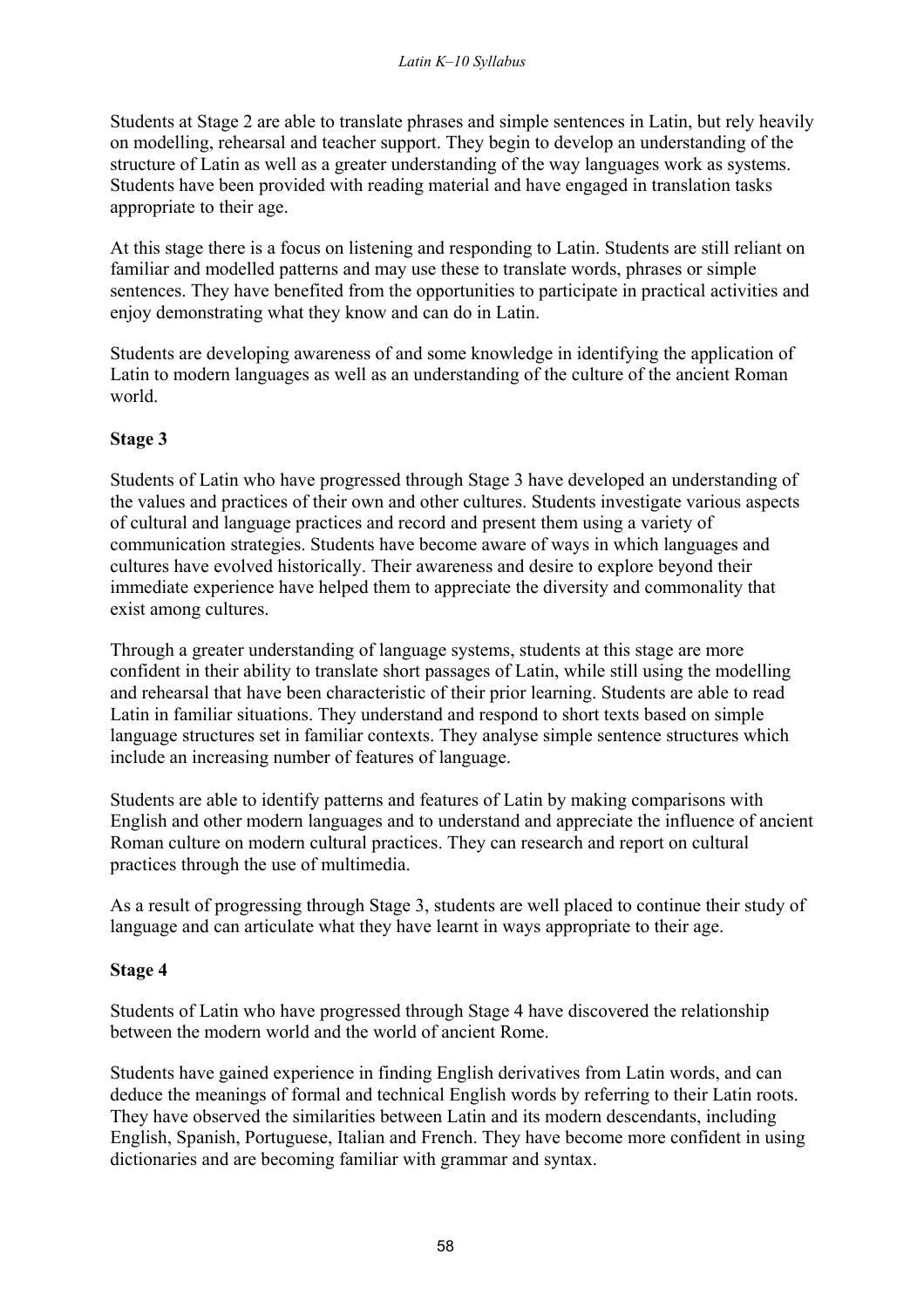Students understand passages of Latin that contain learnt structures and familiar vocabulary. They also draw on their prior knowledge of text organisation and language features to make sense of unfamiliar texts. They have understood and absorbed the conventions of a highly inflected language, observing the similarities and differences between Latin and modern English. Students are beginning to use metalanguage to explain grammatical features and structures and have an improved understanding of the way English works as a system. Students are aware of the aural impact of the language and the importance of correct phrasing and expression to convey meaning.

Students have learnt about significant cultural features of the ancient Roman world, and can recognise similar features in their daily lives. This provides students with a knowledge of the context within which the Latin language was spoken and written.

Students are also becoming familiar with the literature and mythology of the ancient Romans and have enjoyed stories that are basic to Western literature, art and theatre. They understand many of the references to ancient Roman mythology that appear in modern literature and other media.

Students at Stage 4 are conscious of the impact of cultural, social and linguistic aspects of their study of Latin on modern day society.

#### **Stage 5**

Students of Latin who have progressed through Stage 5 have developed and extended their understanding of ancient Roman language and culture and are able to appreciate ancient Roman literature in its original language. In a wider application of their language studies, they are able to articulate ways in which languages work as systems and their enhanced literacy skills enable them to compare English and Latin. Because of their increased experience of the language and culture, students have developed a greater respect for and appreciation of the people, traditions and ways of life of the ancient Roman world.

Students have learnt the features and structures of complex Latin sentences. They read and respond to extended passages of Latin and translate them into fluent and idiomatic English. They have extended their knowledge of familiar words and have learnt to select appropriate vocabulary in translating. They have learnt to deduce the meaning of unfamiliar words by manipulating their prior knowledge.

Students have expanded their knowledge of the culture of the ancient Roman world and have learnt to identify, explain and discuss references to cultural, social and historical features of the ancient Roman world. They are able to apply the knowledge of these references to enhance their understanding of passages of Latin.

Students at Stage 5 are conscious of the ways in which their study of Latin and the culture of the ancient Roman world can be applied to many other parts of the curriculum.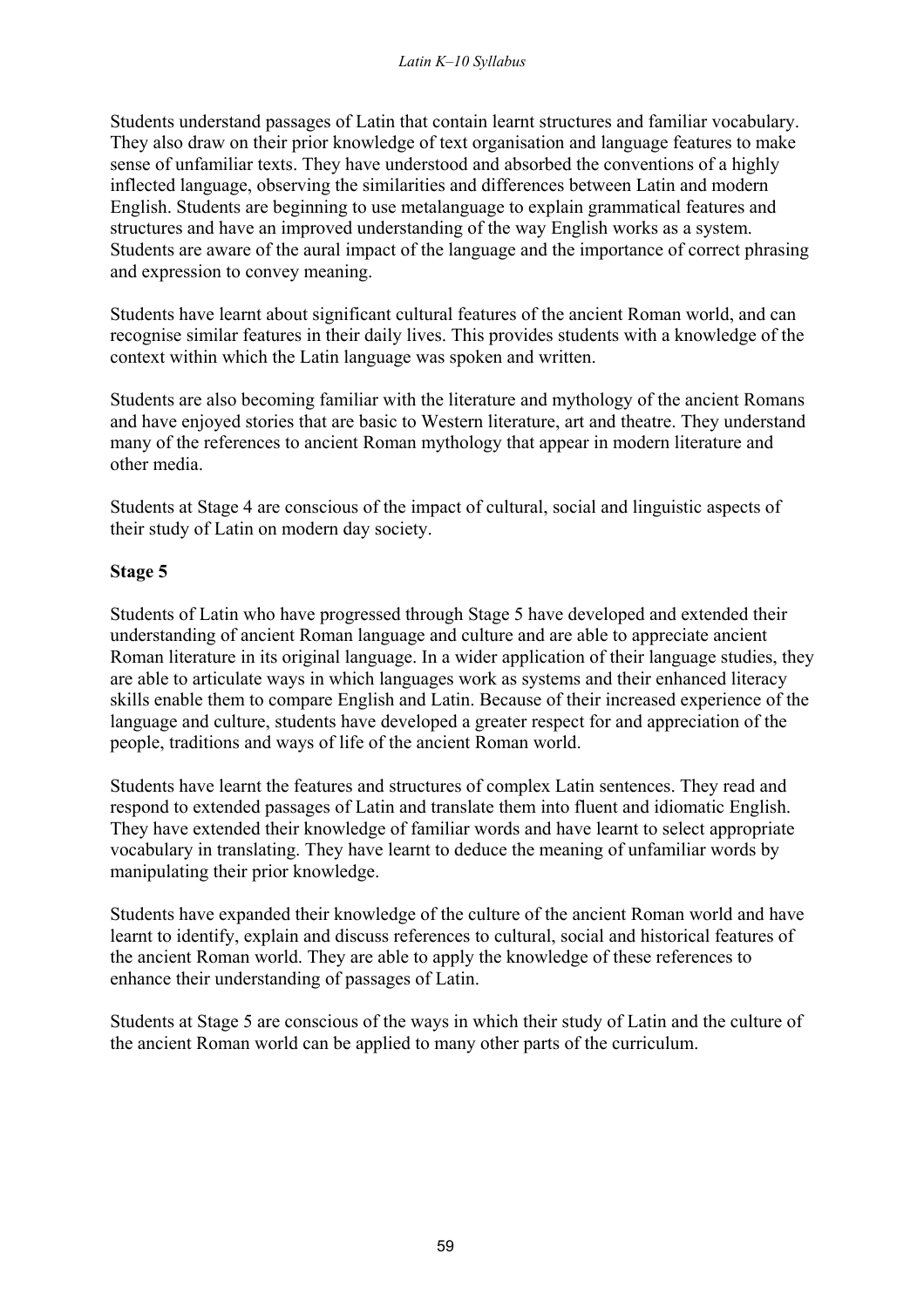## **10 Assessment**

### **10.1 Standards**

The Board of Studies *K–10 Curriculum Framework* is a standards-referenced framework that describes, through syllabuses and other documents, the expected learning outcomes for students.

Standards in the framework consist of two interrelated elements:

- outcomes and content in syllabuses showing what is to be learnt
- descriptions of levels of achievement of that learning.

Exemplar tasks and student work samples help to elaborate standards.

Syllabus outcomes in Latin contribute to a developmental sequence in which students are challenged to acquire new knowledge, understanding and skills.

The standards are typically written for two years of schooling and set high, but realistic, expectations of the quality of learning to be achieved by the end of Years 2, 4, 6, 8, 10 and 12.

### **Using standards to improve learning**

Teachers will be able to use standards in Latin as a reference point for planning teaching and learning programs, and for assessing and reporting student progress. Standards in Latin will help teachers and students to set targets, monitor achievement, and, as a result, make changes to programs and strategies to support and improve each student's progress.

## **10.2 Assessment for Learning**

*Assessment for learning* in Latin is designed to enhance teaching and improve learning. It is assessment that gives students opportunities to produce the work that leads to development of their knowledge, understanding and skills. *Assessment for learning* involves teachers in deciding how and when to assess student achievement, as they plan the work students will do, using a range of appropriate assessment strategies including self-assessment and peer assessment.

Teachers of Latin will provide students with opportunities in the context of everyday classroom activities, as well as planned assessment events, to demonstrate their learning.

In summary, *assessment for learning*:

- is an essential and integrated part of teaching and learning
- reflects a belief that all students can improve
- involves setting learning goals with students
- helps students know and recognise the standards they are aiming for
- involves students in self-assessment and peer assessment
- provides feedback that helps students understand the next steps in learning and plan how to achieve them
- involves teachers, students and parents in reflecting on assessment data.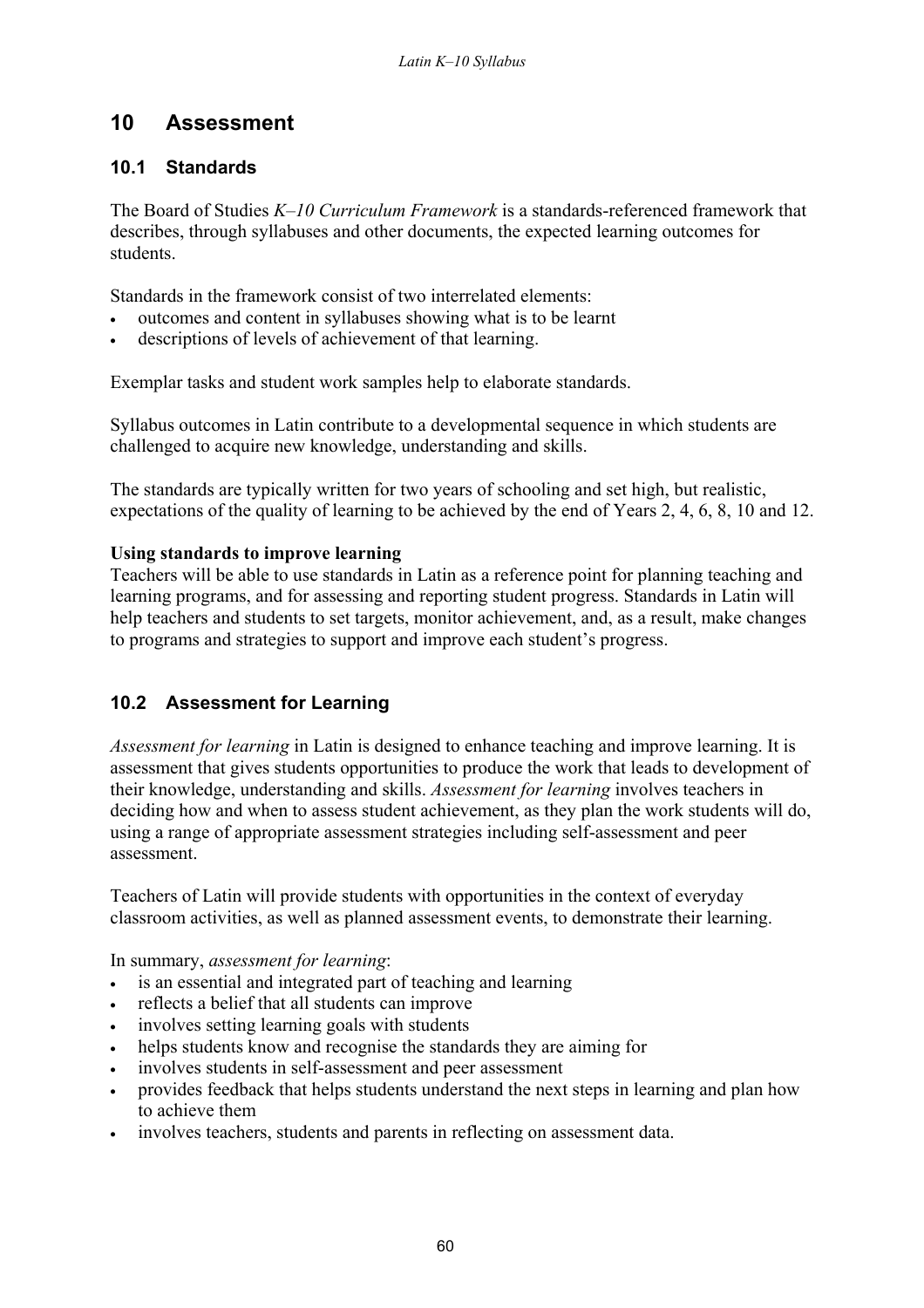### **Quality Assessment Practices**

The following *Assessment for Learning Principles* provide the criteria for judging the quality of assessment materials and practices.

#### **Assessment for learning:**

• **emphasises the interactions between learning and manageable assessment strategies that promote learning** 

In practice, this means:

- − teachers reflect on the purposes of assessment and on their assessment strategies
- − assessment activities allow for demonstration of learning outcomes
- − assessment is embedded in learning activities and informs the planning of future learning activities
- − teachers use assessment to identify what a student can already do.
- **clearly expresses for the student and teacher the goals of the learning activity** In practice, this means:
	- − students understand the learning goals and the criteria that will be applied to judge the quality of their achievement
	- − students receive feedback that helps them make further progress.
- **reflects a view of learning in which assessment helps students learn better, rather than just achieve a better mark**

In practice, this means:

- − teachers use tasks that assess, and therefore encourage, deeper learning
- − feedback is given in a way that motivates the learner and helps students to understand that mistakes are a part of learning and can lead to improvement
- − assessment is an integral component of the teaching-learning process rather than being a separate activity*.*
- **provides ways for students to use feedback from assessment**

In practice, this means:

- − feedback is directed to the achievement of standards and away from comparisons with peers
- − feedback is clear and constructive about strengths and weaknesses
- − feedback is individualised and linked to opportunities for improvement.
- **helps students take responsibility for their own learning**

In practice, this means:

assessment includes strategies for self-assessment and peer assessment emphasising the next steps needed for further learning.

### • **is inclusive of all learners**

In practice, this means:

- − assessment against standards provides opportunities for all learners to achieve their best
- − assessment activities are free of bias.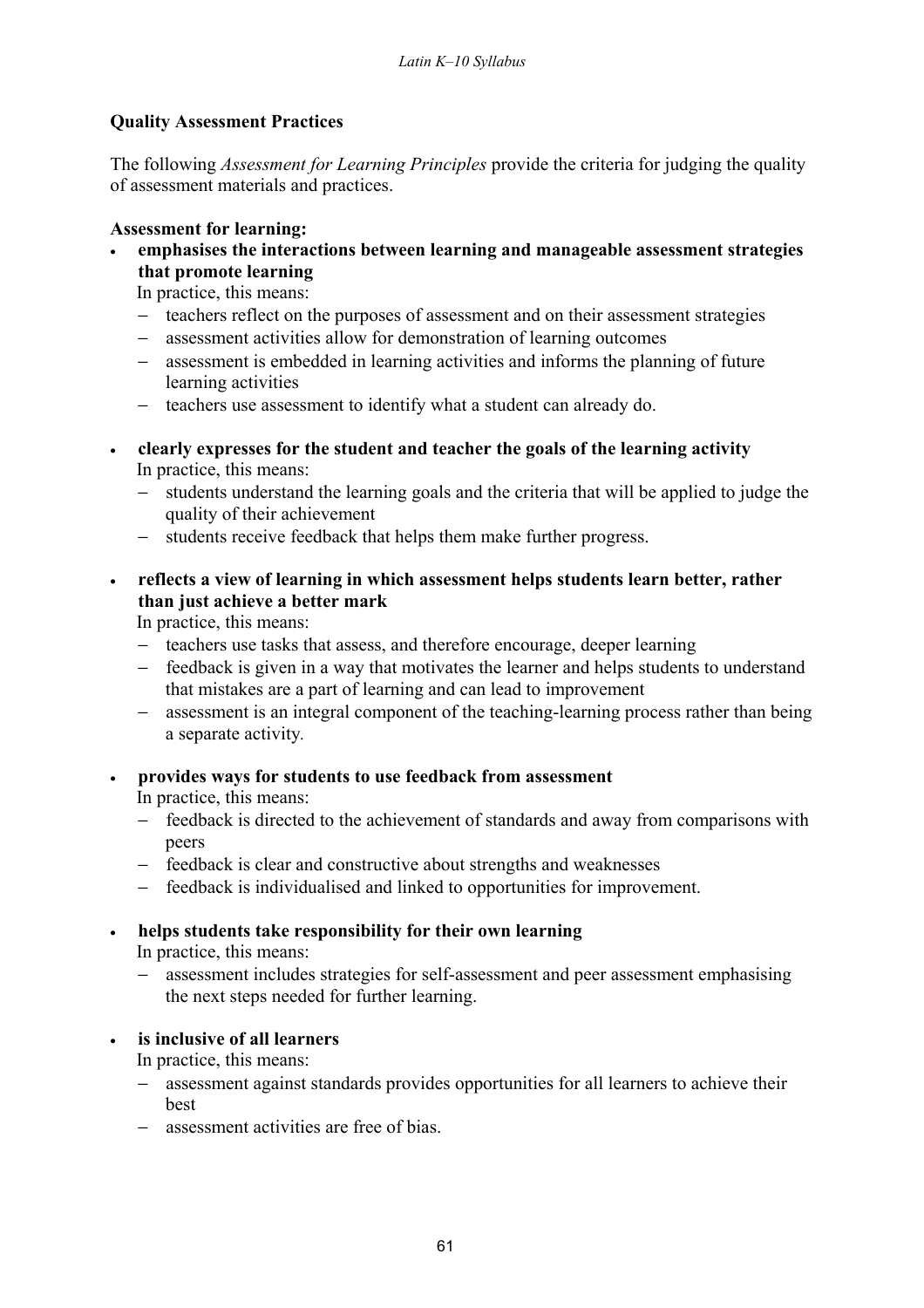### **10.3 Reporting**

Reporting is the process of providing feedback to students, parents and other teachers about students' progress.

Teachers can use evidence gathered from assessment to extend the process of *assessment for learning* into their *assessment of learning*. In a standards-referenced framework this involves teachers in making professional judgements about student achievement at key points in the learning cycle. These may be at the end of a year or stage, when schools may wish to report differentially on the levels of knowledge, understanding and skills demonstrated by students.

Descriptions of levels of achievement for Stage 4 and Stage 5 in Latin have been developed to provide schools with a useful tool to report consistent information about student achievement to students and parents, and to the next teacher to help to plan the next steps in the learning process. These describe observable and measurable features of student achievement at the end of a stage, within the indicative hours of study. Descriptions of levels of achievement provide a common language for reporting.

At Stage 5 there are six levels of achievement. Level 6 describes a very high level of achievement in relation to course objectives and outcomes. Level 2 describes satisfactory achievement, while the level 1 description will help identify students who are progressing towards the outcomes for the stage.

At the end of Year 10, teachers of Latin Years 7–10 will make an on-balance judgement, based on the available assessment evidence, to match each student's achievement to a level description. This level will be reported on the student's School Certificate Record of Achievement.

At Stage 4 there are four levels of achievement. Level 4 describes a very high level of achievement; levels 2 and 3 describe satisfactory and high achievement that should provide a solid foundation for the next stage of learning. The level 1 description will help identify students who are progressing towards the outcomes for the stage.

For students undertaking Life Skills outcomes and content in Years 7–10, the content listed for each identified Life Skills outcome forms the basis of the learning opportunities for these students. It also provides examples of activities on which teachers can base judgements to report student progress in relation to individual learning goals.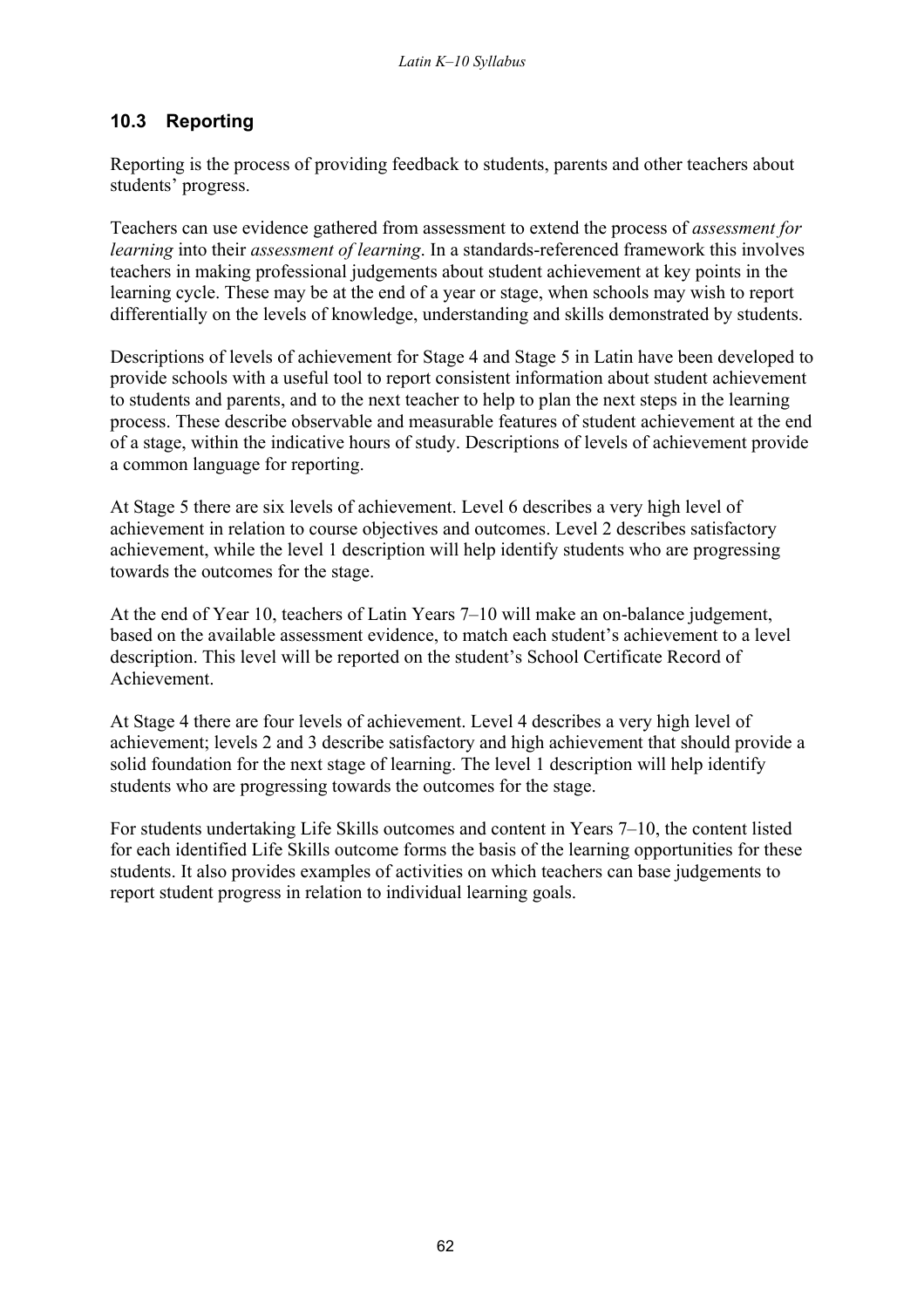### **10.4 Choosing Assessment Strategies**

Planning for assessment is integral to programming for teaching and learning. In a standardsreferenced framework, teachers assess student performance on tasks in relation to syllabus outcomes and make on-balance judgements about student achievement. Assessment relies on the professional judgement of the teacher and is based on reliable data acquired in a fair and challenging environment, from multiple performances in a variety of contexts. Assessment is fundamental for furthering student learning.

In planning programs, teachers, individually and collaboratively, review the syllabus and standards materials. They use these materials to describe for themselves what students should know and be able to do at a particular stage, and they consider the kinds of evidence their students could produce to show they have learnt what they needed to learn.

Students are provided with a description of the learning expected to be accomplished, opportunities to discuss the criteria on which judgements will be based, time to learn, and where possible, examples of what that learning looks like.

Assessment is used to determine the students' initial knowledge, understanding and skills, to monitor student progress and to collect information to report student achievement. The assessment cycle is continuous; students receive and give themselves feedback on what they have learnt, and what needs to be done to continue their learning. Students gain information about their learning through feedback from teachers and from self-assessment and peer assessment. The challenge and complexity of assessment tasks increase to enable students to develop evaluative independence as they assess their own knowledge, understanding and skills, and determine ways to improve their learning.

Teachers of Latin should employ a range of assessment strategies to ensure that information is being gathered regarding the knowledge and understanding that are being acquired, and the skills that are being developed. Strategies should be appropriate to the outcomes being addressed, be manageable in number and be supportive of the learning process. Teachers could work collaboratively in planning appropriate assessment strategies. Working collaboratively leads teachers to develop a shared understanding of the syllabus standards and also supports teachers in making consistent and comparable judgements of student achievement in relation to these standards.

In planning for assessment in Latin it is important for teachers to consider:

- the requirements of the syllabus
- the accessibility of the proposed activity in terms of language requirements
- the appropriateness of the challenge presented to individual students
- resource availability
- how the task will be administered
- the way in which feedback will be provided.

In planning for assessment, teachers of Latin need to consider how results will be recorded, with a view to ensuring that there is sufficient and appropriate information collected for making an on-balance holistic judgement of the standard achieved by the student at the end of the stage. The evidence collected should enable teachers of Latin to make consistent judgements to meet the various reporting requirements that the system, school and community may have.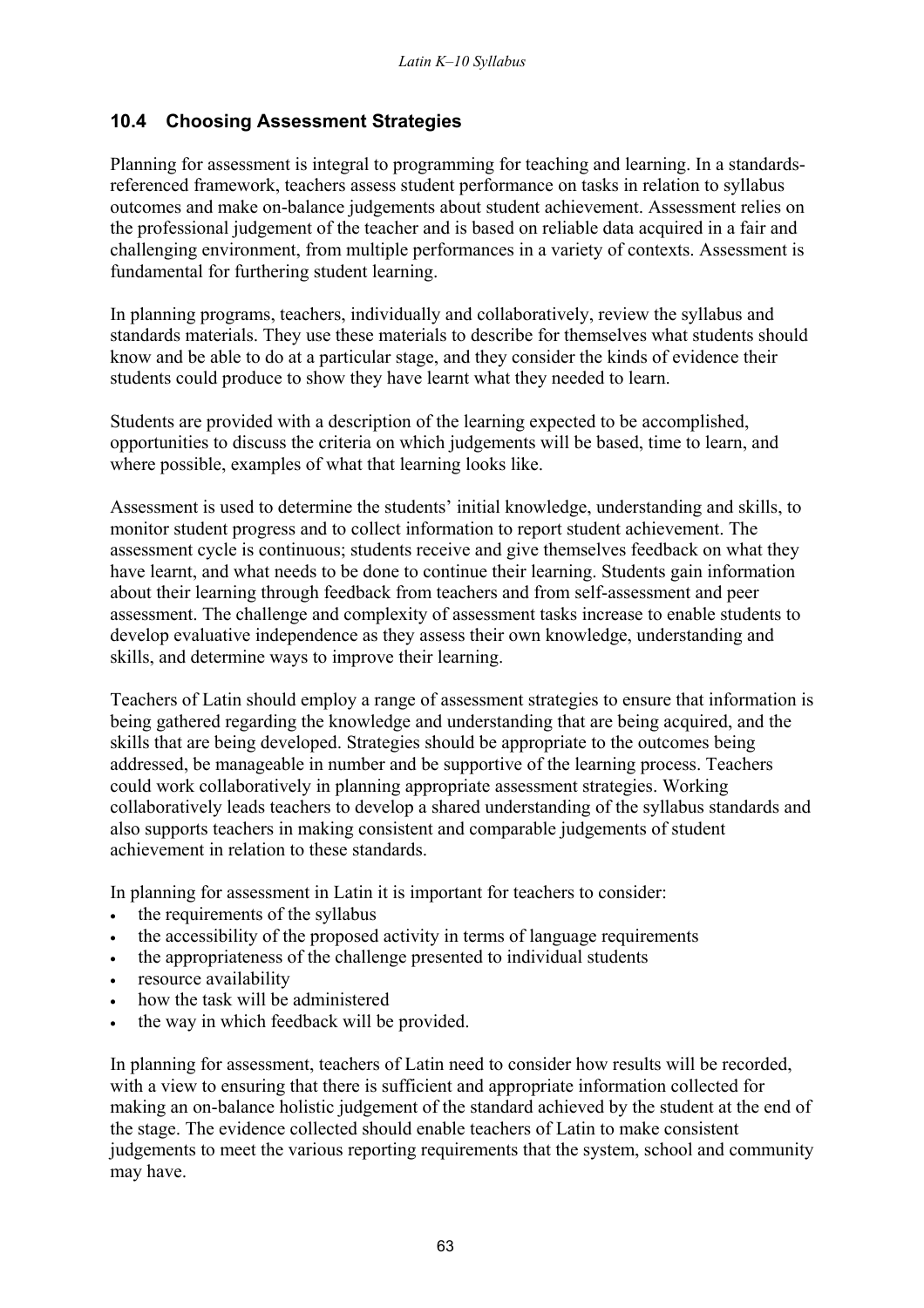Latin particularly lends itself to the following assessment techniques:

#### **Translations**

Assessment activities might include drafts and completed versions of translations of Latin passages into English and translations of extended passages of Latin into English.

When this technique is used for assessment purposes students could be assessed on their ability to:

- demonstrate knowledge of vocabulary and structures
- deduce meaning of unfamiliar vocabulary
- organise structures to develop a fluent English translation
- demonstrate knowledge of the tone and style of the passages.

#### **Responses to stimulus material**

Assessment activities might include reading extended passages of Latin for meaning, analysing grammatical features and structures of Latin sentences, analysing the features of words in Latin sentences and responding to the tone of a passage.

When this technique is used for assessment purposes students could be assessed on their ability to:

- locate main ideas and significant words
- identify purpose and distinguish between main and subordinate clauses
- identify and explain grammatical structures used for a specific purpose.

#### **Inquiry-based research assignments and projects**

Assessment activities might include development of multimedia, texts and presentations about key features of the culture of the ancient Roman world.

When this technique is used for assessment purposes students could be assessed on their ability to:

- collect and interpret information drawn from the internet, CD-ROMs and the library
- summarise information and ideas
- present material in diverse ways.

#### **Peer assessment**

The study of Latin encourages the active involvement of students in the learning process. Opportunities exist for individual and collaborative work. Activities involving peer assessment might include evaluating the contribution of individuals to a group task and reflecting on a peer presentation.

#### **Self-assessment**

In the study of Latin students are encouraged to acquire basic skills to become self-directed learners. Opportunities exist for students to reflect upon their progress towards the demonstration of the syllabus outcomes. This reflection provides the basis for improving their learning. Developing self-assessment skills is an ongoing process, becoming increasingly more sophisticated and self-initiated as a student progresses.